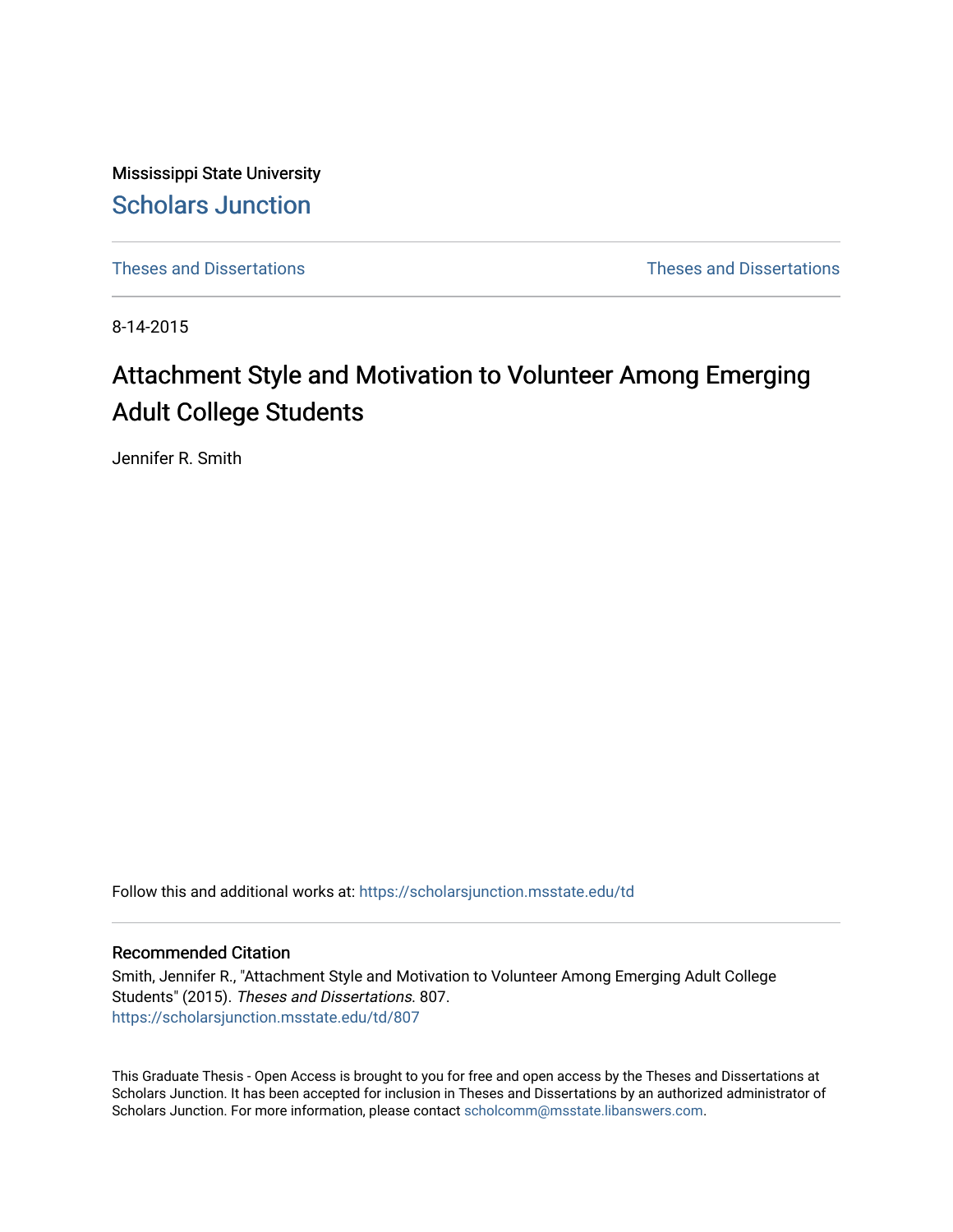Attachment style and motivation to volunteer among emerging adult college students

By

Jennifer R. Smith

A Thesis

Submitted to the Faculty of Mississippi State University in Partial Fulfillment of the Requirements for the Degree of Master of Science in Human Development and Studies in the School of Human Sciences

Mississippi State, Mississippi

August 2015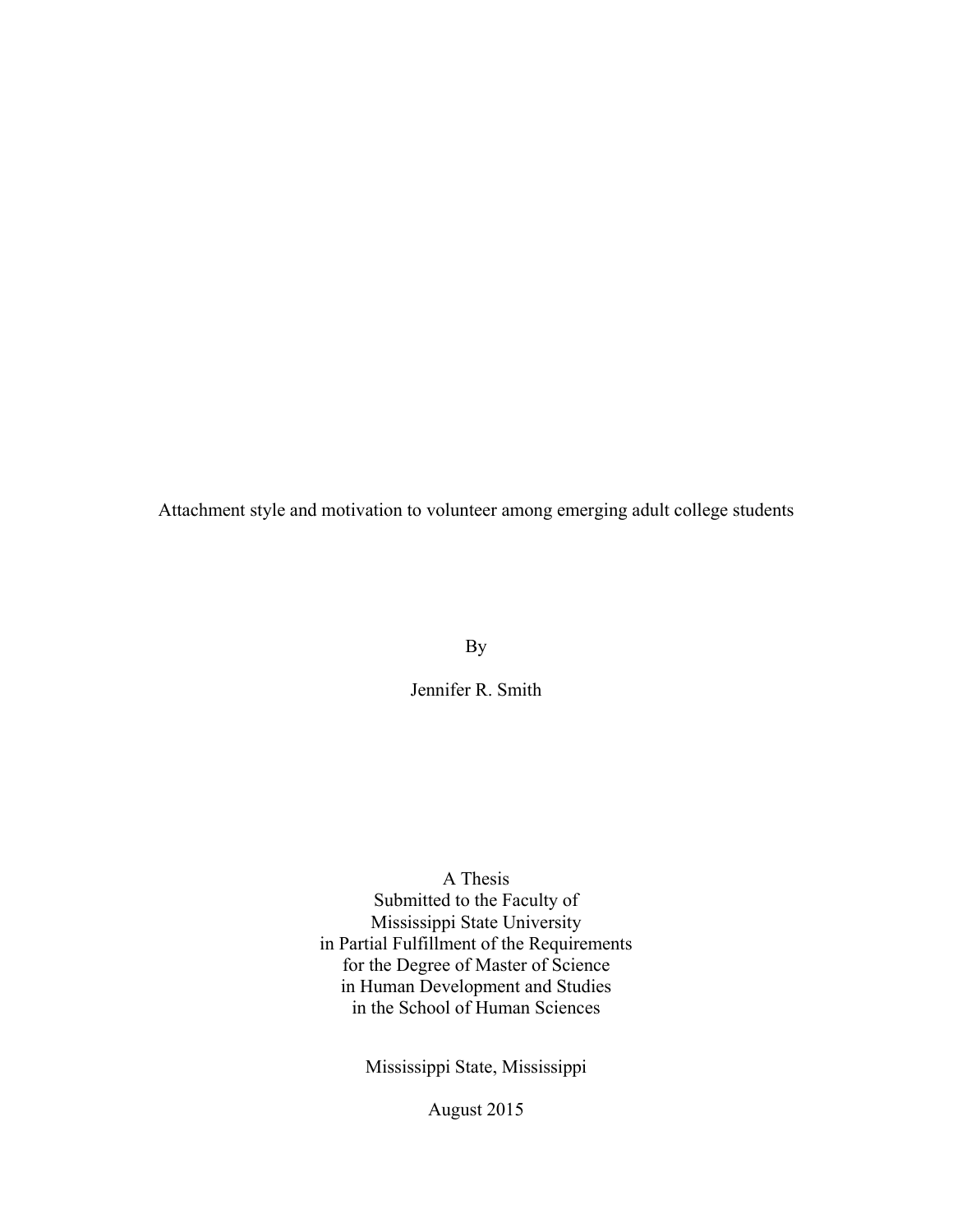Copyright by

Jennifer R. Smith

2015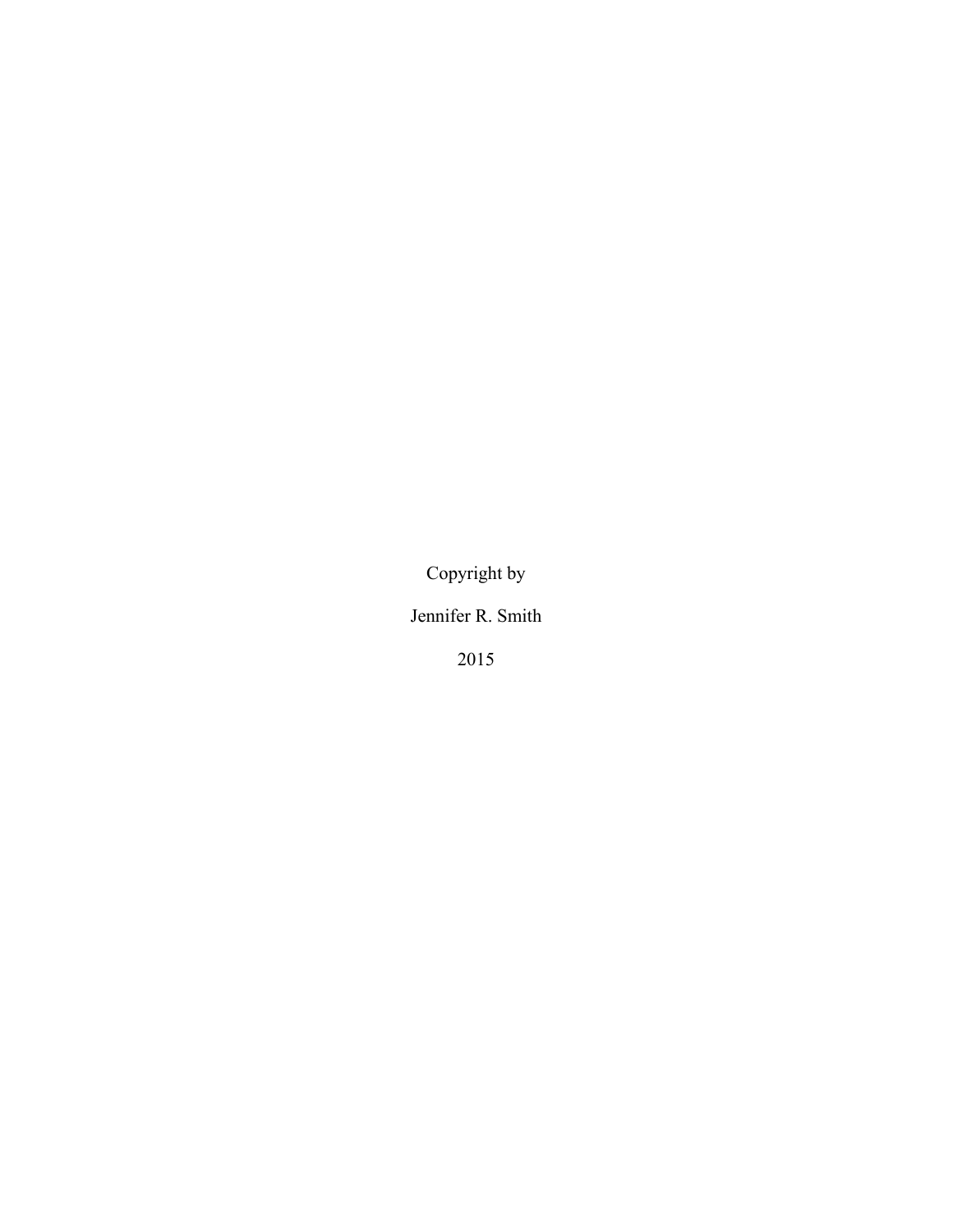Attachment style and motivation to volunteer among emerging adult college students

By

Jennifer R. Smith

Approved:

Joe D. Wilmoth (Major Professor)

 $\_$ 

Laura Hall Downey (Committee Member)

 $\_$ 

Cassandra Kirkland (Committee Member)

 $\_$ 

 $\_$ Tommy M. Phillips (Committee Member/Graduate Coordinator)

George M. Hopper Dean College of Agriculture and Life Sciences

 $\_$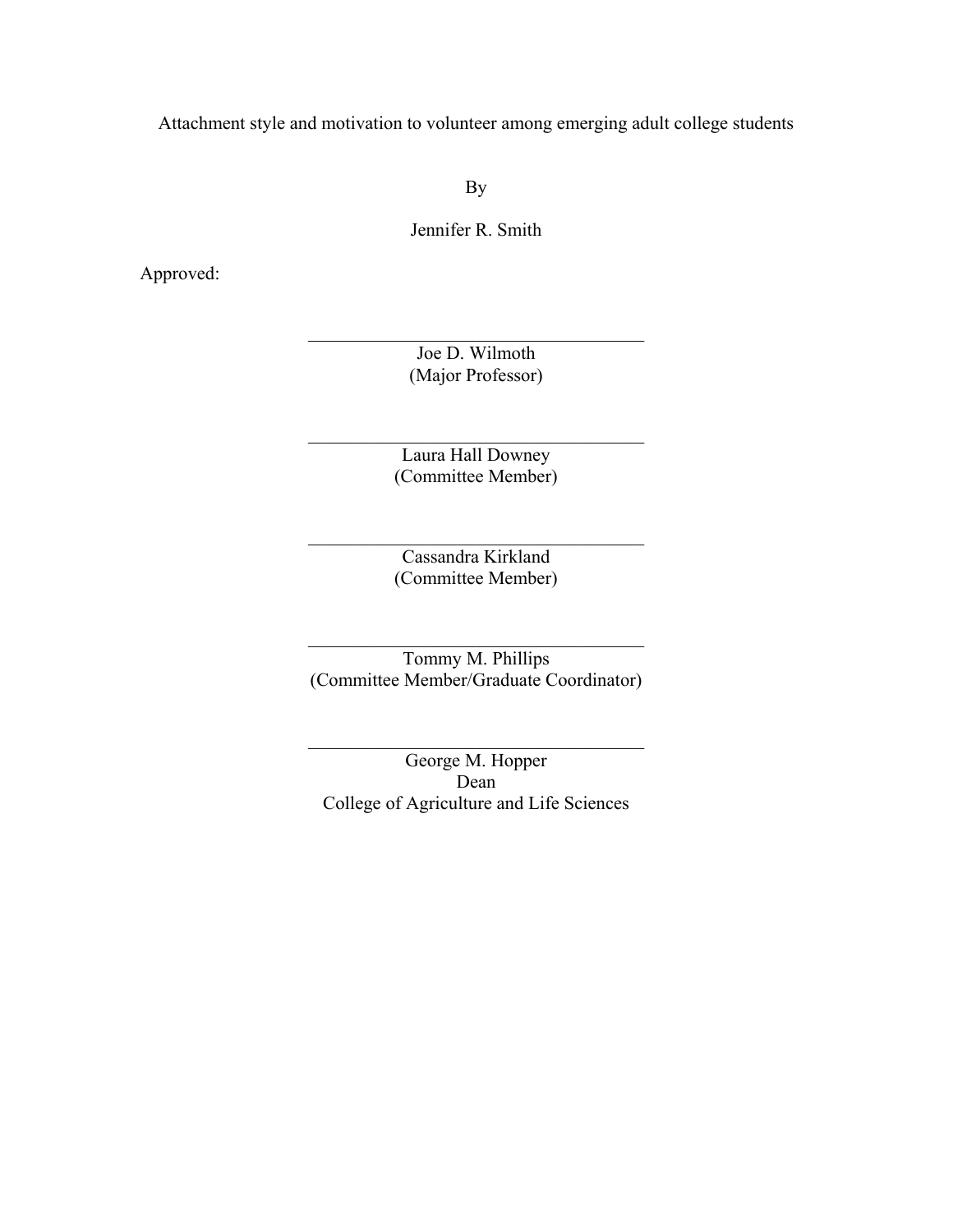#### Name: Jennifer R. Smith

Date of Degree: August 14, 2015

Institution: Mississippi State University

Major Field: Human Development and Studies

Major Professor: Joe D. Wilmoth

Title of Study: Attachment style and motivation to volunteer among emerging adult college students

Pages in Study: 57

Candidate for Degree of Master of Science

Viewing motivation to volunteer through an attachment theory perspective may enhance understanding of volunteering motivations. A questionnaire was administered to (N=155) emerging adult college students using a Lykert-type scale (1 - 7) to assess attachment (Bartholomew & Horowitz, 1991) and motivation to volunteer (Omoto & Snyder, 1994). Five forward linear regression analyses were conducted to identify significant predictors of attachment style on motivation to volunteer. For each analysis, one of the five motivations to volunteer variables (values, understanding, esteem enhancement, personal development, community concern) was regressed on the combination of four attachment style variables (secure, avoidant, anxious ambivalent, dismissing avoidant). Findings indicate that Secure significantly predicted Values, Understanding, and Community Concern; Anxious Ambivalent predicted Understanding, Personal Development, Community Concern, and Esteem Enhancement; and Dismissing Avoidant predicted Understanding. These findings partially support the hypothesized notion that securely individuals would likely report selfless motivations; whereas, insecure individuals would likely report self-serving motivations.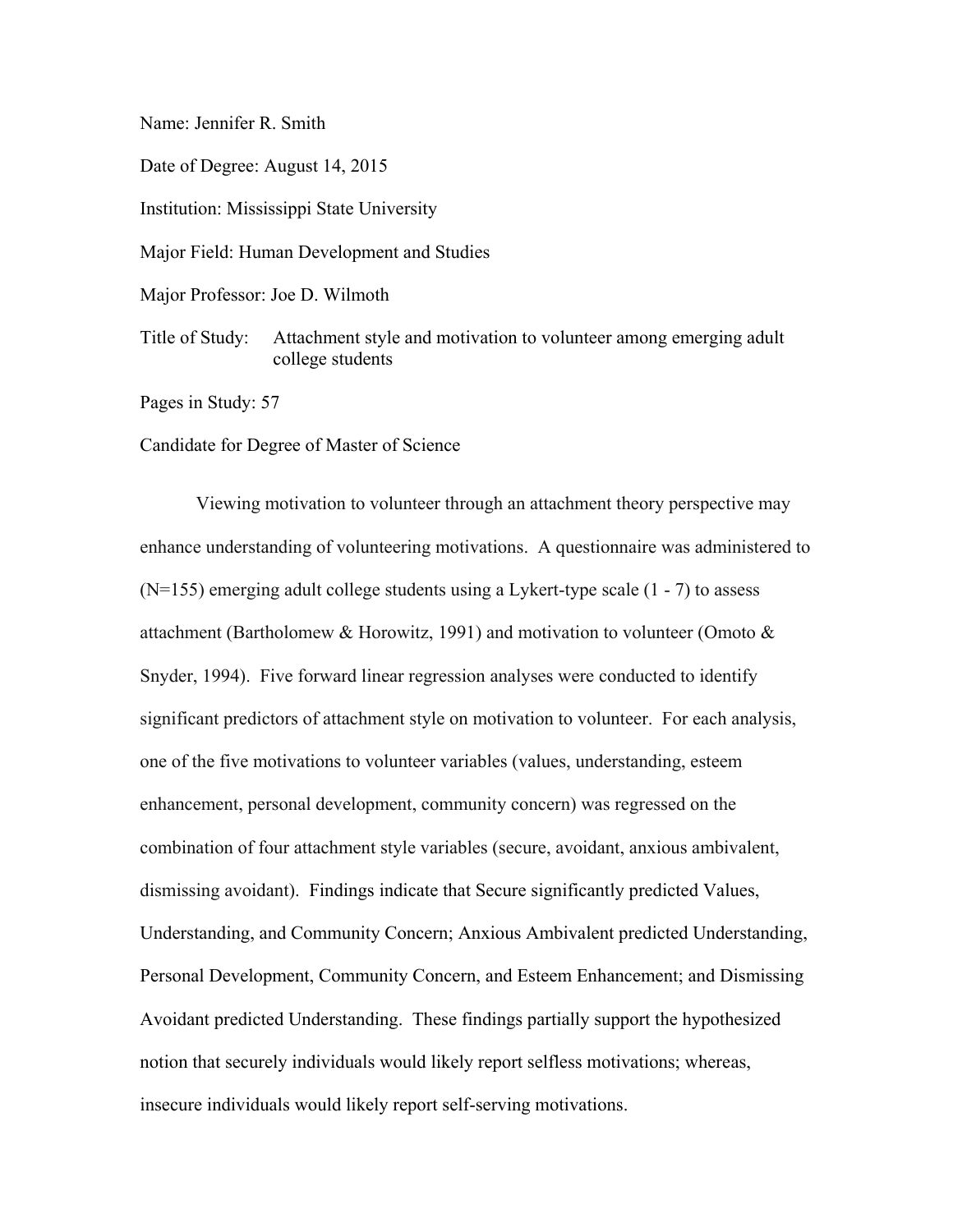# DEDICATION

<span id="page-5-0"></span>This work is dedicated to my devoted husband, Daniel L. Smith. Without his encouragement and support I never would have begun this educational journey.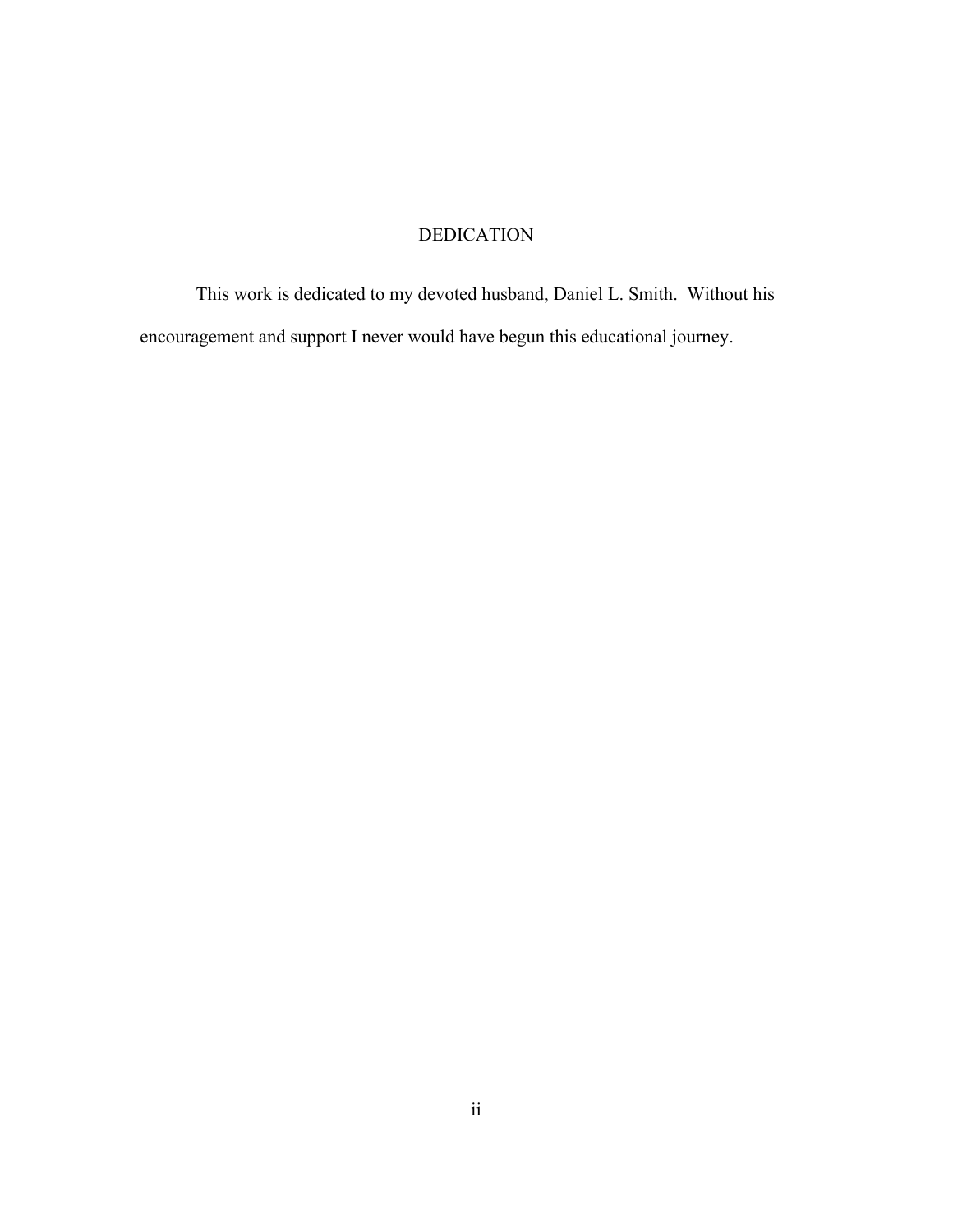# ACKNOWLEDGEMENTS

<span id="page-6-0"></span>I would like to acknowledge Meggan Franks, assistant director of the Office of Student Leadership & Community Engagement at Mississippi State University, for her assistance in administering the survey through the Maroon Volunteer Center.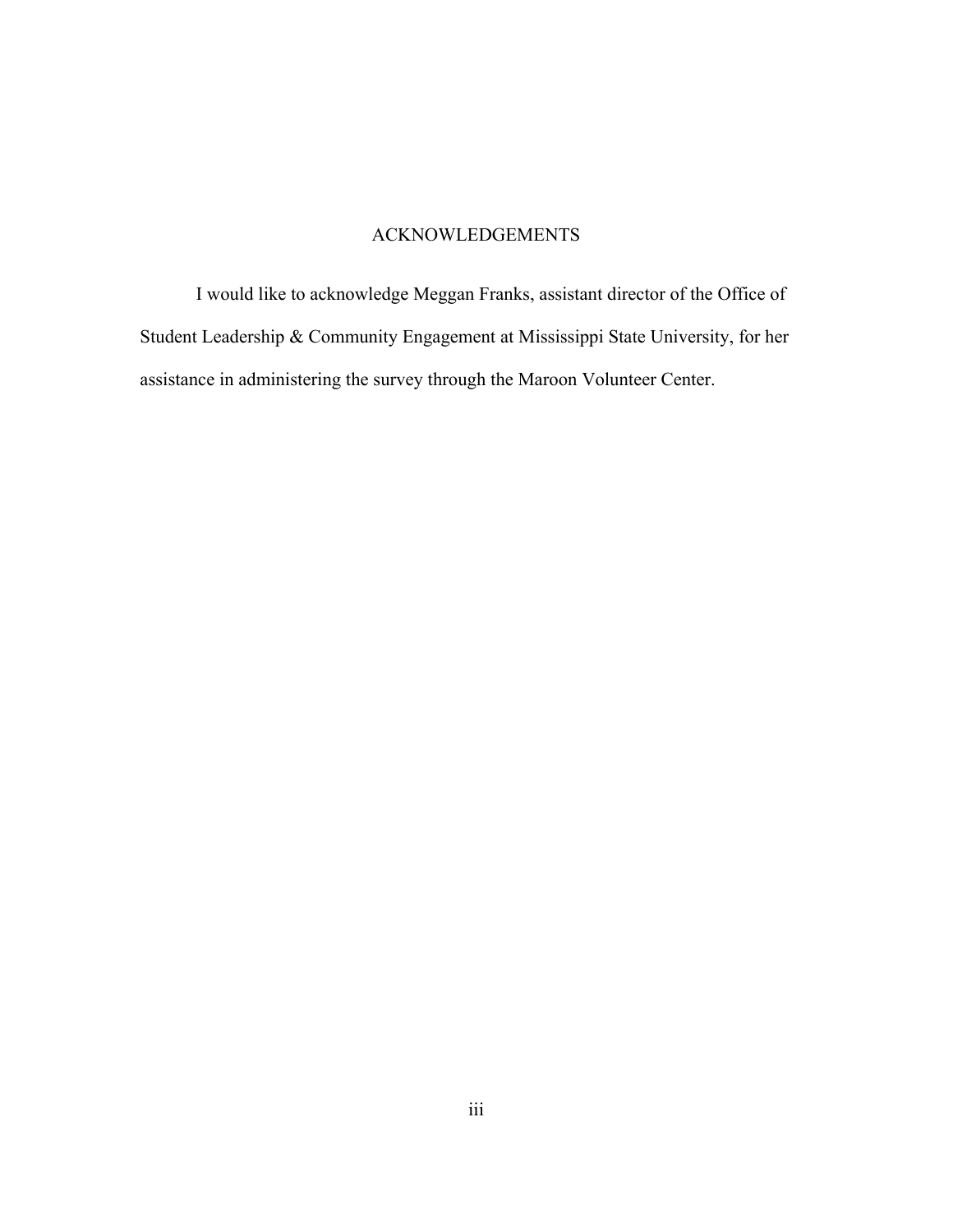# TABLE OF CONTENTS

| <b>CHAPTER</b> |         |
|----------------|---------|
| $I_{\cdot}$    |         |
|                |         |
|                |         |
|                |         |
|                |         |
|                |         |
|                |         |
|                |         |
|                |         |
|                |         |
|                |         |
| $\Pi$ .        |         |
|                |         |
|                |         |
|                |         |
|                |         |
|                |         |
|                |         |
|                |         |
| III.           |         |
|                | .16     |
|                |         |
|                |         |
|                | Sample. |
|                |         |
|                |         |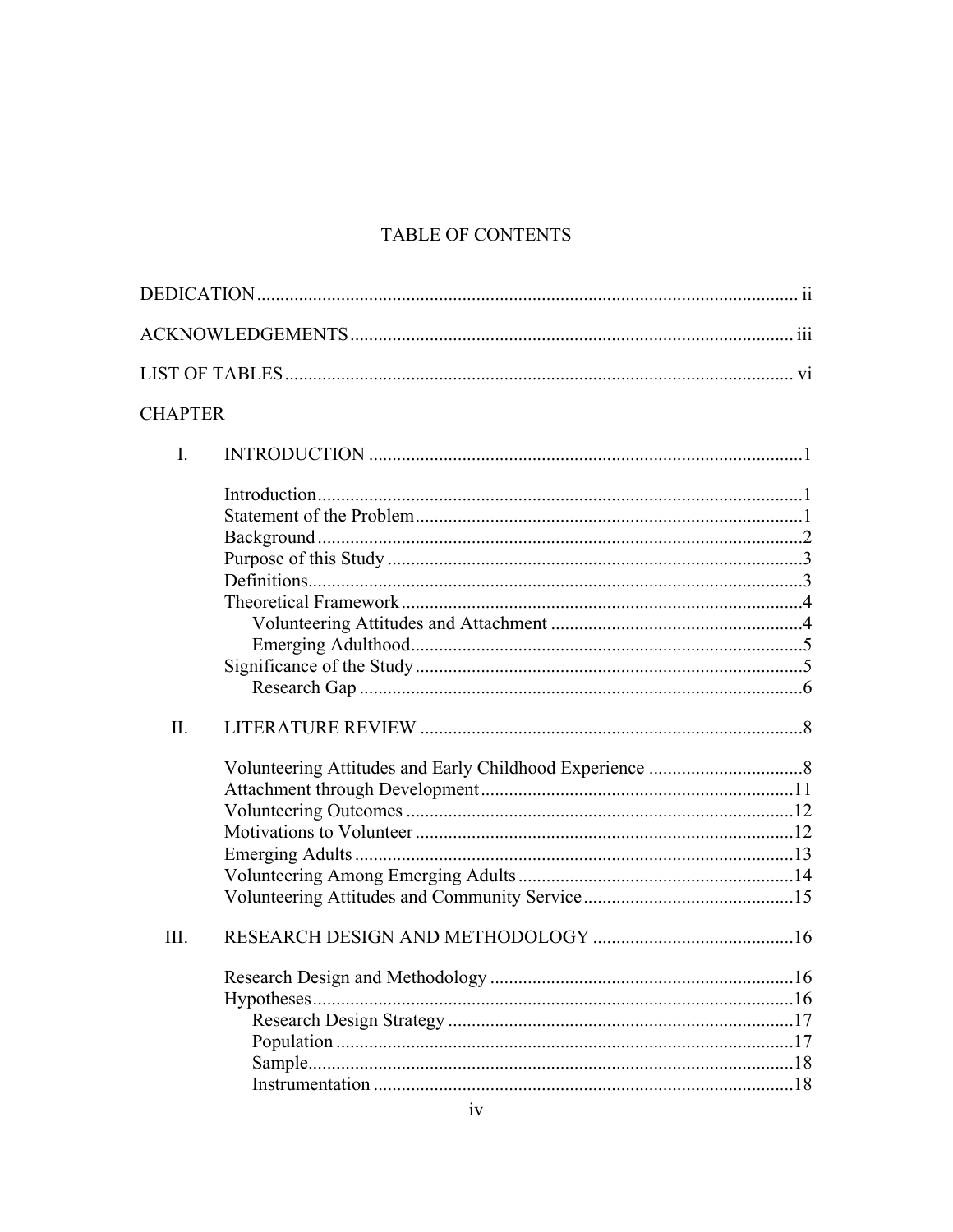| IV.             |                                                  |  |
|-----------------|--------------------------------------------------|--|
|                 |                                                  |  |
|                 |                                                  |  |
|                 |                                                  |  |
|                 |                                                  |  |
| V.              | CONCLUSIONS, IMPLICATIONS, AND RECOMMENDATIONS30 |  |
|                 |                                                  |  |
|                 |                                                  |  |
|                 |                                                  |  |
|                 |                                                  |  |
|                 |                                                  |  |
|                 |                                                  |  |
|                 |                                                  |  |
|                 |                                                  |  |
|                 |                                                  |  |
|                 |                                                  |  |
|                 |                                                  |  |
|                 |                                                  |  |
|                 |                                                  |  |
| A.              |                                                  |  |
| <b>B.</b>       |                                                  |  |
| $\mathcal{C}$ . | ATTACHMENT STYLE AND MOTIVATION TO VOLUNTEER     |  |
|                 |                                                  |  |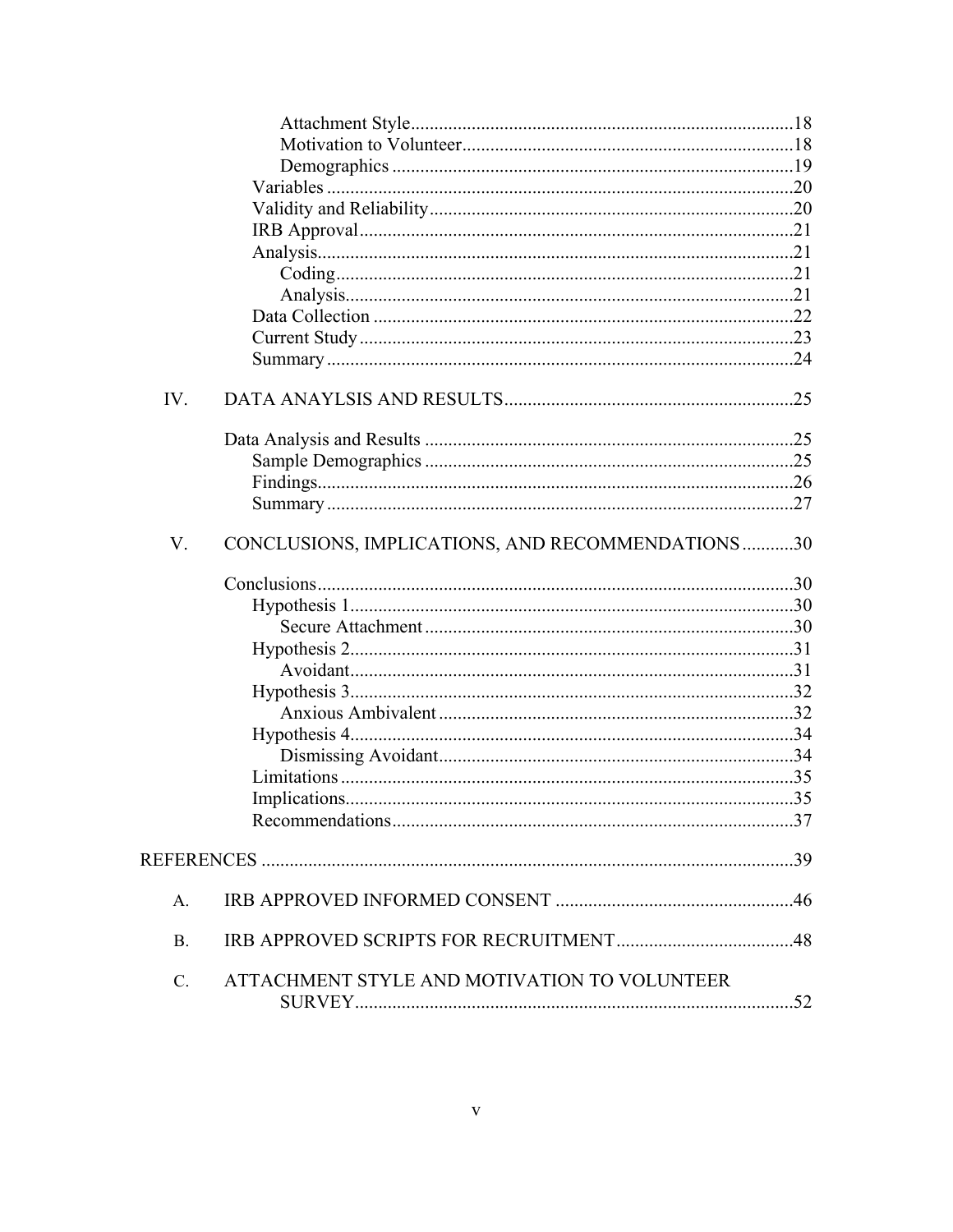# LIST OF TABLES

<span id="page-9-0"></span>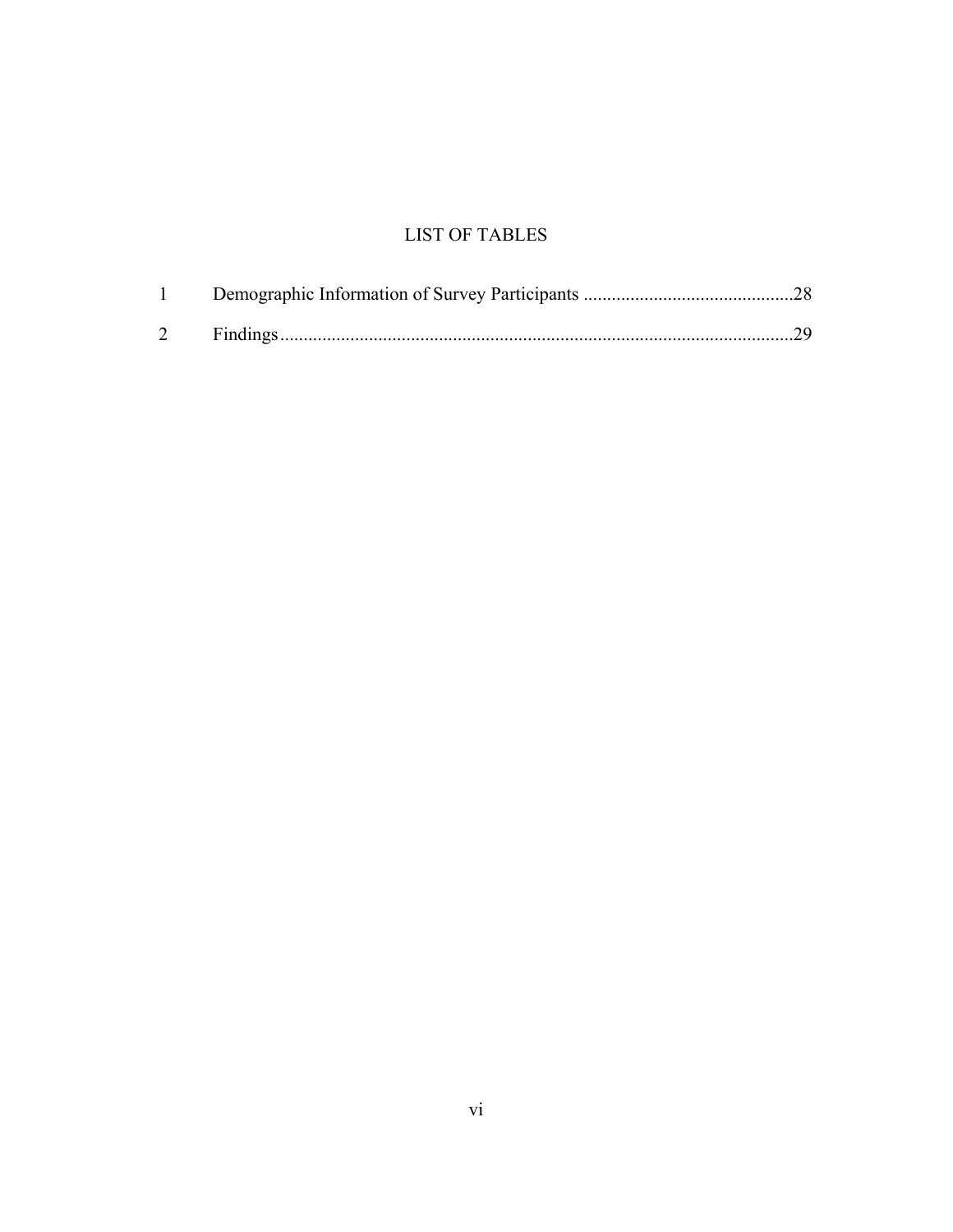#### CHAPTER I

#### INTRODUCTION

#### **Introduction**

<span id="page-10-2"></span><span id="page-10-1"></span><span id="page-10-0"></span>In 2013, 62.6 million Americans volunteered nearly 7.7 billion hours in local communities nationwide, equivalent to nearly \$173 billion (NCoC, 2014). According to results from the 2013 Current population survey, one in four Americans participates in volunteering on a monthly basis (USCB, 2014). Child Trends (2014) indicates that youth planning to complete college are more likely to volunteer than are other youth. Research has found that that higher levels of education are associated with higher volunteer rates (BLS, 2014). In fact, the volunteer rate among 18 to 24 year-olds attending college is higher than the rate of volunteering among this age group not enrolled in college. Despite the fact that volunteering in adolescence and adulthood is associated with positive outcomes (Child Trends, 2014; Thoits & Hewitt, 2001), the Bureau of Labor Statistics reports volunteering participation during 2013 reflected the lowest rate since 2001 (BLS, 2014).

#### **Statement of the Problem**

<span id="page-10-3"></span>Some research has been done to understand the process of how children develop attitudes toward prosocial behavior such as volunteering (Fortuna & Knafo, 2014). But little work has been done in exploring how individual perception of volunteering and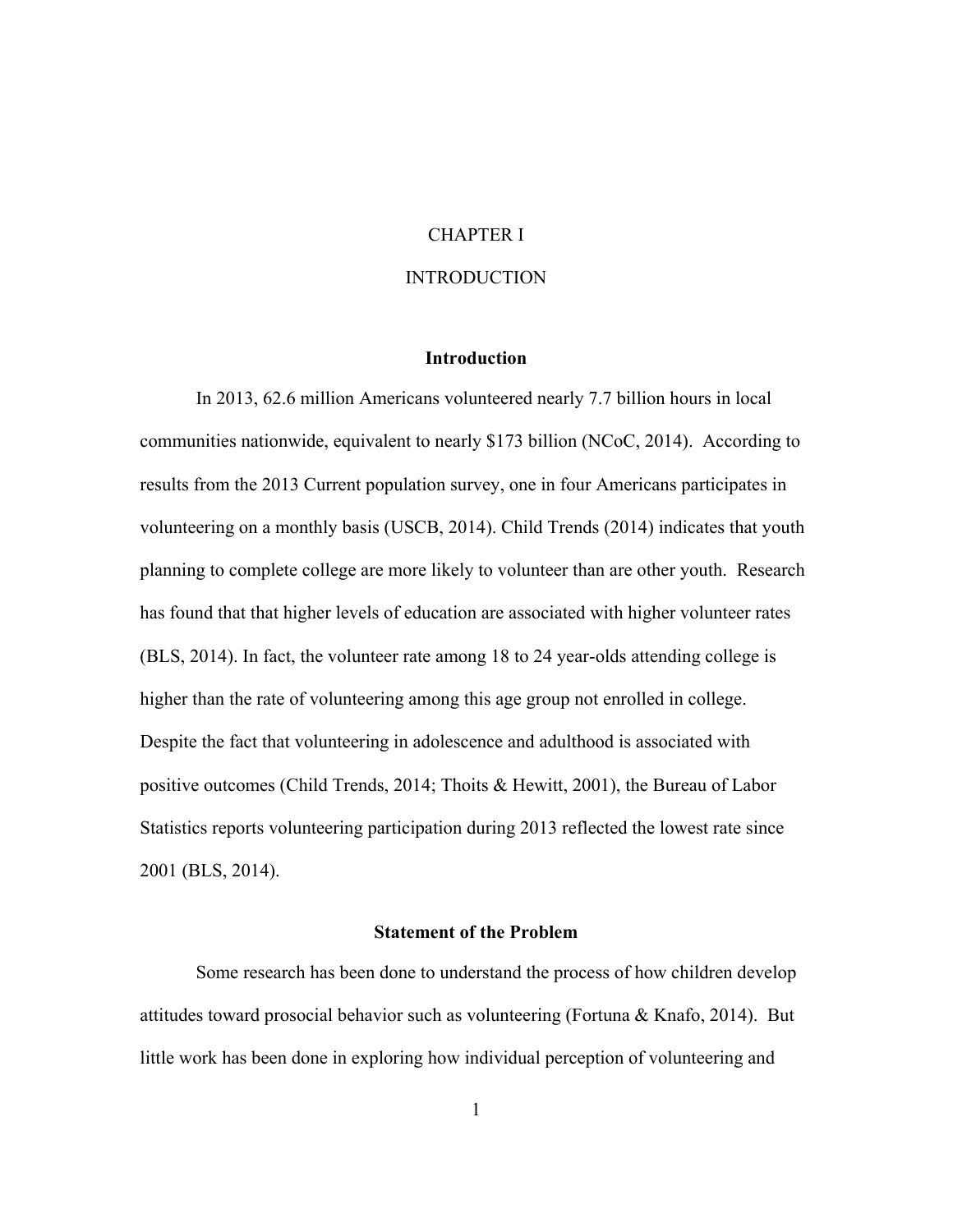attitudes toward participating in volunteer type activities may change as adolescents transition into emerging adulthood. Understanding the formative process leading to underlying perceptions toward volunteering may provide insight for motivation to volunteering among individuals, as well as in communities and organizations.

#### **Background**

<span id="page-11-0"></span>Early experiences impact relationships and beliefs later in the life course (Shaver & Hazan, 1994). According to the framework of attachment theory (Bowlby, 1969/1982, 1973, 1980, as cited in Shaver & Hazan, 1994), infants whose needs were met in a responsive and consistent fashion develop a feeling of safety and trust that their needs will be met in the future. This is known as a secure attachment. Individuals who develop a secure attachment with parents or caregivers are more likely to have a sense of safety, security, and belonging (Shaver & Hazan, 1994). On the other hand, individuals whose need for security were not met with parental consistency, dependability, warmth and affection develop an insecure attachment. In infancy, children develop coping mechanisms to deal with feelings of rejection and insecurity. Children who experience a particular form of insecurity develop certain patterns of behavior. These insecure patterns classifications vary according to researcher (Ainsworth 1978, as cited by Shaver & Hazan, 1997; Shaver & Hazan, 1994; Bartholomew & Horowitz, 1991) and it has been found that these early relationship patterns serve as a prototype for relationships security over the lifespan (Shaver & Hazan, 1994).

Feelings of security or insecurity may play a part in understanding the development of motivations to volunteer. As described by Omoto and Snyder (1995), motivations to volunteer vary from altruistic to more self-serving motivations. Research

 $\mathfrak{D}$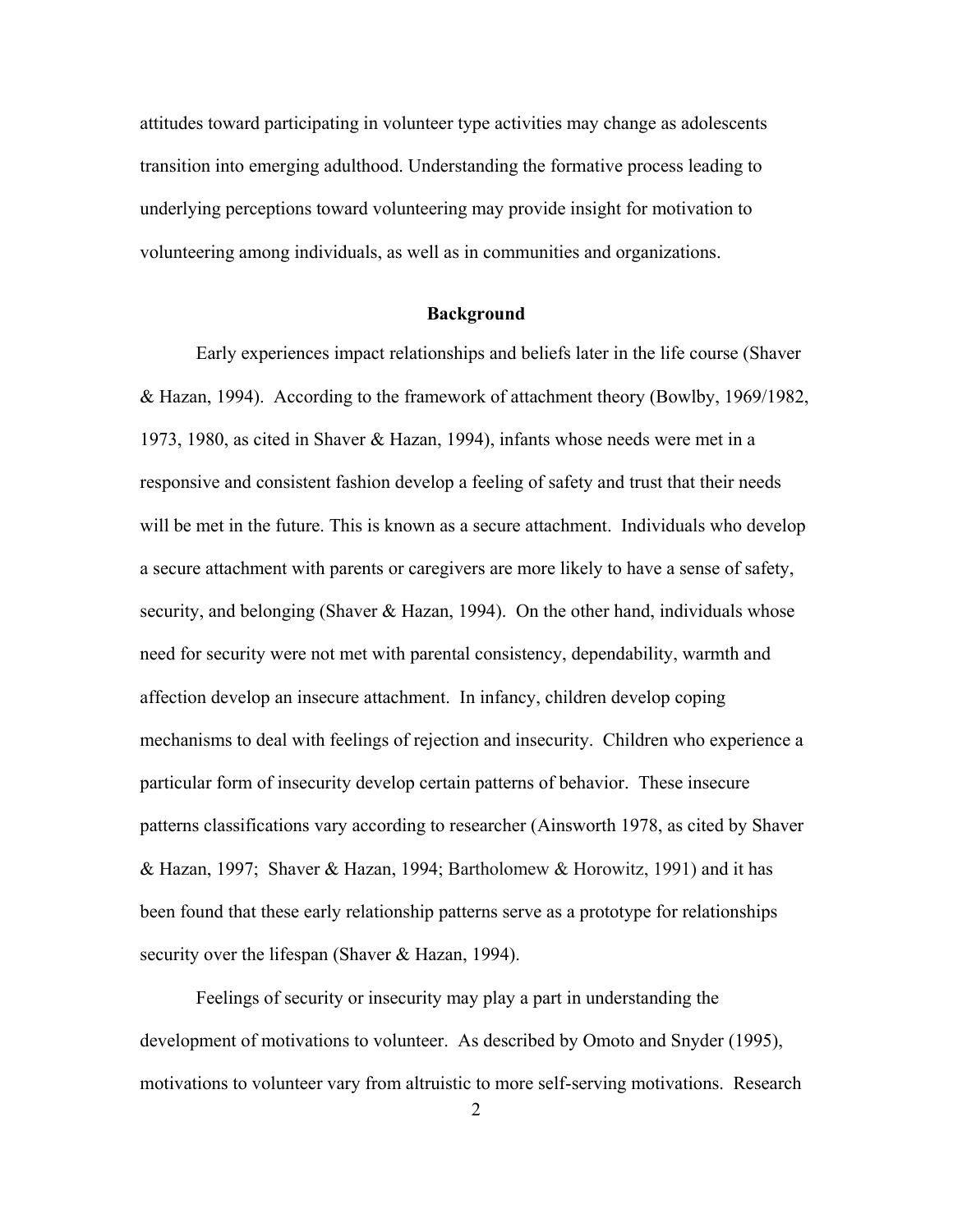has investigated the pathways by which children form perceptions and attitudes toward volunteering. Among these include social modeling (Cassidy, 1999), discussions of "giving" behavior (Ottoni-Wilhelm, Estell, & Perdue (2014), and participation in volunteer activities from a young age (Obradovic & Masten, 2007). However, the study of the formation of attitudes and perceptions regarding volunteering in an emerging adult population has yet to be investigated in depth. Emerging adults are in the process of determining which values, attitudes, and behaviors they will espouse throughout adulthood (Arnett, 2000), including tendencies to participate in volunteer service.

#### **Purpose of this Study**

<span id="page-12-0"></span>The purpose of this study was to explore the relationship between attachment style as it relates to self-identified motivations among volunteers in an emerging adult sample of college students. The study will investigate whether individuals who have formed secure relationship attachments differ in their motivations to volunteer as compared to individuals with insecure relationship attachments. As individuals with secure attachment styles have been exposed to an environment differing from an individual who has an insecure attachment style, it stands to reason that thoughts, perceptions and behaviors regarding volunteering may differ among these individuals.

#### **Definitions**

<span id="page-12-1"></span>Within this work, volunteering is defined as work or service performed without monetary compensation (Planty, Bozick, & Regnier, 2006). Primarily, this work will refer to formal volunteering, or the process of helping others through the means of an organization such as a school, hospital, senior center, or other community or educational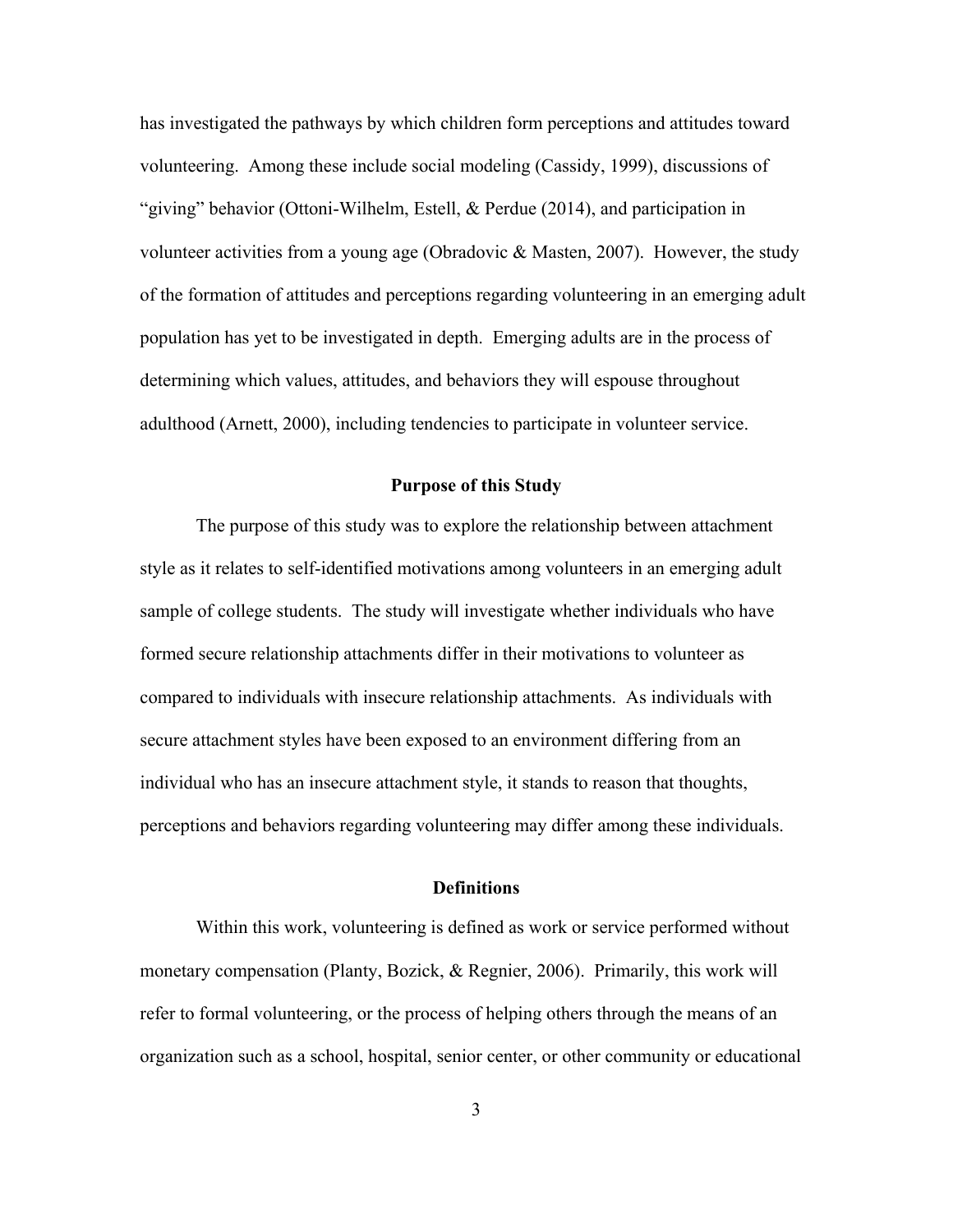organization (Choi, Burr, Mutchler, & Caro, 2007) as opposed to informal volunteering, the practice of ongoing voluntary helping without the constraints of an organization (Finkelstein & Brannick, 2007). Attachment refers to the type of relationship a child has with a primary caregiver or, in later years, in close personal relationships as characterized by the responsiveness and sensitivity of a parent, including characteristics such as warmth, attention, dependability, and affection (Shaver & Hazan, 1994). These attachment styles can be described as secure, avoidant, anxious ambivalent, and dismissing avoidant, as determined through an interview process, observation, or selfreporting survey (Bartholomew & Horowitz, 1991). The term emerging adult describes individuals within the ages 18 to 25 in a developmental period known for practicing newly found adult independence (Arnett, 2000).

This work will discuss various aspects of volunteering, including motivating factors for those who volunteer, benefits that come to those who volunteer, and the identification of groups that have been shown to be more likely to volunteer. The period of emerging adult development (Arnett, 2001) will be discussed, along with an overview of Bowlby's attachment theory (Cassidy, 1999).

#### **Theoretical Framework**

#### <span id="page-13-1"></span><span id="page-13-0"></span>**Volunteering Attitudes and Attachment**

Research indicates that attitudes regarding volunteer work may be "passed down" from parents to children (Mustillo, Wilson, & Lynch, 2004). Some studies have explored how children form perceptions and attitudes toward willingness or unwillingness to participate in volunteer type activities. A relationship exists between parenting and a child's development of prosocial behavior; however, the exact process leading to the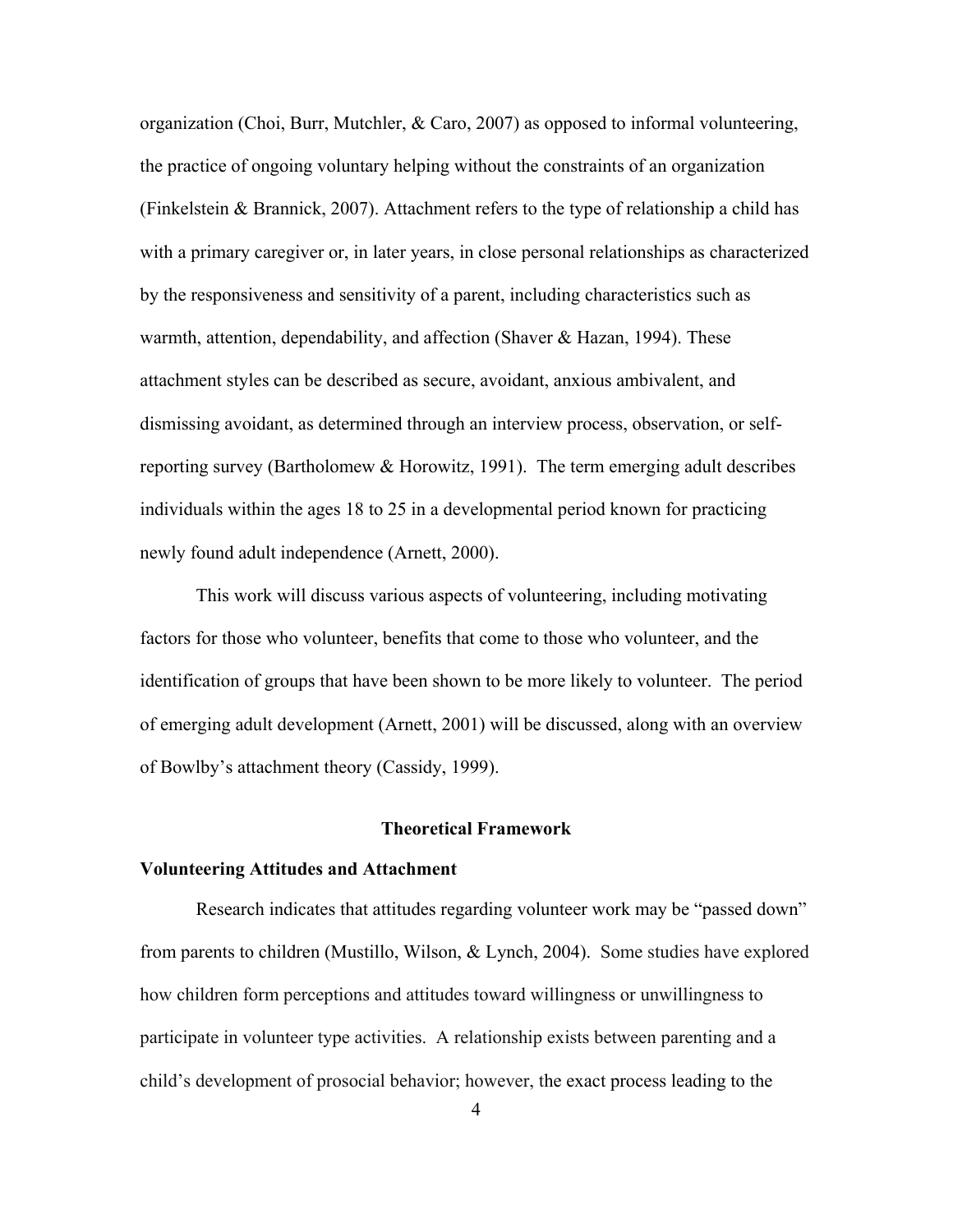manifestation of a child's prosocial behavior is not fully understood (Fortuna  $\&$  Knafo, 2014). Hoffman (1975, as quoted by Fortuna and Knafo, 2014) indicates three parental behaviors that help children develop prosocial behavior such as volunteering: modeling such behavior, using discipline aimed at helping the child to empathize with others, and consistent warmth and affection. The use of consistent warmth and affection, plays an integral part in developing a secure attachment in childhood.

#### <span id="page-14-0"></span>**Emerging Adulthood**

 Emerging adulthood is relevant to this study because it is during this period of development where adolescents merge into adulthood and make defining choices regarding future behaviors. Emerging adulthood is a period of development that encompasses the bulk of identity exploration (Arnett, 2000). Identity issues addressed in the emerging adulthood period include love, work, and worldviews (Arnett, 2000). Most emerging adults lack family obligations; thus, this developmental period is characterized as a self-focused age (Arnett, 2004). Arnett, Ramos, and Jensen (2001) summarize this period as a time where each individual decides to align with particular beliefs that will guide their life choices throughout adulthood

#### **Significance of the Study**

<span id="page-14-1"></span>Volunteering benefits individuals as well as organizations and communities. Many organizations rely heavily on volunteers, to operate programs within local communities. The major contribution given by volunteers to various organizations is the significant savings in operating costs through donated labor. From the operation of local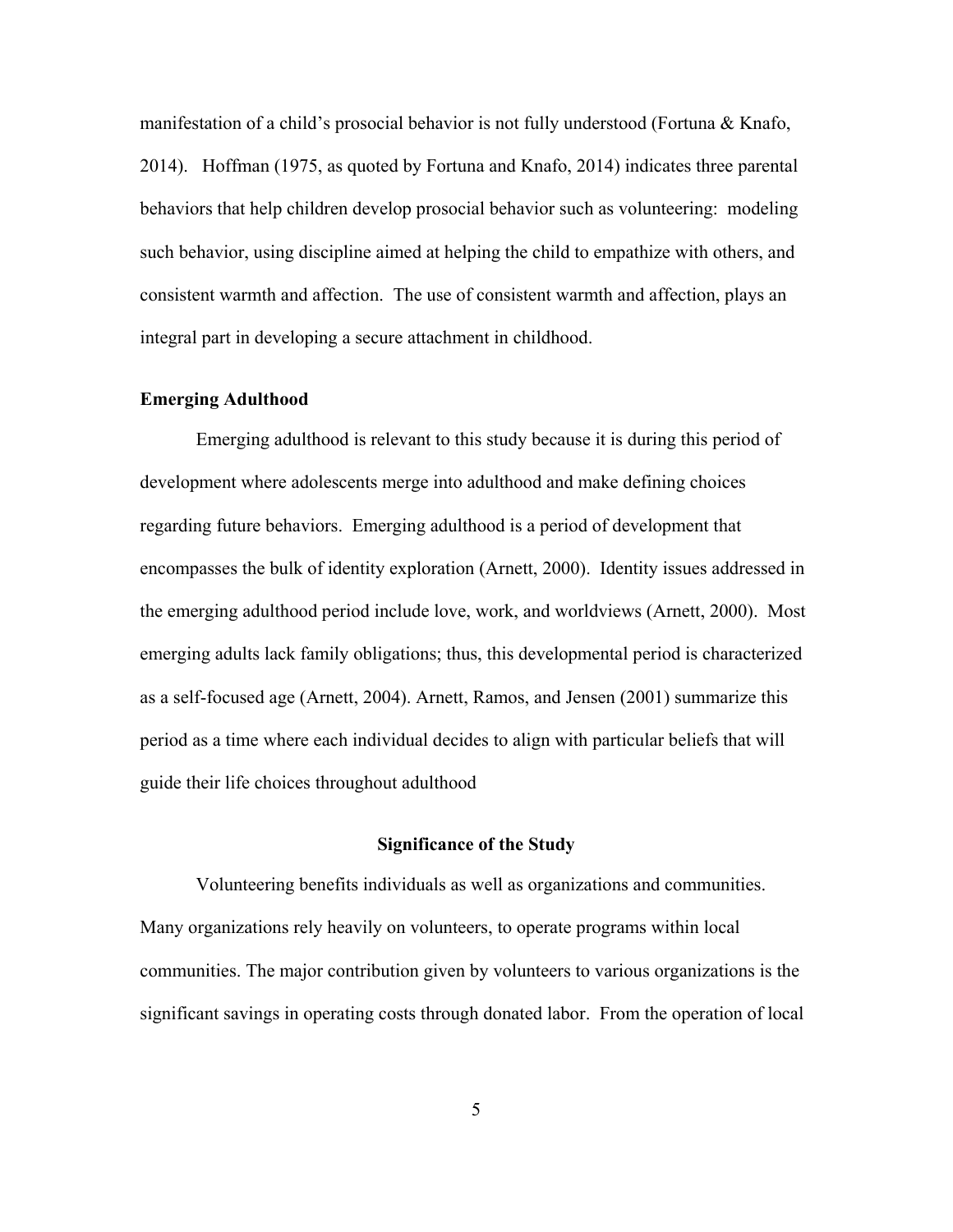food pantries, Little League sports programs, parental partnerships within schools, to participation in 4-H programs, community programs benefit from volunteers.

In considering the unique developmental stage of emerging adulthood, gaining a greater understanding of particular pathways leading to the development of intrinsically motivated pro-social behavior could have wide implications. Understanding the pathways contributing to the development of perceptions toward volunteering, particularly the motivation to participate, may provide a beneficial component to community program volunteer recruitment and retention. In addition, understanding motivations that spur volunteering among emerging adults may lead to the creation or improvement of mechanisms, programs, education, and therapy designed to harness the reported beneficial effects associated with volunteer participation. Finally, this study is one of many that point to the long-lasting impact of early childhood development and may provide additional support for parent education.

#### <span id="page-15-0"></span>**Research Gap**

 In an evaluation of longitudinal data, Ottoni-Wilhelm, Estell, and Perdue (2014) found that adolescents whose parents volunteered or donated money to charity or had conversations with them about charitable giving were more likely to give and volunteer. Parental warmth and support were positively correlated with adolescent giving and volunteering behavior, but not as strongly as parent modeling and conversations. Ottoni-Wilhelm et al. (2014) suggest, as adolescents transition into emerging adulthood, factors such as parental warmth and support may have a greater influence on the adoption of positive social behaviors such as volunteering and giving, suggesting further investigation in this area of research.

6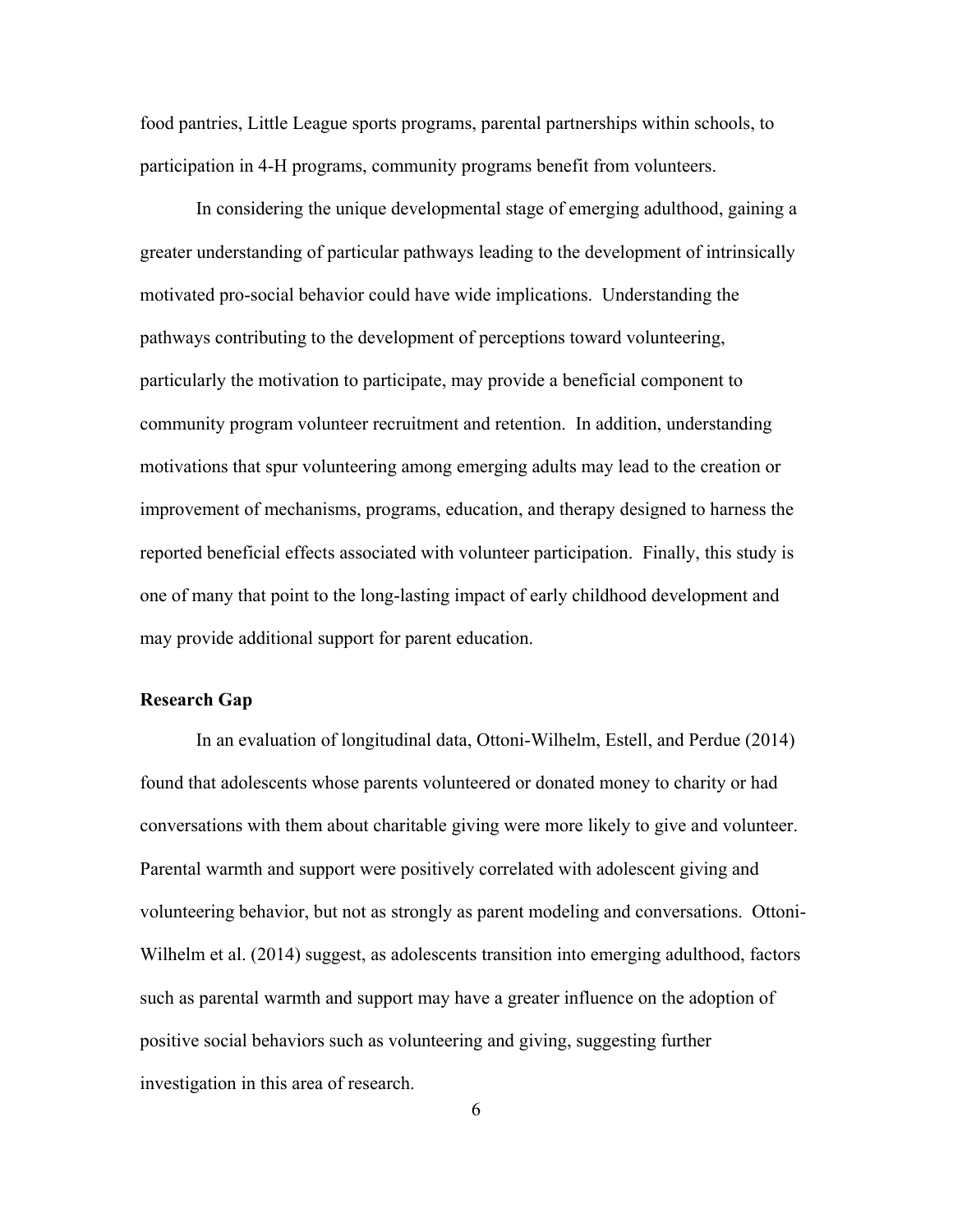This study seeks a greater understanding of motivations to volunteer present in emerging adulthood. As suggested by Ottoni-Wilhelm et al. (2014), further research is needed in understanding the relationship between parental warmth and support and volunteering among emerging adults. Through investigating the level of security or insecurity as manifested in attachment style, researchers anticipated finding a relationship between secure attachment and more altruistic motivations to volunteer.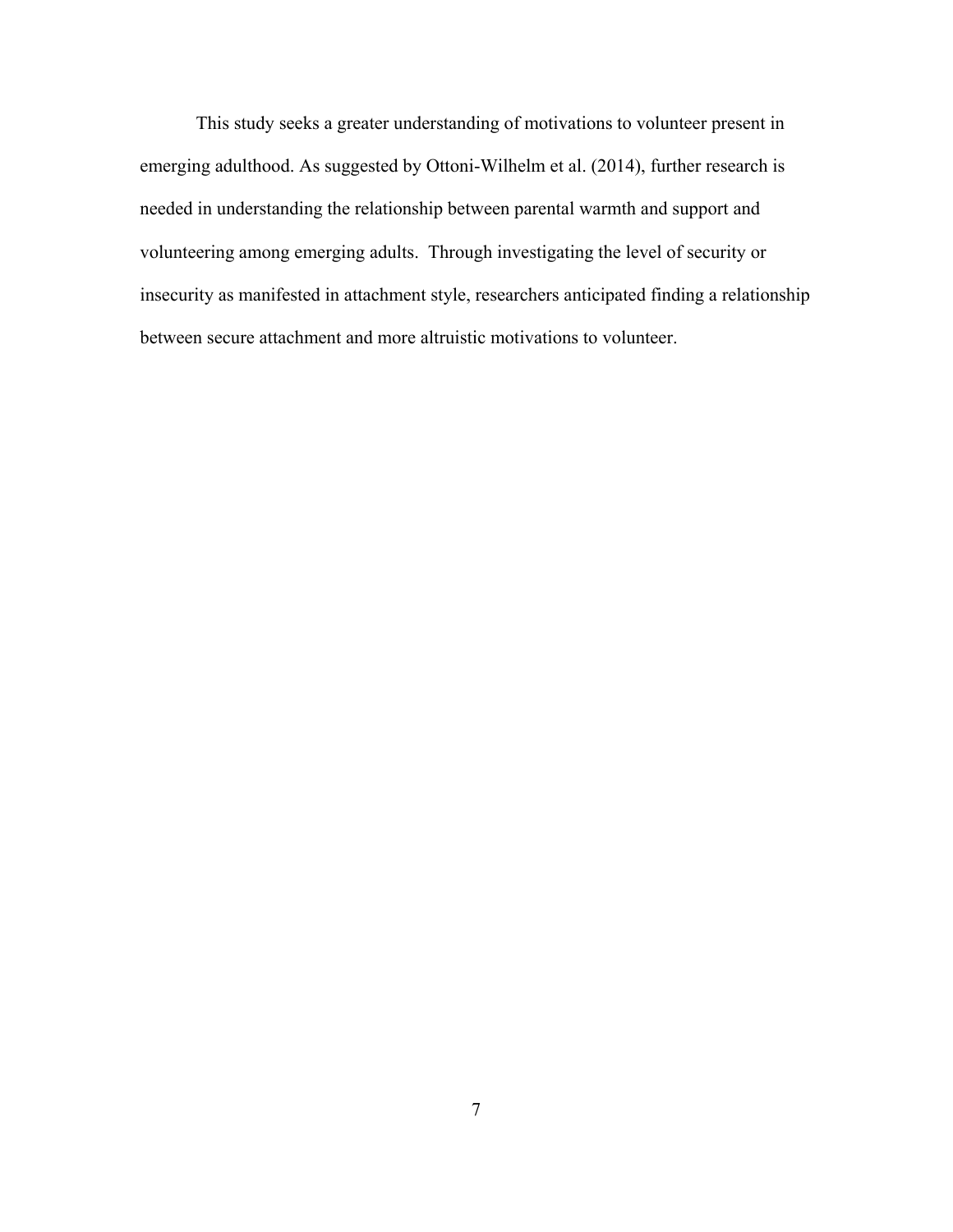#### **CHAPTER II**

#### LITERATURE REVIEW

### **Volunteering Attitudes and Early Childhood Experience**

<span id="page-17-1"></span><span id="page-17-0"></span>Attachment theory may offer some relevant insights into the motivation to volunteer among emerging adults. As noted in Chapter I, several parental behaviors contribute to the development of prosocial behavior in children, including modeling of prosocial behavior focusing on teaching empathy when employing disciplinary measures and providing a consistently warm and affectionate environment (Cassidy, 1999). This work will focus on the third parental component, consistent warmth and affection, one of the foundational constructs in attachment theory.

Theorists describe attachment as a phenomenon that occurs in infancy impacting relationships and development throughout the lifespan (Shaver & Hazan, 1994). Children who form more secure attachments with caregivers display more warmth and trust in all their relationships than children who form insecure attachments. Parents who are engaged with, accessible to, and responsible for their children are more likely to have children with secure attachments. Bowlby and Ainsworth posit that the infant-caregiver attachment may have long-term outcomes (as cited by Thompson, 1999). Attachment theory originated in John Bowlby's study of children without parents in post World War II England. He observed that, after children are separated from caring family members, a series of behaviors and emotions followed, including immense fear, attempts to remove

8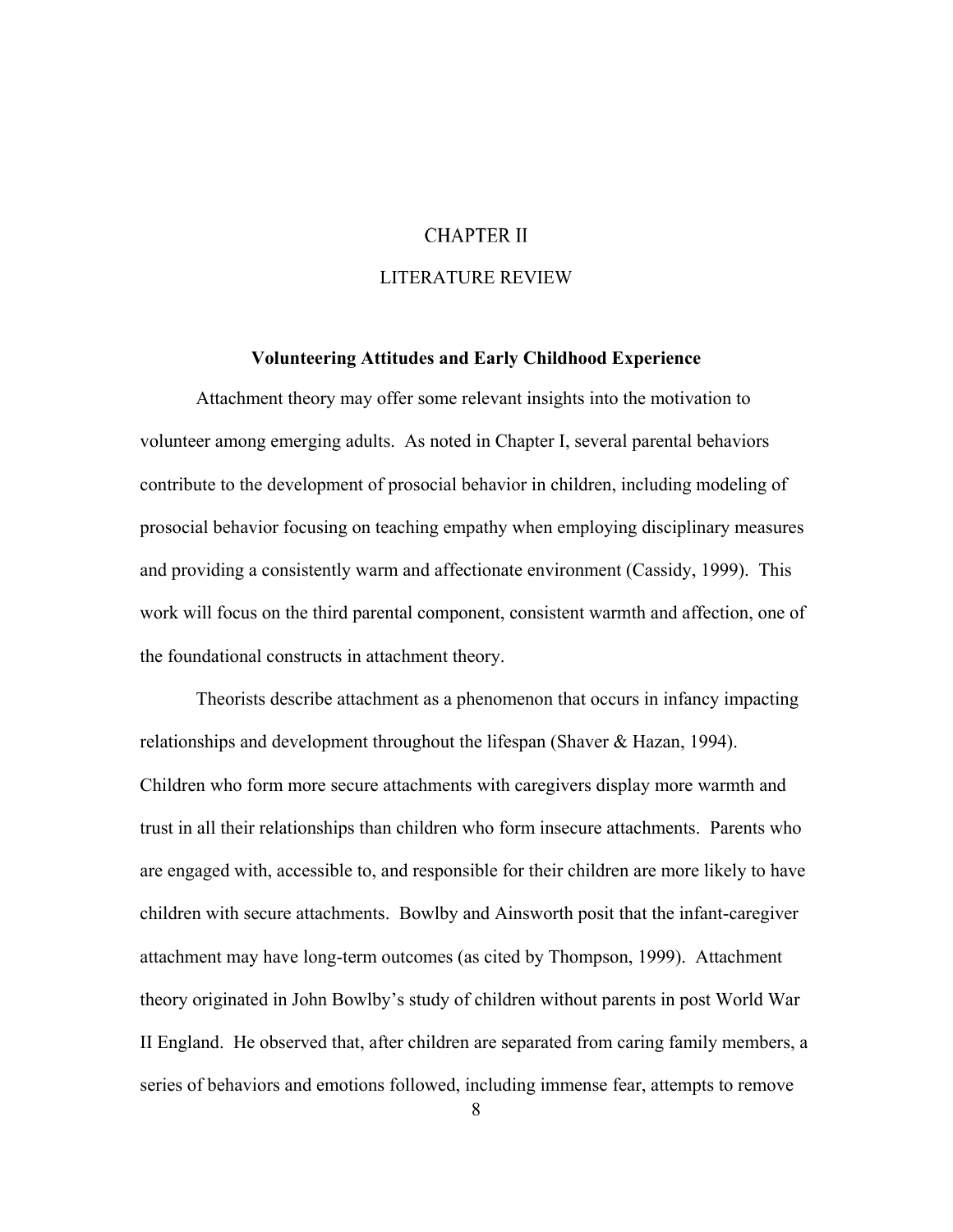themselves from their current situation through escape, tantrums, or other means, and then a period of depression. If another primary relationship did not develop to replace the caregiver figure, children remained in a state of "detachment" indifferent to social relationships (Lightfoot, Cole, & Cole, 2009, p. 211).

Bowlby posited that attachment is developed during the first 2 years of life. During this time, the attachment figure becomes a "secure base" for the infant. Infants with a healthy attachment feel secure in the freedom to explore and feel reassured that, when they come in search of support and comfort, the attachment figure will be available to provide for these needs. Further, as a feeling of attachment is developed, so too is a pattern of social relationships, an "internal working model." This model construct, based on early experience and treatment from a childhood parent figure, serves to guide children in their relationships over the life course (Lightfoot et al., 2009).

The concept of attachment was further studied by Ainsworth, who discovered several styles of parent/child attachment (Ainsworth 1978, as cited by Shaver & Hazan, 1997). As assessed by Ainsworth's Strange Situation, attachment style is characterized by a the child's ability to explore the new laboratory environment when the mother is present, the child's degree of distress when the mother leaves for a brief period of time, and the child's ability to receive comfort when the parent returns. Children who are securely attached to parents are able to play freely when the parent is present, express distress when the parent leaves, and are comforted upon their return. Children with an avoidant attachment are indifferent both when the parent leaves and when the parent returns. A resistant attachment style is characterized by child anxiety even when the parent is present, distress when the parent leaves, and inability to receive comfort upon

9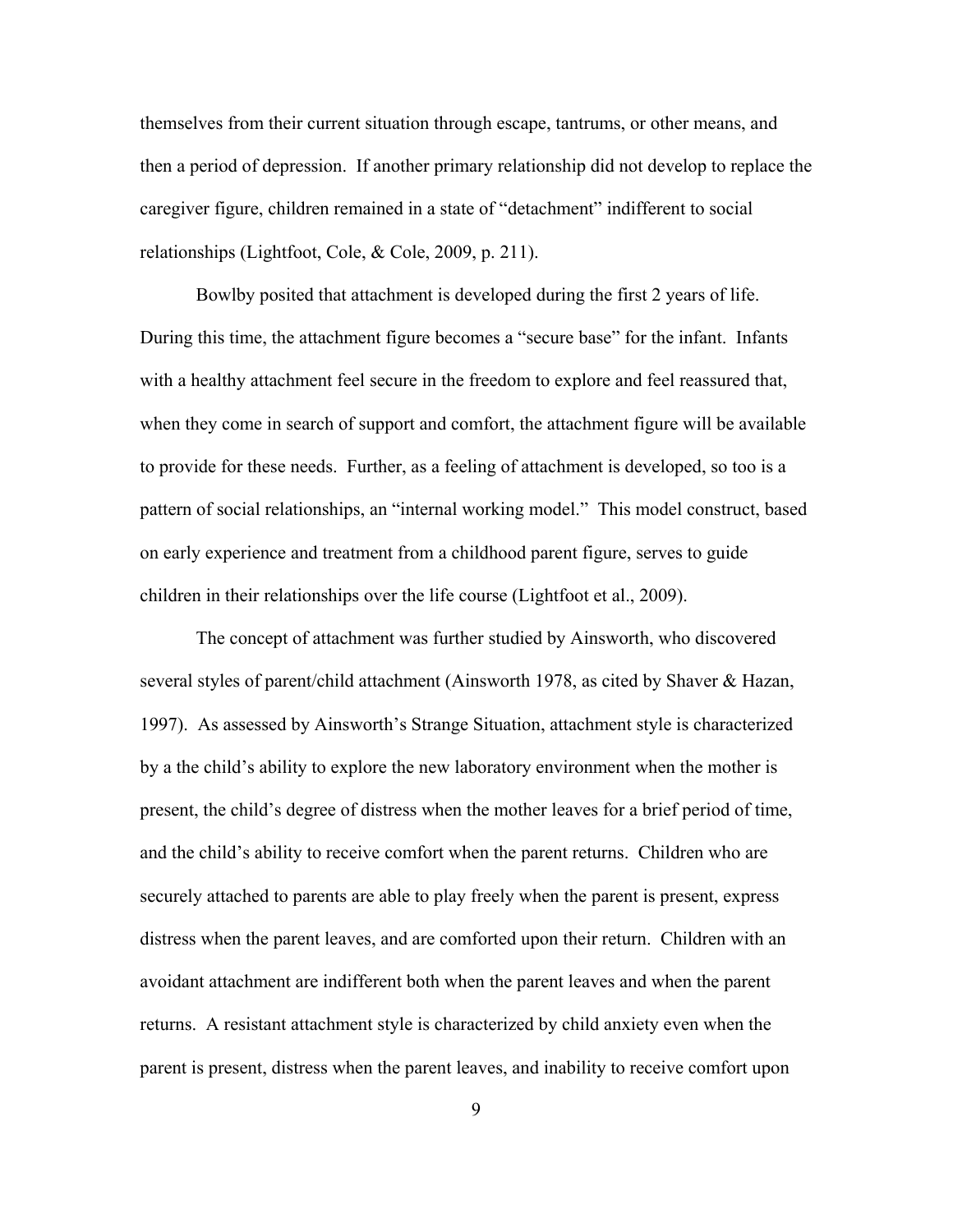the parent's return. Later theorists included a disorganized style in which the method through which the child deals with stress is inconsistent (Main  $\&$  Soloman, 1990, as seen in Lightfoot et al., 2009).

In an effort to study adolescent and adult attachment and romantic love, Hazan and Shaver (1987) created a measure renaming Ainsworth's resistant style as anxious ambivalent. This study found 55% of participants rated themselves as secure, 25% rated themselves as avoidant, and 20% indicated anxious ambivalent. This study found that participants with a secure attachment style had positive models of self, viewed their partnership as trusting, and felt that people, as a whole, were good. Participants reporting anxious ambivalent attachment styles experienced a great deal of emotion, greater jealousy, and more intense sexual passion. Participants reporting avoidant attachments expressed a fear of being close and felt that relationships, in general, were doomed to fail. In this same study, a retrospective view of experiences during childhood revealed those categorized as secure viewed parents favorably, those categorized as avoidant felt rejected by parents, and anxious ambivalent participants felt their parents had been unfair, intrusive, and inconsistent. According to Hazan and Shaver (1987), these patterns fit with interactions Bowlby and Ainsworth observed between parents and their children.

Hazan and Shaver (1994) indicate that, in line with Bowlby's theory, attachment is one of many needs in the formation of social relationships. The social support, marriage satisfaction, stress, and depression experienced by a child's mother are related to the attachment security between the mother and child (Atkinson, Paglia, Coolbear, Niccols, Parker, & Guger, 2000). One study found that an expectant mother's attachment could predict the infant's attachment style while the infant was still in the womb (Shazer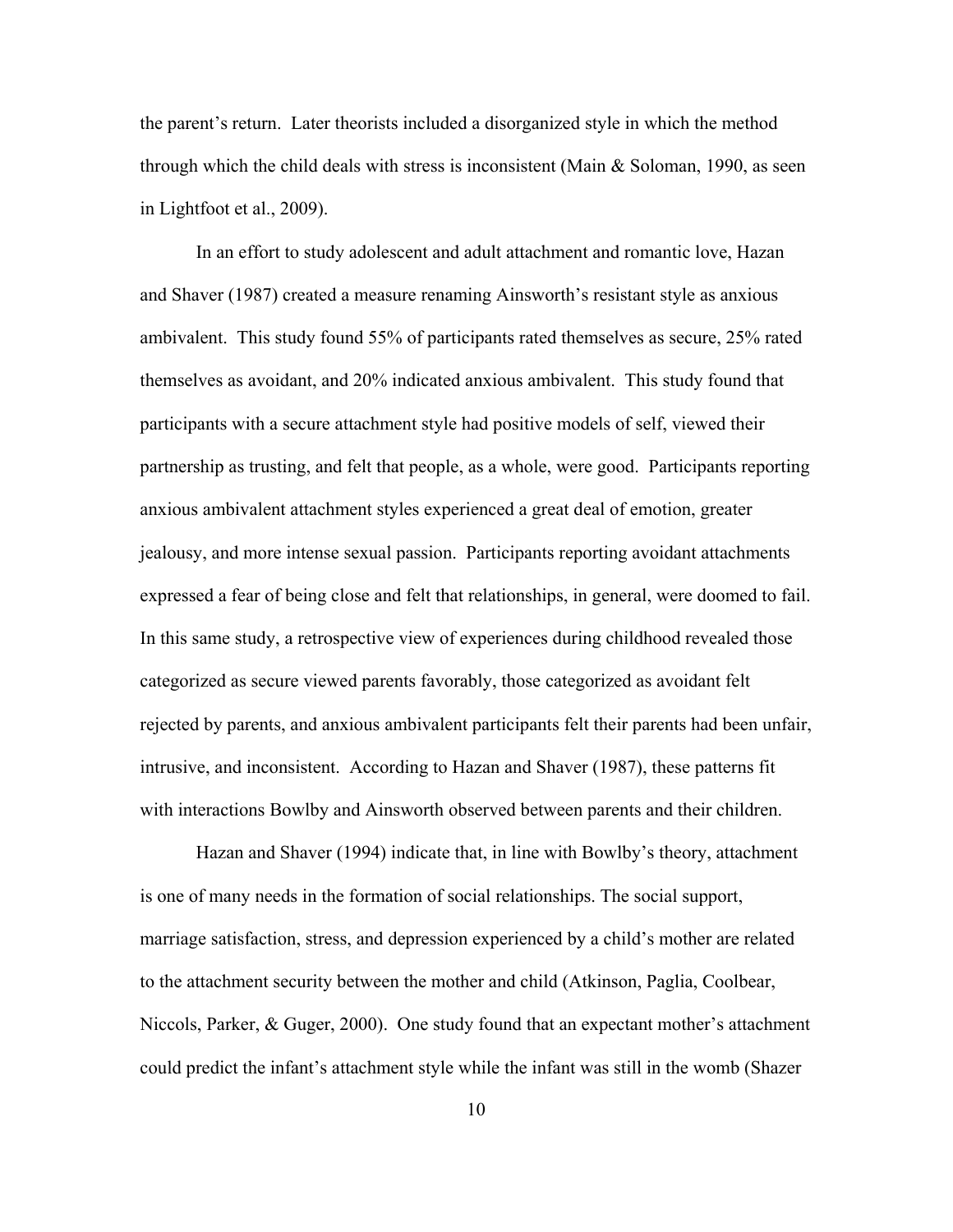& Hazan, 1994). McCarthy, Moller, & Fouladi (2001) found relationships between young adult attachment to caregiver and perceived stress and affect regulation, and they conclude this finding confirms the concept of the working model: Attachment bonds created early in life are related to social functioning and emotional ties in late adolescence and emerging adulthood.

#### **Attachment through Development**

<span id="page-20-0"></span>In adulthood, attachment is often assessed using the Berkeley Adult Attachment Interview (AAI). This interview draws from early childhood experiences with the primary caregiver. The adult's description and assessment of early experiences are assessed to determine the adult's attachment style as secure, insecure, dismissing, or preoccupied (West, Rose, Spreng, Sheldon-Keller, & Adam, 1998). Several longitudinal studies use these measures to assess attachment over time and have found that attachment style has been shown to remain consistent from infancy to adulthood (Hamilton, 2000; Waters, Merrick, Treboux, Crowell, & Albersoheim, 2000).

In one longitudinal study of attachment, participants were assessed as an infant, at age 6, and at age 19. Results from this study indicate that a secure attachment at age 6 predicted a secure attachment at age 19. Infant security or insecurity tended to remain the same when evaluated at the age of 19. Also, it was unlikely that a child classified as insecure in childhood would be termed as secure at age 19 (Main, Hesse, & Kaplan, 2006). Other research reports similar findings (Hamilton, 2000; Waters et al., 2000).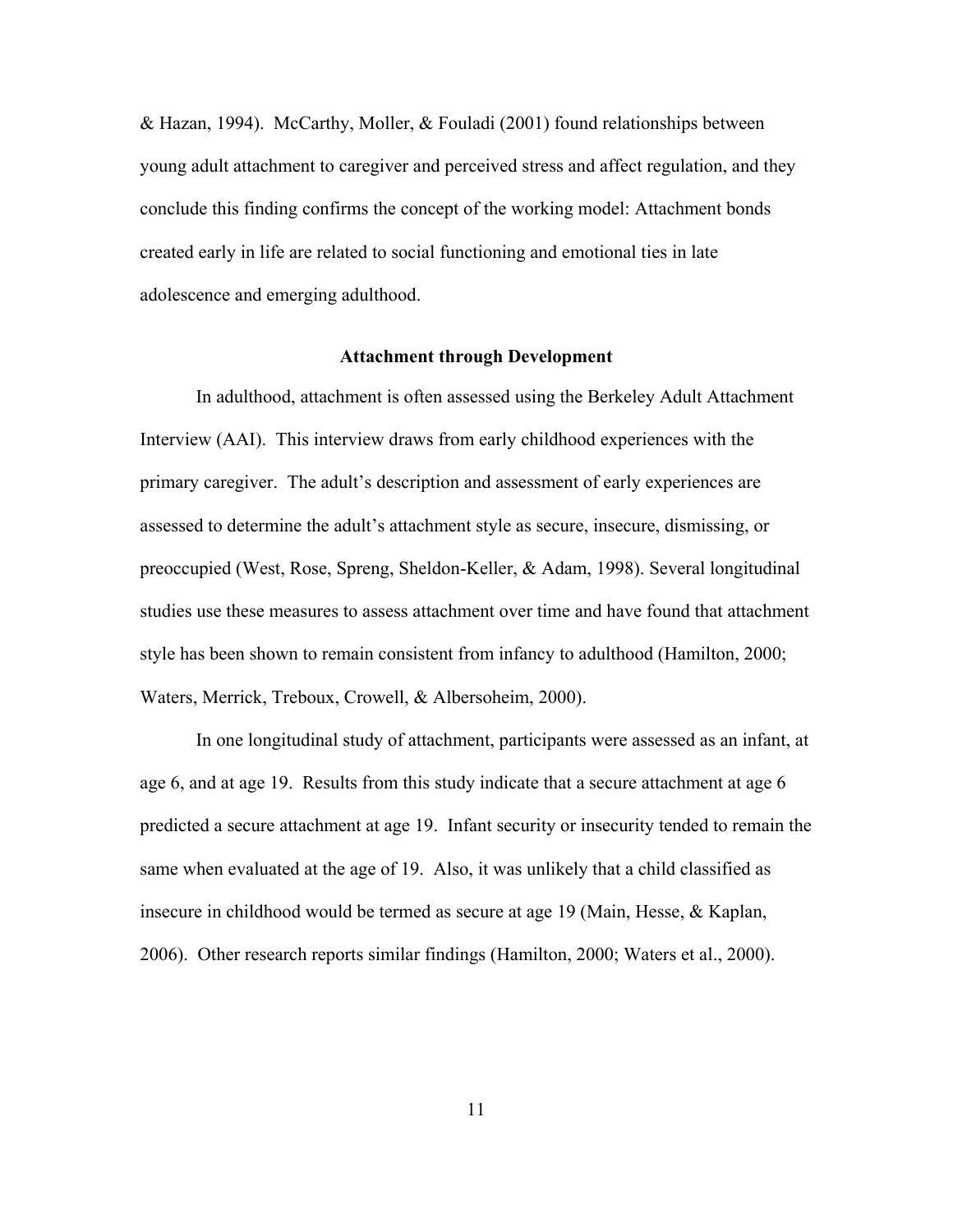#### **Volunteering Outcomes**

<span id="page-21-0"></span>Positive outcomes have been associated with participation in volunteering. Thoits and Hewitt (2001) found a positive relationship between community volunteering and personal well-being. Those who volunteer rate higher in happiness, life satisfaction, selfesteem, physical health, and having a sense of control in their lives. Garland, Myers, and Wolfer (2009) found reported personal benefits included positive emotions, personal identity, and strengthened faith. In a study of older adults, participation in volunteering led to increased physical function, increased levels of self-rated health, muscular strength, reduced depressive symptoms, and reduced pain (Morrow-Howell, Hong, and Tang, 2009). Participants of the same study also perceived that their contribution made a difference to those they served, themselves, and their families.

#### **Motivations to Volunteer**

<span id="page-21-1"></span>Motivations can vary from altruistic beliefs to more self-serving attitudes such as social networking, feeling good about contributing, or a number of motivations that serve to benefit the volunteer (Omoto & Snyder, 1995). In a study investigating the relationship between motivation and volunteer work, results indicated a positive association between autonomous motivation and effort (Bidee et al., 2013). In other words, those who were intrinsically motivated put forth a greater work effort than others in the study. An analysis of formal volunteering in the areas of heath care and social care in the Czech Republic found that participants were motivated highly by emotional altruism and to a smaller degree motivated by reciprocity and personal gains (Křížová, 2012). Tienen, Scheepers, Reitsma, and Schilderman (2011) found that social networking appeared to be a crucial factor in formal volunteering. Additionally, spirituality has been found to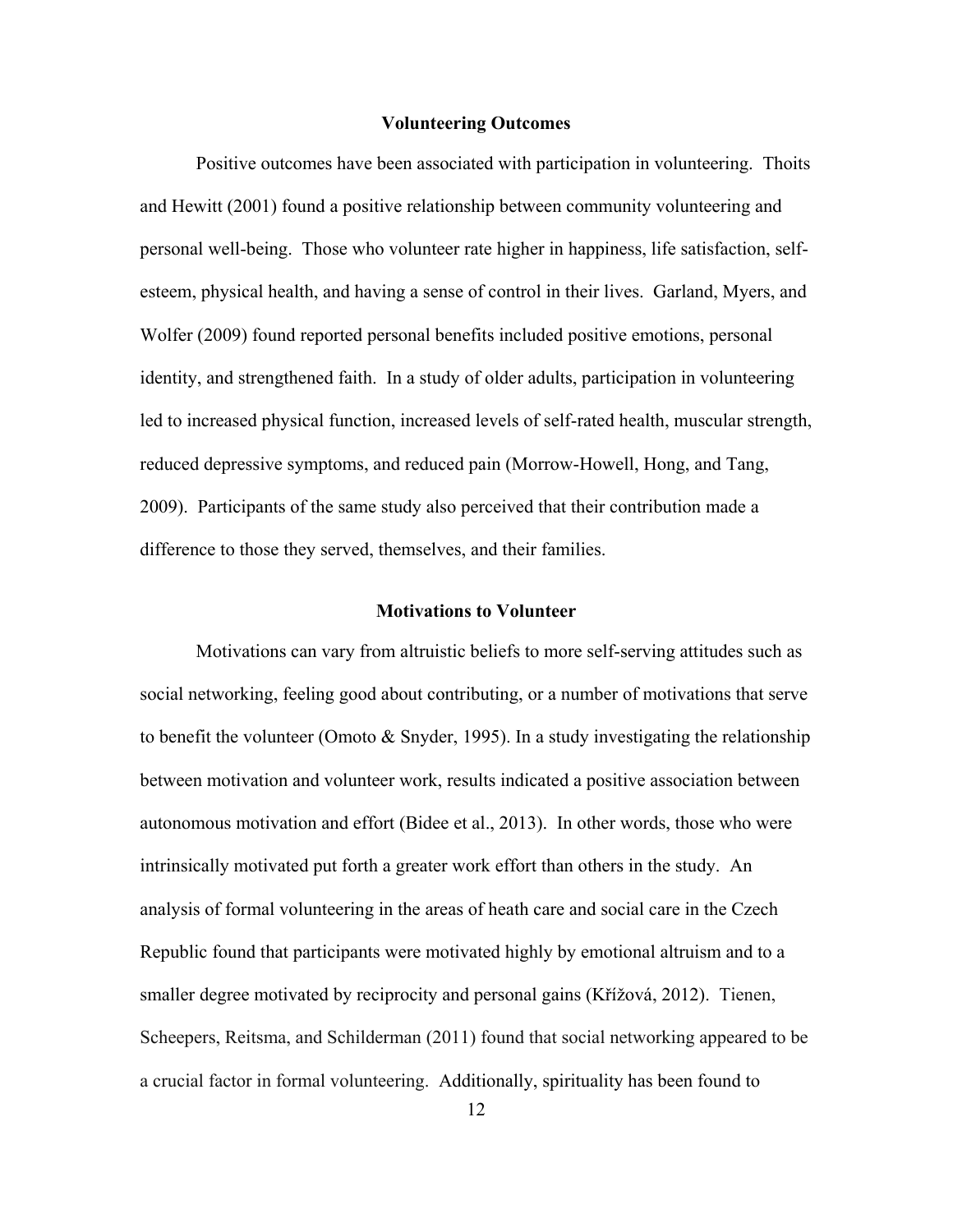increase the likelihood of informal volunteering (Tienen et al., 2011). Among the 25 volunteers in a study by Garland and colleagues (2009), the most common motivations for serving include response to God (84 %), response to human need (32%), and beneficial relationships such as with those served (44%) or other volunteers (24%).

In a study of sustained helping without obligation, Omoto and Snyder (1995) proposed that several factors contribute to the desire to volunteer. Among these factors is the motivation behind volunteering. In the process of this study of AIDS volunteers, Omoto and Snyder (1995) developed the Motivation to Volunteer survey. This measure was developed from over 70 various motivations to volunteer from which five overall motivations to volunteer emerged. Study results indicated that motivation to volunteer was related to the duration of volunteer participation rather than a helping disposition.

#### **Emerging Adults**

<span id="page-22-0"></span> The existence of emerging adulthood, a relatively new phase of the life course, was first theorized because the transition from adolescence to young adulthood was occurring over a longer span of time than in the past (Arnett, 2000). Individuals previously moved into adult responsibilities such as marriage, work, and family in the late teen years or early twenties. However, changes over time have modified normative expectations. The developmental stages of adolescence and young adulthood have been bridged by emerging adulthood, a period of time between 18 to 25 where individuals experiment with the roles of adulthood with few adult responsibilities (Arnett, 2007).

 This period of development encompasses identity exploration. Identity issues in emerging adulthood as defined by Arnett (2000) include love, work, and worldviews. It is a time for experimentation yet also a time of security, as most emerging adults feel secure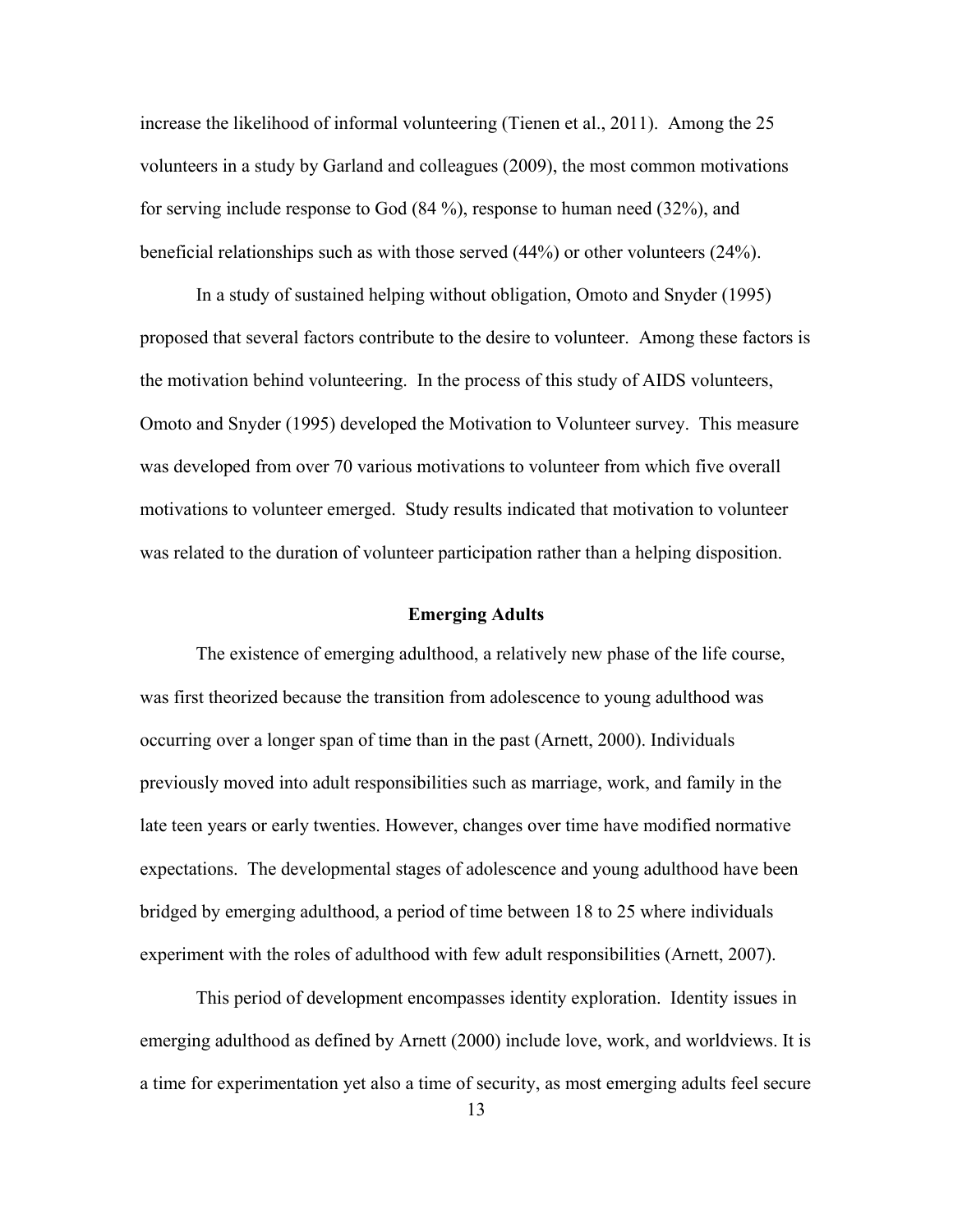in asking parents for financial or other help (Arnett, 2007). Since most emerging adults lack family obligations, it is also characterized as a self-focused age (Arnett, 2004). In summarizing findings of a study about autonomy and community in emerging adults, Arnett, Ramos, and Jensen (2001) identify this stage as a period of time where each decides to align with particular beliefs that will guide their life choices. Although the concept of emerging adulthood is controversial among scholars and is limited to certain populations in industrial societies (Hendry  $&$  Kloep, 2010), the construct generally is relevant for a significant proportion of college students in the United States (Arnett, 2007).

#### **Volunteering Among Emerging Adults**

<span id="page-23-0"></span> Among college students in India, Ghose and Kassam (2014) found altruism was associated with formal non-profit volunteering, informal volunteering, and informal volunteering in non-profit agencies. Differences were found in motivation among classes: Both upper-class and lower-class students participated as a pathway to education, whereas future employment motivated volunteers among the middle class. Hoffman (2012) posits that participation in community service projects will enhance a feeling of connectedness within the community. Primavera (1999) found college students that participated in service as a component of their learning experienced both the expected outcome of "helping" someone as well as unexpected or "unintended" outcomes. These unexpected outcomes included a greater understanding of social issues, an increased awareness and appreciation for diversity, increased academic success, an increased feeling of confidence, and a belief that they could make a difference in the world. Obradovic & Masten (2007) found that volunteering in emerging adulthood predicted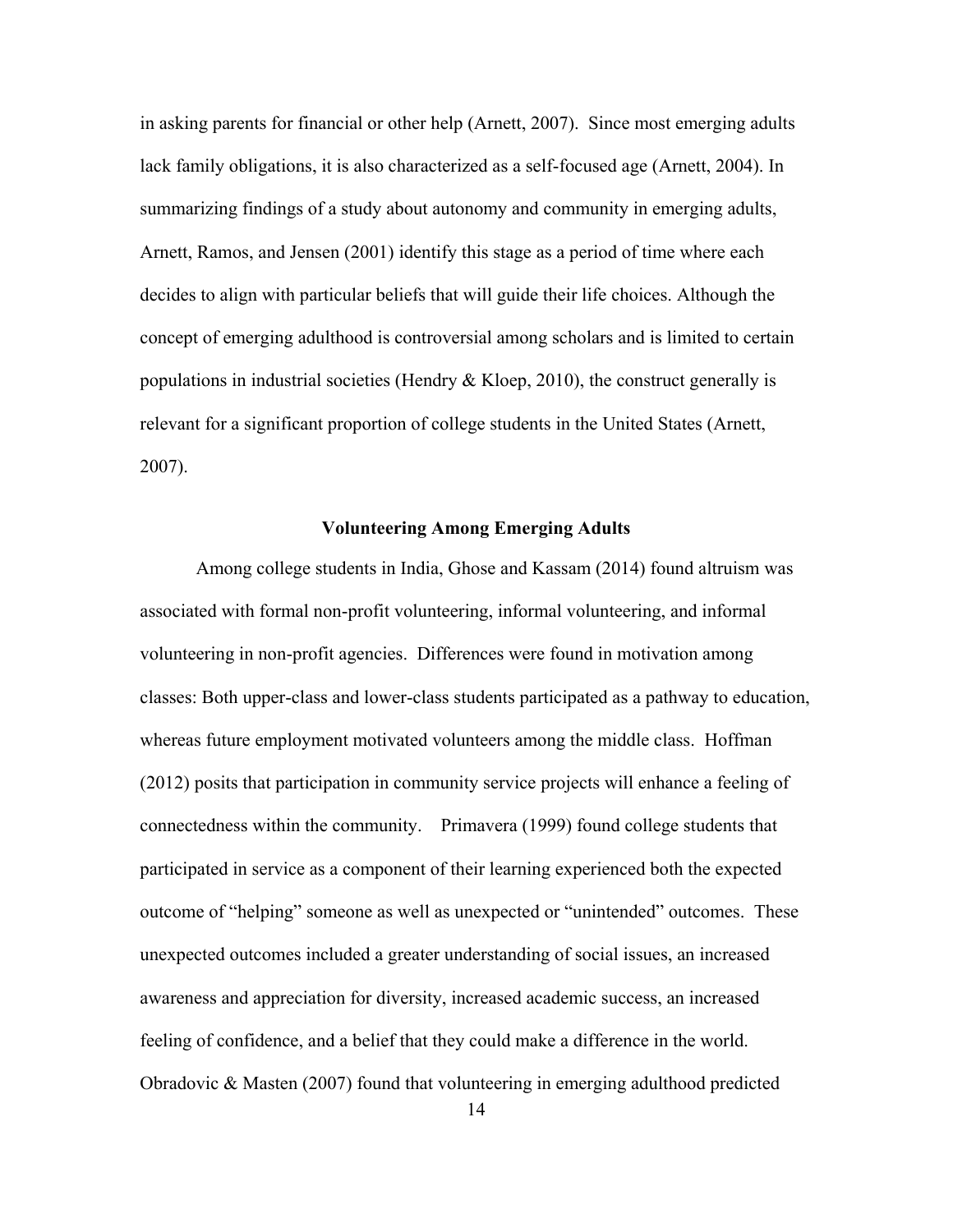volunteering in young adulthood. Additionally, academic achievement was found to predict volunteering behavior in emerging adulthood.

#### **Volunteering Attitudes and Community Service**

<span id="page-24-0"></span>Many community organizations rely on scores of volunteers to operate programs within communities such as 4-H, PTA and other parent/teacher organizations, neighborhood watch programs, and community league sporting events, to name a few. Although communities and individuals benefit from these programs, not all individuals feel a motivation to engage in volunteer work. It is particularly relevant to understand the motivations among emerging adults, since they are in the process of establishing ideals and processes to be followed throughout continuing adulthood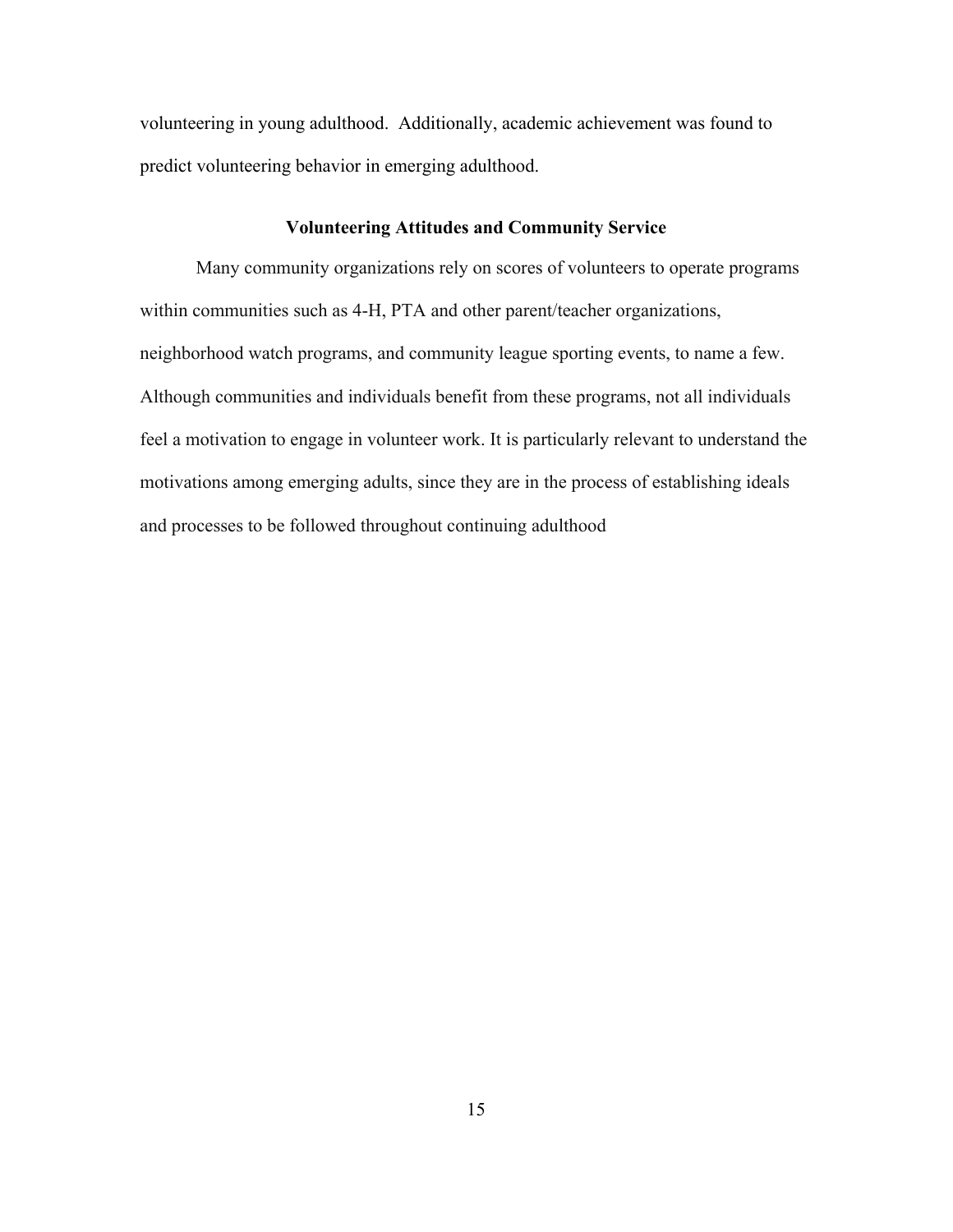### **CHAPTER III**

### RESEARCH DESIGN AND METHODOLOGY

#### **Research Design and Methodology**

<span id="page-25-1"></span><span id="page-25-0"></span>Based on a review of the literature, it is reasonable to suppose that participants reporting a secure attachment style are more likely to report motivations to volunteer that primarily benefit others. Likewise, participants with an insecure attachment style are more likely to report motivations to volunteer that promote self. Based on these assumptions, the following research questions and hypotheses were formulated.

Research question: Is motivation to volunteer predicted by attachment style among emerging adults?

#### **Hypotheses**

<span id="page-25-2"></span>H1: Participants reporting a secure attachment will be more likely to report Values and Community Concern as motivations to volunteer.

H2: Participants reporting an avoidant attachment style will be more likely to report Personal Development, Esteem Enhancement, and Understanding as motivations to volunteer.

H3: Participants reporting an anxious ambivalent attachment style will be more likely to report Personal Development, Esteem Enhancement, and Understanding as motivations to volunteer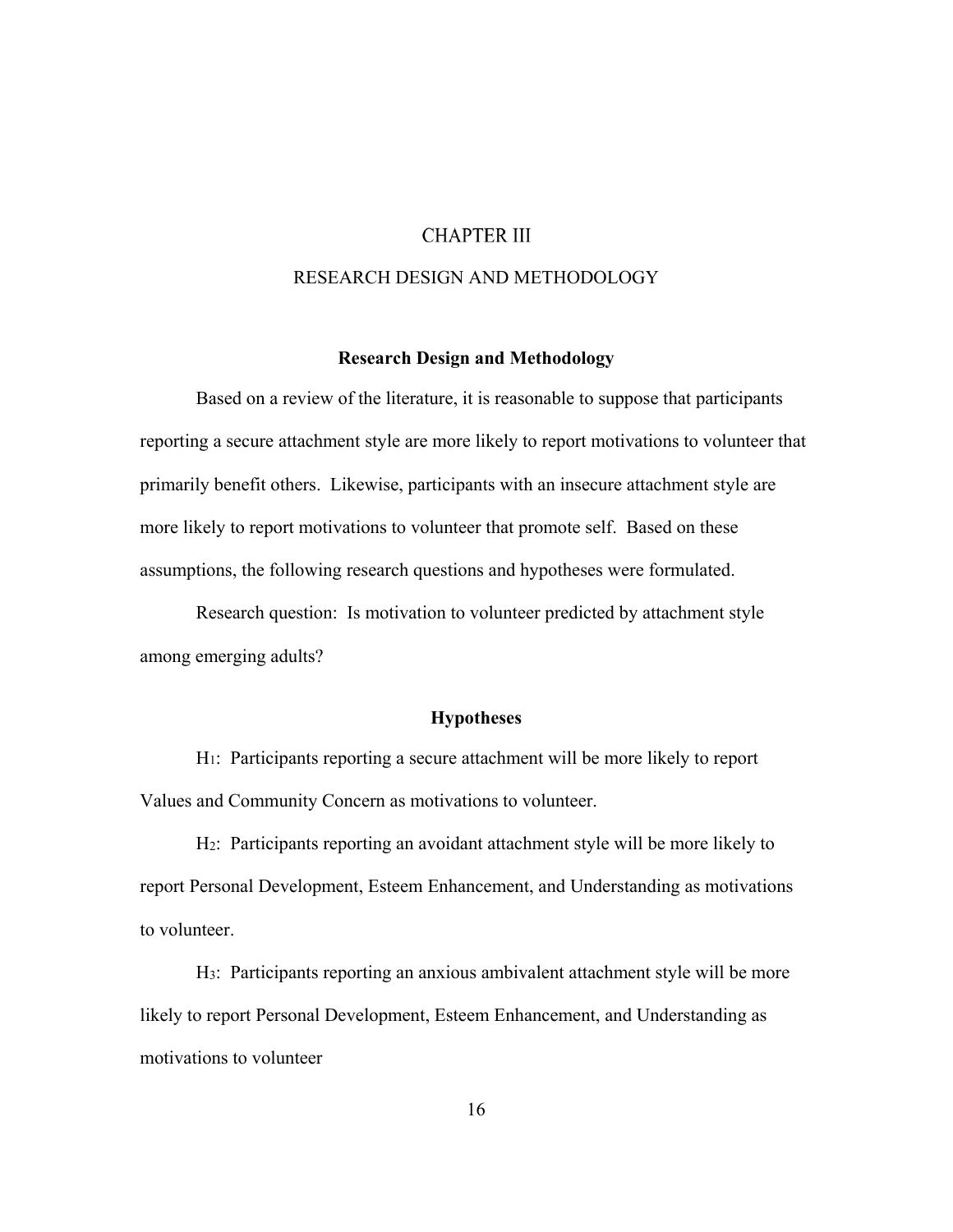H4: Participants reporting a dismissive avoidant attachment style will be more likely to report Personal Development, Esteem Enhancement, and Understanding as motivations to volunteer.

#### <span id="page-26-0"></span>**Research Design Strategy**

The study was a cross-sectional study documenting survey participants' attitudes and feelings toward specific motivations to volunteer and comparing these motivation with their self-reported attachment style. This type of design allows for identifying differences, but researchers must remember that the causes of these differences cannot be explained using a cross-sectional research design (Robinson, Schmidt, & Teti, 2006).

The study used Qualtrics, a web-based survey tool, to create the survey and record participant online responses. According to Gunn (2002), web surveys are efficient both in cost and data analysis. In terms of other survey platforms, such as mail or fax, webbased surveys are superior in both response rate and cost (Cobanoglu, Warde, & Moreo, 2001). Sills and Song (2002) add ease of data cleaning and speed of delivery and response among the advantages of web-based surveys. Completion of the survey was anonymous and voluntary.

#### <span id="page-26-1"></span>**Population**

The population for this study consisted of Maroon Volunteer Center participants who subscribe to the organization's mailing list. The Maroon Volunteer Center is the volunteering organization of Mississippi State University and serves to connect volunteers with volunteering opportunities both on campus and within the community. The Maroon Volunteer Center plans several days of campus-wide service annually, as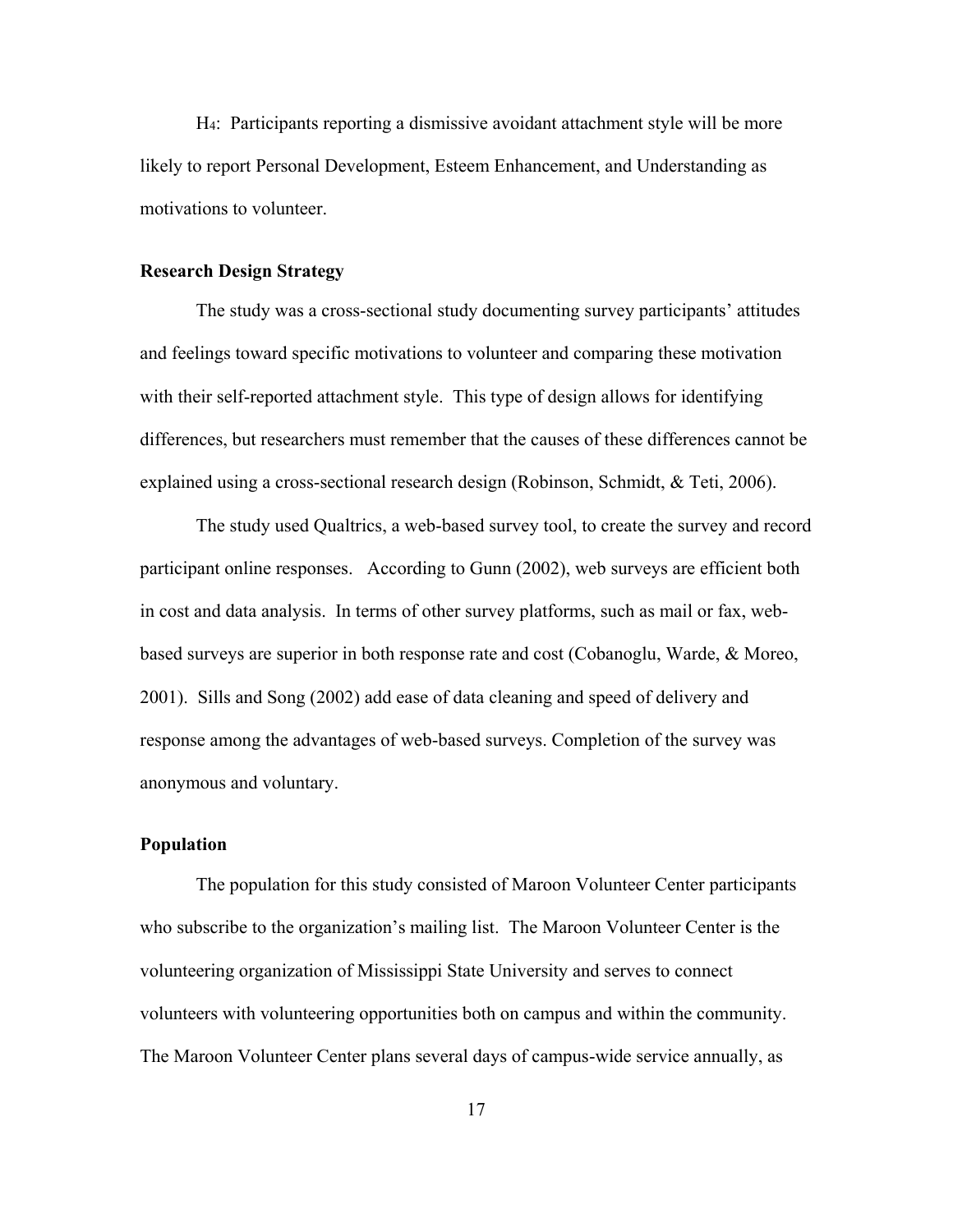well as assisting community partners in connecting with individuals willing to participate in service opportunities

#### <span id="page-27-0"></span>**Sample**

The sample consisted of 154 survey respondents contacted through the Maroon Volunteer Center's newsletter. The newsletter contained an invitation to participate in the survey and a link to the survey. This group of students includes members of fraternities, sororities, clubs, classes, and other on-campus organizations and their advisors, as well as other students that have participated in service projects organized through the Maroon Volunteer Center.

#### <span id="page-27-2"></span><span id="page-27-1"></span>**Instrumentation**

#### *Attachment Style*

Attachment style was assessed using Bartholomew & Horowitz's (1991) Relationships Questionnaire (RQ). The RQ builds upon the original Three-Category Measure developed by Hazan and Shaver (1987) and includes four measures of attachment rather than the original three. This instrument consists of four statements that reflect four attachment styles: secure, avoidant, anxious/ambivalent, and dismissingavoidant. Participants identified how each statement described them based on a 7-point Likert-type scale  $(1 =$  strongly agree,  $7 =$  strongly disagree). Each respondent had a selfreported score for each of the attachment types.

### *Motivation to Volunteer*

<span id="page-27-3"></span>Motivation to volunteer was assessed using a variation of Omoto and Snyder's (1995) Motivation to Volunteer survey. This tool originally was designed to measure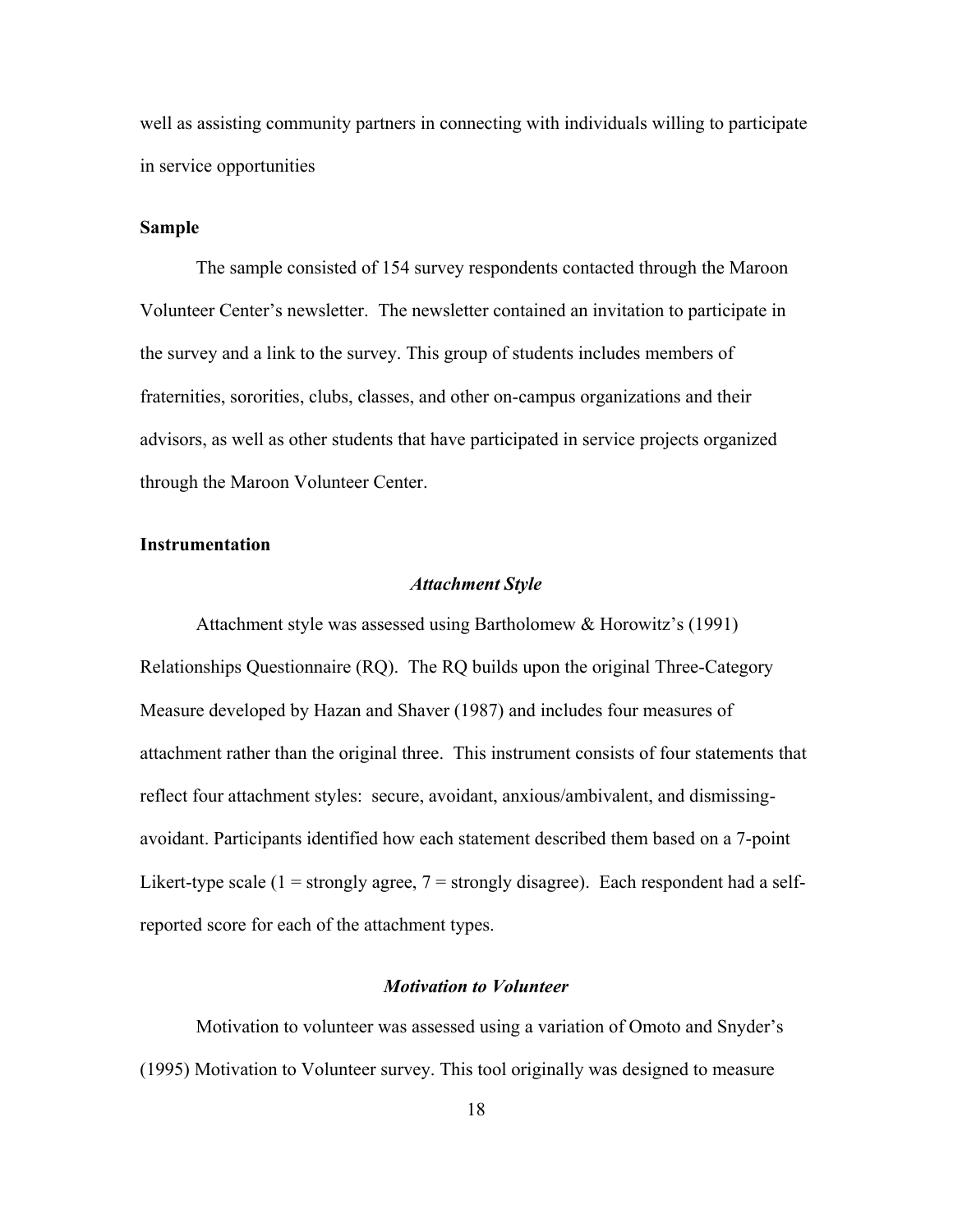motivation to volunteer among the AIDS population but has since been modified to assess motivation to volunteer in other instances (Georgiadis, Spiliopoulous, Rampotas & Rampotas, 2006). Each motivation—values, understanding, personal development, community concern, and esteem enhancement—is measured by five accompanying statements. Examples of responses from the survey include "…because of my humanitarian obligation to help others," and "...to make my life more stable." Participants indicated the level to which each statement influenced their decision to volunteer using a Likert-type scale ranging from  $1 - 7$  ( $1 =$  not at all,  $7 =$  extremely). From this point, a mean of the scores was calculated from responses to each of the five questions in each category, thus creating an overall score for each of the five motivations.

#### *Demographics*

<span id="page-28-0"></span>Demographic questions such as parental income, ethnicity, gender, frequency of volunteer participation, and the month of last participation also were asked. Participants were asked with which category they most identified among male, female, or other. Participants were given the choice to respond if parental income was less than \$40,000, between \$40,000 to \$70,000, between \$70,000 to \$100,000, or over \$100,000. To determine age of participants, survey respondents were asked to select an age between 18 through 25, with an additional category available for those 26 and older. Consequently, several  $(N = 19)$  participants selected the 26 or older category and were deleted from the sample as the current study was limited to individuals between the ages of 18 to 25.

Respondents also were asked which of the following groups best described them: American Indian or Alaskan Native, Asian or Pacific Islander, African American, Latino or Hispanic, White, non-Latino/Hispanic, or multiracial. Participants were asked to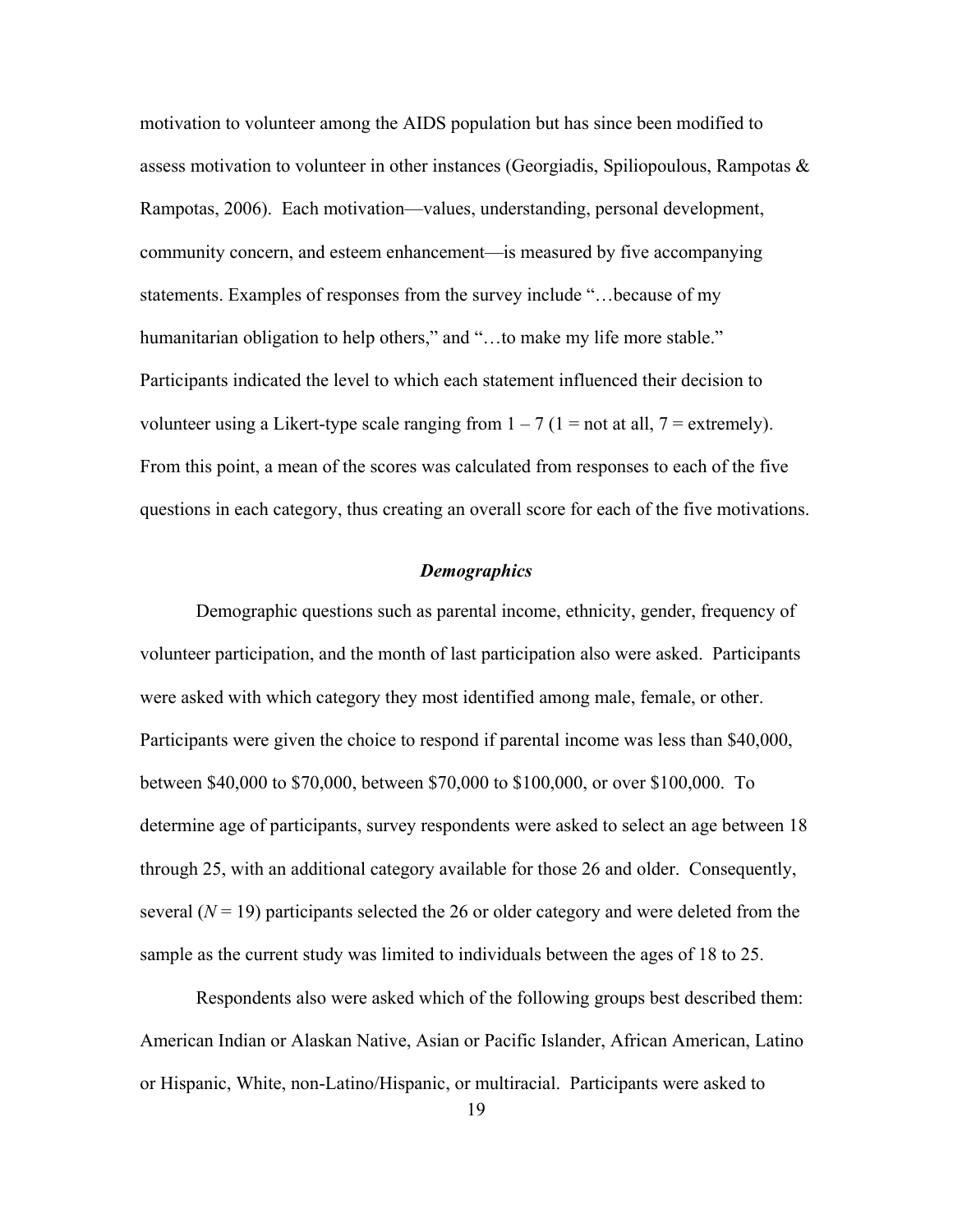determine how often they volunteered through the Maroon Volunteer Center: once per academic school year, once per semester, monthly, weekly, or I do not participate in service projects. Additionally, respondents were requested to identify the approximate month of their last volunteer participation from the following: August, September, October, November, January, February, March, April, or Summer Semester. (See Appendix A.)

#### <span id="page-29-0"></span>**Variables**

Variables investigated in this study are motivations to volunteer and attachment style. The independent variable is attachment style, as determined by the Relationship Questionnaire (Barthalomew & Horowitz, 1991). The dependent variable is motivation to volunteer, as determined by Omoto and Snyder's (1994) measure.

#### <span id="page-29-1"></span>**Validity and Reliability**

Validity ensures that a measure is accurate in reporting what is to be measured (Hair, Black, Bablin & Anderson, 2010), an essential component of research. Reliability reflects the degree to which the measurement is free from error (Hair et al., 2010). The Motivation to Volunteer Survey (Omoto & Snyder, 1995) was found to have a mean congruence coefficient of .86, ranging from .77 to .94. The survey's validity was assessed using two similar, yet different groups: AIDS volunteers and hospice volunteers. The internal consistency reliability for all five scales was  $\alpha = .79$ , and the test-retest coefficient across the scales was *r* = .72.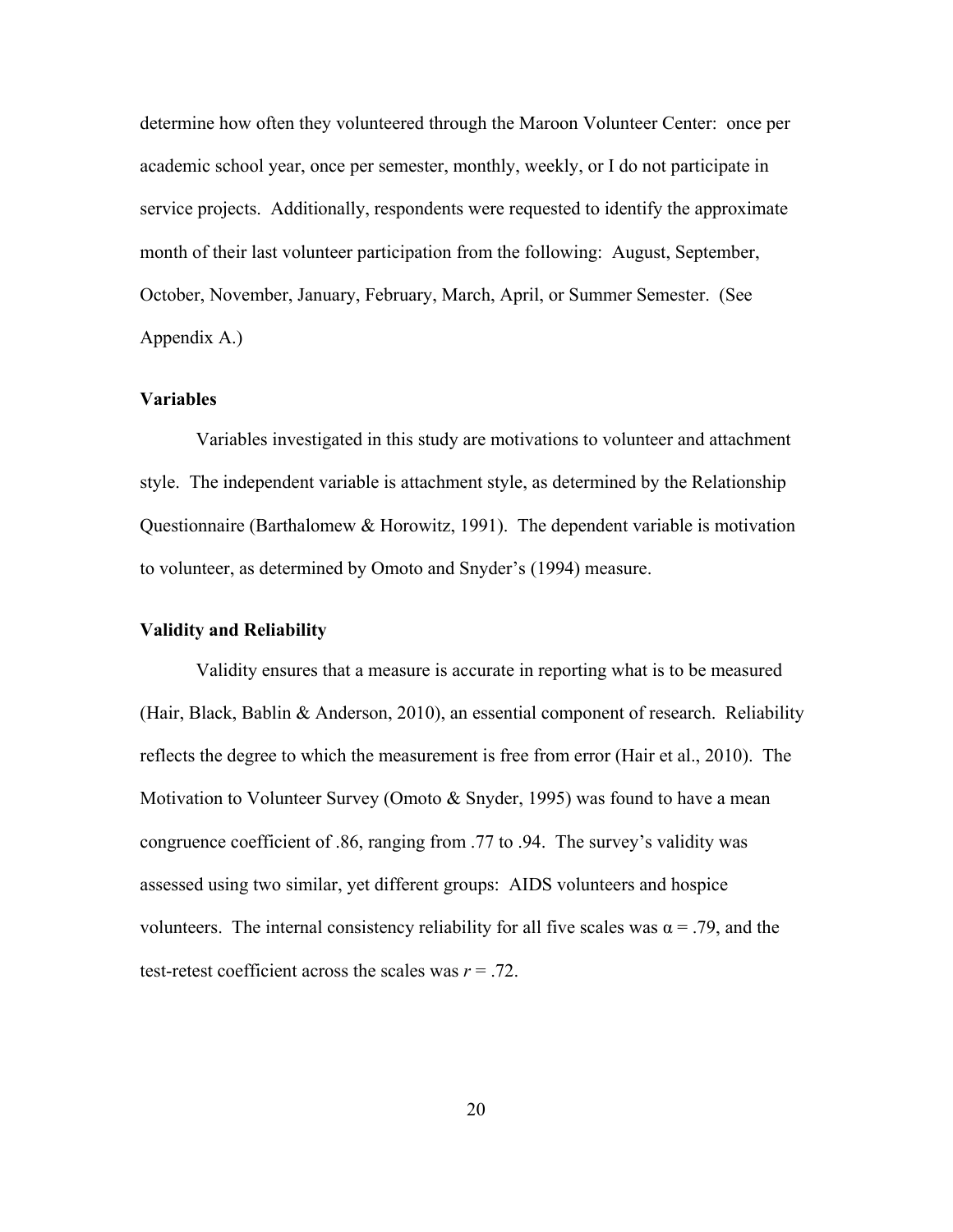#### <span id="page-30-0"></span>**IRB Approval**

Approval from the Office of Research Compliance was obtained on April 24, 2015. The study was determined to be exempt from IRB Review. Throughout this approval process, the Office of Research compliance requested a script for all email communications sent from the Maroon Volunteer Center regarding this research. This information is included in Appendix C.

#### <span id="page-30-2"></span><span id="page-30-1"></span>**Analysis**

#### *Coding*

The Motivation to Volunteer measure was constructed by identifying five factors, each of which described a motivations to volunteer (Omoto & Snyder, 1995): Values, Understanding, Personal Development, Community Concern, and Esteem Enhancement. The authors found that five of the original items loaded on each of the five factors. For this study, scores from the five items related to each kind of motivation were averaged to form a single variable for each factor.

#### *Analysis*

<span id="page-30-3"></span>Quantitative analysis was used to analyze data collected from the survey instrument using SPSS version 22 for Windows. Descriptive statistics was used to calculate frequencies, means, and standard deviations for demographic data, motivation to volunteer, and attachment style, and skewness was explored. Cronbalch's alpha was calculated for motivation to volunteer questions, and reliability was found to be .94 ( $n =$ 147). Five forward linear regression analyses were conducted to identify significant predictors of attachment style on motivation to volunteer. For each analysis, one of the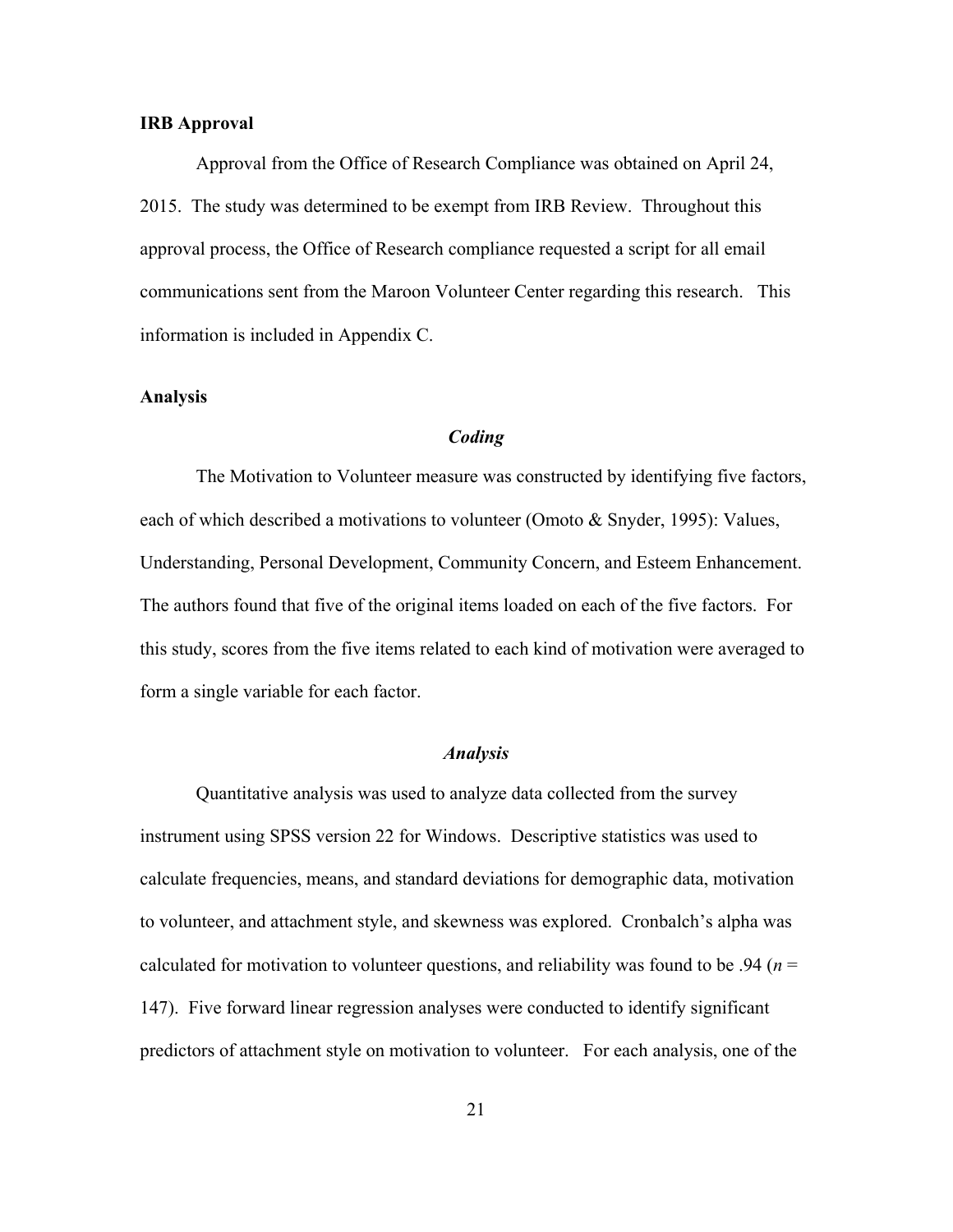five Motivation to Volunteer variables was regressed on the combination of four attachment style variables: Secure, Avoidant, Anxious Ambivalent, and Dismissing Avoidant.

#### <span id="page-31-0"></span>**Data Collection**

An invitation to participate in the current research study was emailed to approximately 5,000 students on Mississippi State University Maroon Volunteer Center's email listserv. The invitation was emailed by Meggan Franks, assistant director of student leadership and community engagement. In an effort to increase the response rate, an incentive to participate in a drawing for a \$100 Walmart gift card was offered. Participants wishing to participate in the drawing included an identifying number, their student NetID, on the last page of the survey. The random winner was notified through campus email, and the incentive was delivered using the United States Postal Service to the address provided via email communication.

The survey was open for a 2-week period beginning April 29, 2015, and ending May 15, 2015. The first page of the online survey consisted of an informed consent form. This form disclosed the purpose of the survey and also informed participants that completing the survey was voluntary and anonymous. Participants who indicated "I agree" on the informed consent page were allowed access to the remainder of the survey.

Those who indicated "I do not agree" were taken to the concluding page of the survey. This page indicated that the survey was complete and thanked participants for their time.

The remainder of the survey consisted of two previously tested measures, Relationships Questionnaire (RQ; Bartholomew & Horowitz, 1991) and the Motivation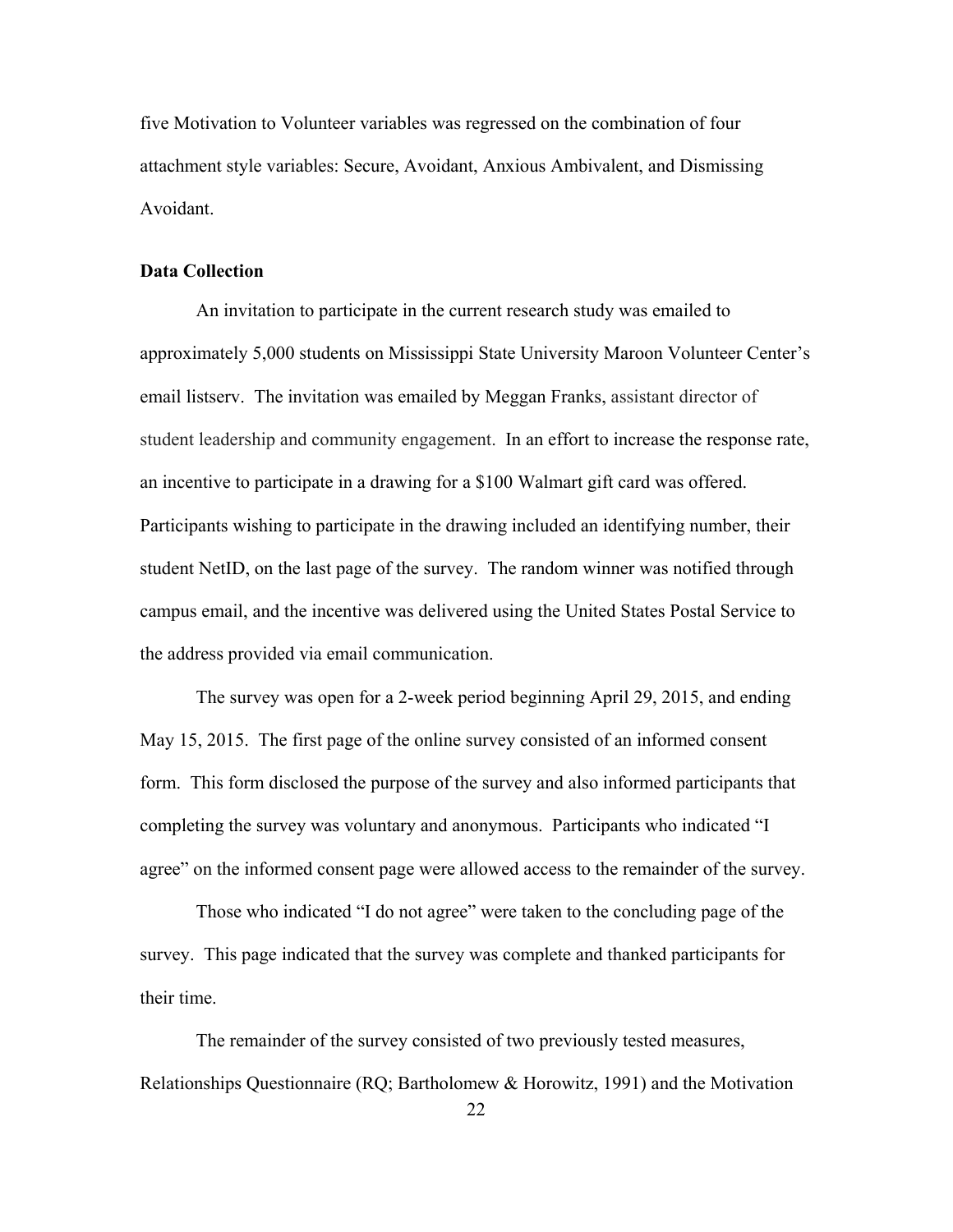to Volunteer Scale (Omoto & Snyder, 1995). Additional data were gathered such as demographic information as well as information regarding the frequency of participation in volunteer-type activities. One identifying factor, student NetID, was gathered from those choosing to participate in the incentive drawing.

#### <span id="page-32-0"></span>**Current Study**

 In considering the unique developmental stage of emerging adults, gaining a greater understanding of particular pathways leading to intrinsically motivated prosocial behavior in emerging adults would have wide implications. Based on the premise of attachment theory, that consistent warmth and caring from primary relationships results in a feeling of security, those who develop a secure attachment with parents or caregivers in their early years are more likely to have a sense of safety, security, and belonging. Carrying the feelings from early attachment into emerging adulthood, those with a secure attachment are more likely to feel safe in the search for identity encompassed in emerging adulthood. Conversely, individuals with an insecure infant attachment are more likely to feel anxious about the future and feel less secure in their exploration in emerging adulthood.

These feelings of security or insecurity may be evident in the emerging adult's motivation to volunteer. As discussed by Shaver and Hazan (1994, p. 115), "Self-esteem and healthy love of others go hand in hand." In accordance with this statement, it is likely that individuals with a secure attachment style will be more likely to help others for altruistic reasons and individuals with insecure attachment styles will be more likely to help others for more self-serving reasons.

23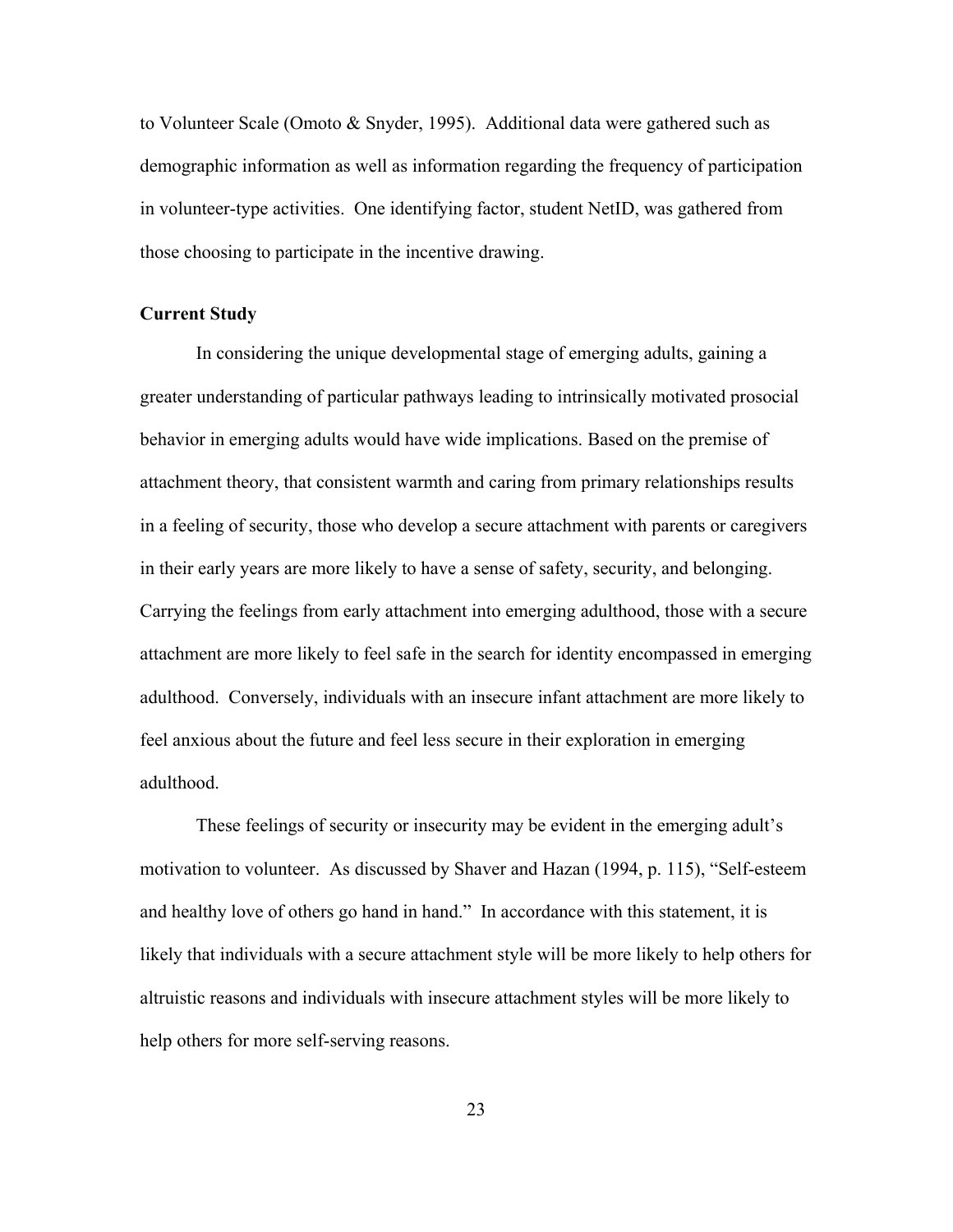# <span id="page-33-0"></span>**Summary**

 Volunteering is a part of many aspects of society. Greater sense of community is developed as participants work together for a common cause (Hoffman, 2012). However, gaps exist in the literature, leaving a void in understanding the underlying reasons that drive decisions to engage or not engage in volunteering activities. A study conducted by Ottoni-Wilhelm and colleagues (2014) investigated the pathway between parental warmth and the formation of attitudes regarding volunteering and community service in children. This work seeks to extend the research by examining the attachment of emerging adults and motivation behind volunteer participation.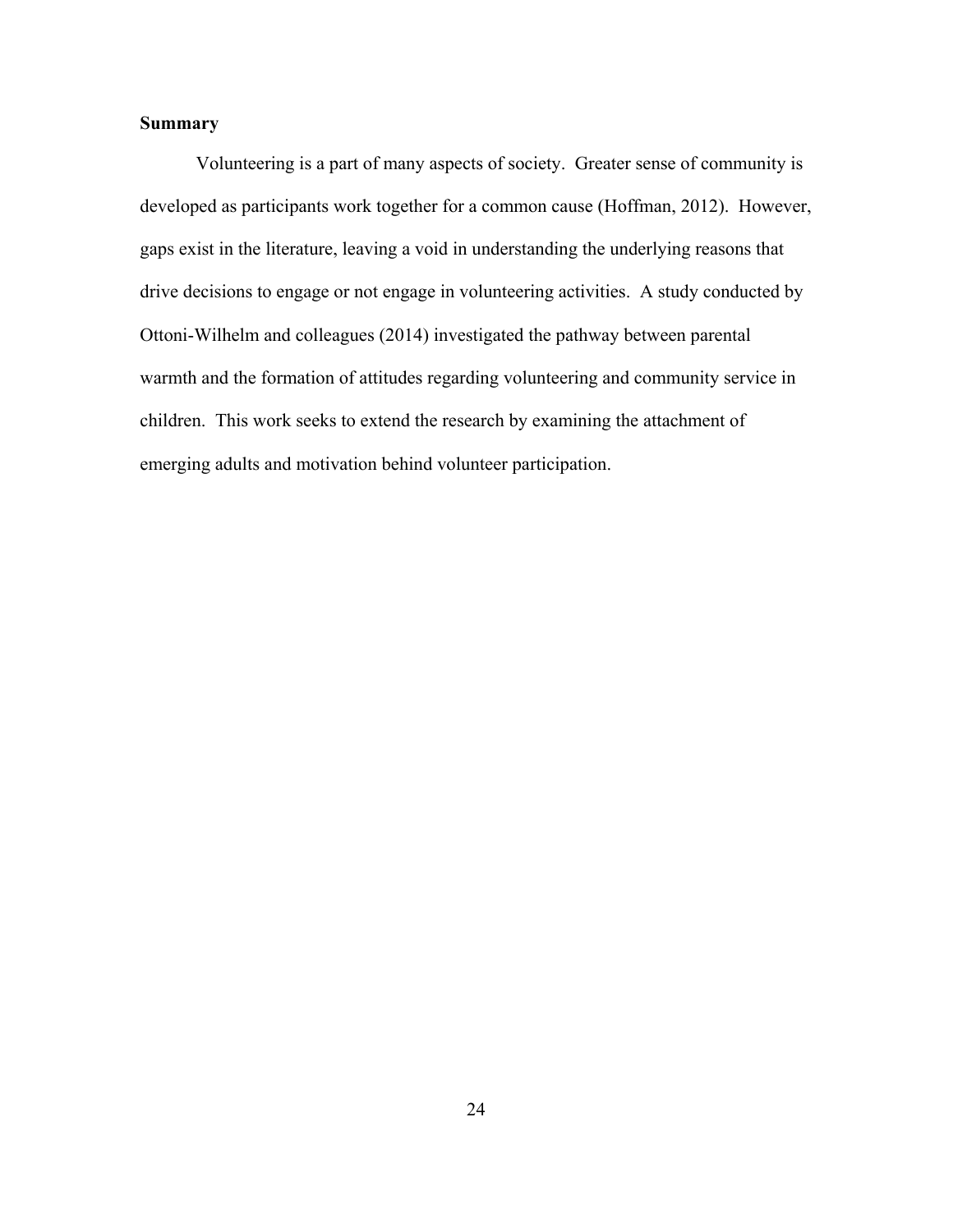#### **CHAPTER IV**

#### DATA ANAYLSIS AND RESULTS

#### **Data Analysis and Results**

<span id="page-34-1"></span><span id="page-34-0"></span>The purpose of this study was to investigate whether individual attachment style can predict an individual's motivation to volunteer. A survey was available for a select group of college students through means of an online tool, Qualtrics. Data gathered through Qualtrics were downloaded directly into IBM SPSS Statistics 22. These data were analyzed using forward linear regression. Descriptive statistics and frequencies also were used to analyze demographic data of the sample.

#### <span id="page-34-2"></span>**Sample Demographics**

Of the 6,000 Mississippi State University students contacted through the Maroon Volunteer center, 260 chose to participate in the survey. After accounting for missing data, the sample size was  $N = 155$ . Of these participants, approximately 26.1% ( $n = 40$ ) were male,  $73.2\%$  ( $n = 112$ ) were female, and  $.7\%$  ( $n = 1$ ) reported "other." See Table 1. The sample included 53.6% (*n* = 82) White, 29.4% (*n* = 45) African American, 8.5% (*n* = 13) Asian or Pacific Islander, 2.6% (*n* = 4) Latino or Hispanic, and 5.9% (*n* = 9) multiracial participants. See Table 1. Participants in the study were between 18 to 25 years of age. Of the sample,  $9.8\%$  ( $n = 15$ ) reported being age 18, 25.4% ( $n = 45$ ) reported being age 19, 16.3% (*n* = 25) reported being 20, 18.3% (*n* = 28) reported being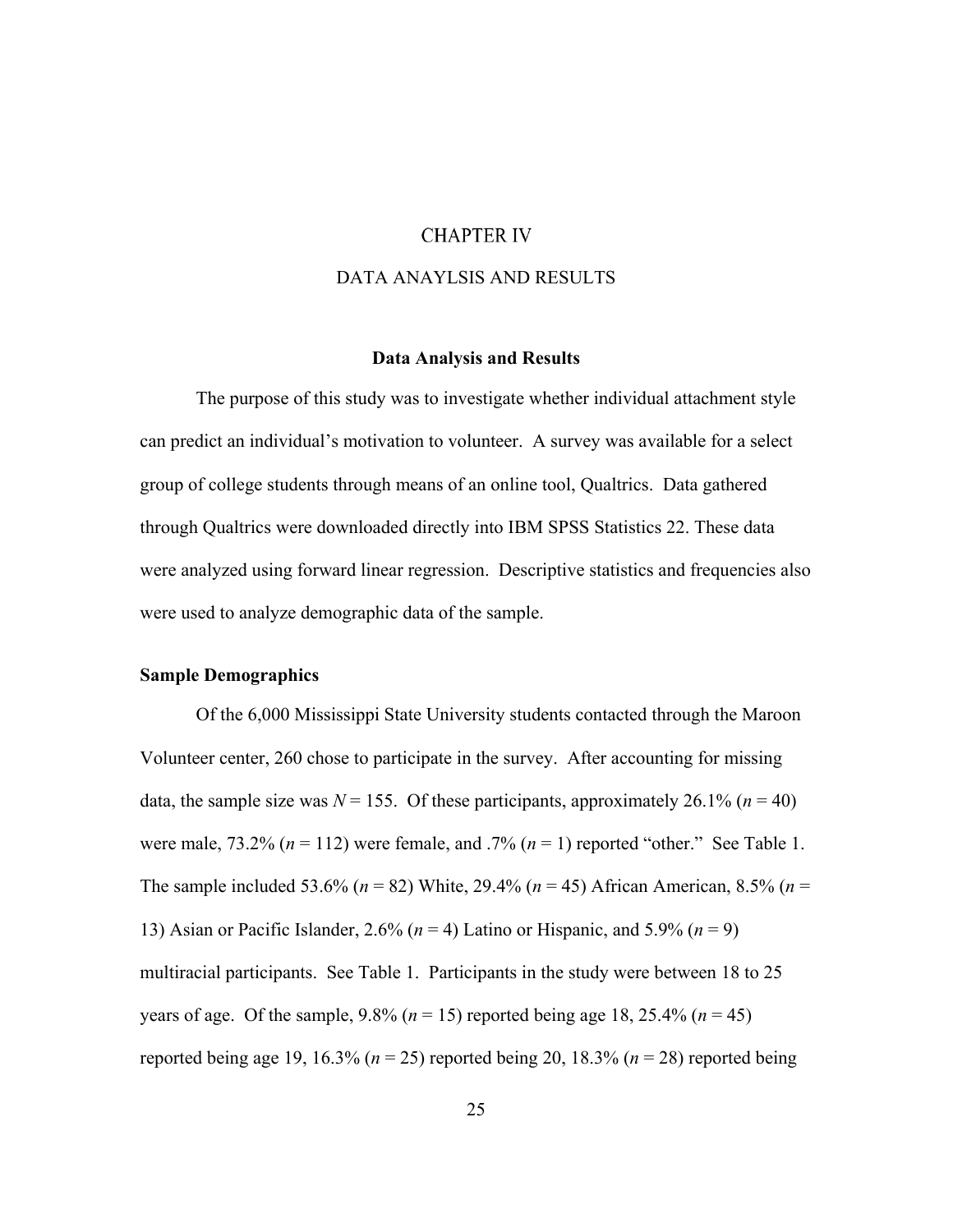21, 11.8% (*n* = 18) reported being 22, 7.8% (*n* = 12) reported being 23, 3.3% (*n* = 5) reported being 24, and  $3.3\%$  ( $n = 5$ ) reported being 25. See Table 1.

Of the sample,  $39.0\%$  ( $n = 60$ ) participants indicate that they volunteer once per semester,  $11.0\%$  ( $n = 17$ ) indicate they volunteer once per academic school year, 29.2%  $(n = 45)$  report they volunteer monthly, and 13.0%  $(n=20)$  report volunteering on a weekly basis, whereas  $7.8\%$  ( $n = 12$ ) indicate they do not participate in service projects. See Table 4. Additionally, the months most respondents report participating in volunteering are April (42.4%,  $n = 64$ ), March (15.9%,  $n = 24$ ), and August (8.6%,  $n =$ 13); 7.3% (*n* = 11) reported volunteering in February, 4.6% (*n* = 7) in January, 4.6% (*n* = 7) in December, 4.0% (*n* = 6) in November, 3.3% (*n* = 5) in October, 3.3% (*n* = 5) in September, and  $6\%$  ( $n = 9$ ) during the summer semester. See Table 1.

According to participant responses, parental annual income is less than \$40,000 for 31.6% ( $n = 48$ ), and 30.3% ( $n = 46$ ) report their parents make between \$40,000 and \$70,000 annually. Fewer participants indicate parental household income ranging from \$70,000 to \$100,000 (14.5%,  $n = 22$ ), and 23.7% ( $n = 36$ ) report that their parents make more than \$100,000 annually. See Table 1

#### <span id="page-35-0"></span>**Findings**

For the first analysis, Values was regressed on the attachment style variables. Results indicate that Secure Attachment significantly predicted Values ( $\beta$  = .22,  $\Delta R^2$  =  $.05, t = 2.72, p = .007$ , which partially supports Hypothesis 1. See Table 2.

Second, Understanding was regressed on the combination of attachment variables. Results indicate that Understanding is predicted by Anxious Ambivalent ( $\beta$  = .29,  $\Delta R^2$  = .089,  $t = 3.80$ ,  $p < .001$ ), Dismissing Avoidant ( $\beta = .16$ ,  $\Delta R^2 = .117$ ,  $t = 2.07$ ,  $p = .041$ ),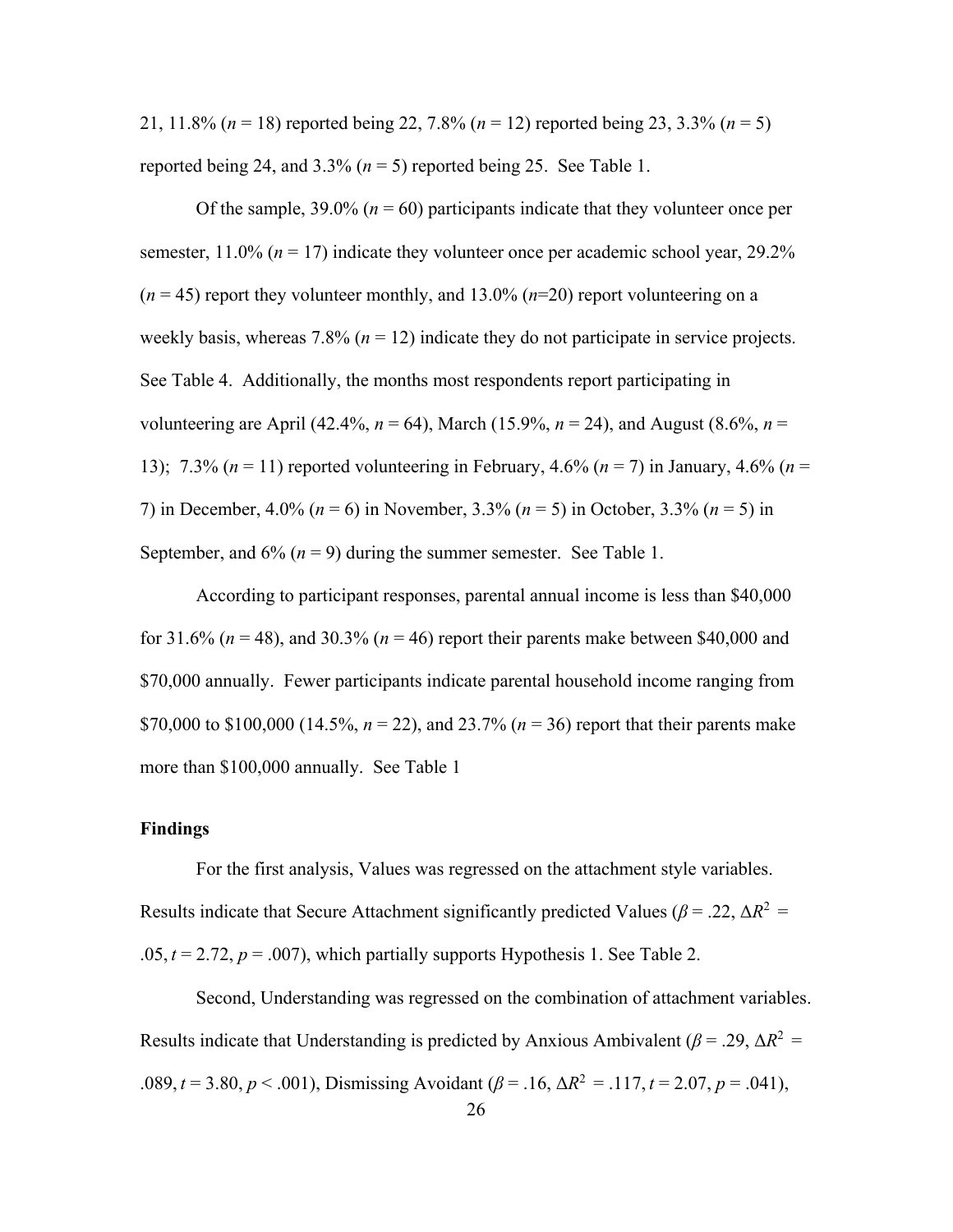and Secure ( $\beta$  = .157,  $\Delta R^2$  = .141,  $t$  = 2.18,  $p$  = 043). The model explains 14.1% of the variance  $(R^2 = .14, F(3, 147) = 8.04, p < .001)$ . This analysis lends support to Hypotheses 1, 3, and 4 in that these attachment styles predicted Understanding as a motivation to volunteer. See Table 2.

#### <span id="page-36-0"></span>**Summary**

To summarize, findings indicate that Secure Attachment significantly predicted Values,  $(\beta = .22, \Delta R^2 = .05, t = 2.72, p = .007)$  Understanding  $(\beta = .157, \Delta R^2 = .141, t =$ 2.18,  $p < .043$ ) and Community Concern ( $\beta = .115$ ,  $\Delta R^2 = .097$ ,  $t = 1.98$ ,  $p = .050$ ), supporting Hypothesis 1. Hypothesis 2 was not supported, as Avoidant Attachment did not predict any of the motivations to volunteer. Anxious Ambivalent Attachment predicted Understanding ( $\beta$  = .29,  $\Delta R^2$  = .089,  $t$  = 3.80,  $p$  < .000), Personal Development  $(\beta = .263, \Delta R^2 = .07, t = 3.35, p = .001)$ , Community Concern  $(\beta = .048, \Delta R^2 = .041, t =$ 2.69,  $p = .008$ ), and Esteem Enhancement ( $\beta = .327$ ,  $\Delta R^2 = .148$ ,  $t = 5.18$ ,  $p < .001$ ) indicating support for Hypothesis 3. It was not predicted that Anxious Attachment would predict Community Concern. Dismissing Avoidant Attachment predicted Understanding  $(\beta = .16, \Delta R^2 = .117, t = 2.07, p = .041)$ , and Community Concern ( $\beta = .091, \Delta R^2 = .079$ ,  $t = 2.60$ ,  $p = .010$ ). These results indicate only partial support for Hypothesis 4. Support was found for its prediction of Understanding but not for Personal Development or Esteem Enhancement.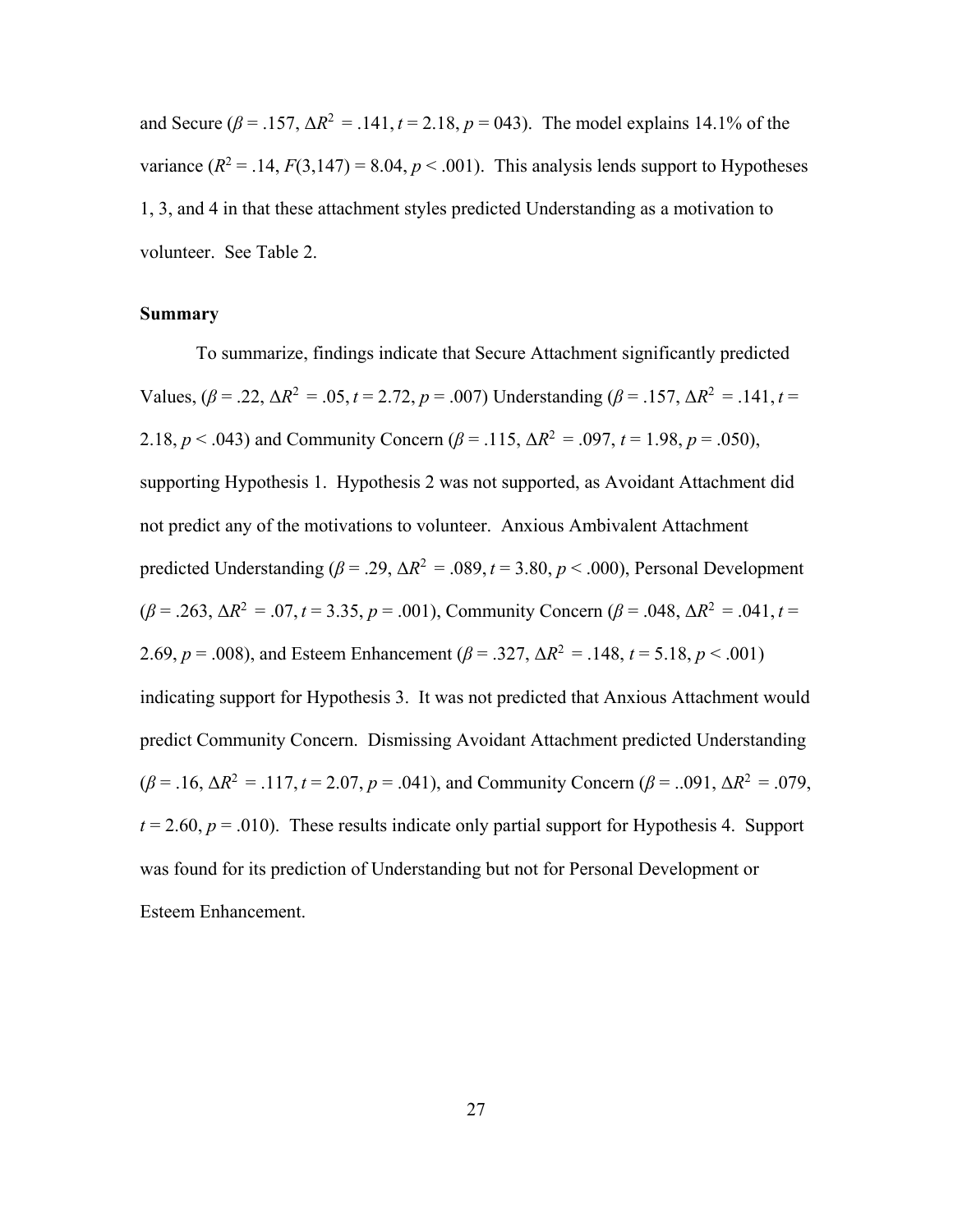| Characteristic                       | n              | $\frac{0}{0}$ |
|--------------------------------------|----------------|---------------|
| Age                                  |                |               |
| 18                                   | 15             | 9.8           |
| 19                                   | 45             | 29.4          |
| 20                                   | 25             | 16.3          |
| 21                                   | 28             | 18.3          |
| 22                                   | 18             | 11.8          |
| 23                                   | 12             | 7.8           |
| 24                                   | 5              | 3.3           |
| 25                                   | 5              | 3.3           |
|                                      |                |               |
| Gender                               |                |               |
| Male                                 | 40             | 26.1          |
| Female                               | 112            | 73.2          |
| Other                                | 1              | 0.7           |
| Ethnicity                            |                |               |
| White (Non-Hispanic)                 | 82             | 53.6          |
| African American                     | 45             | 29.4          |
| Asian or Pacific Islander            | 13             | 8.5           |
| Latino or Hispanic                   | 4              | 2.6           |
| Multi-racial                         | 9              | 5.9           |
|                                      |                |               |
| Parental Income                      |                |               |
| Less than \$40,000                   | 48             | 31.6          |
| $$40,000 - $70,000$                  | 46             | 30.3          |
| $$70,000 - $100,000$                 | 22             | 14.5          |
| Over \$100,000                       | 36             | 23.7          |
|                                      |                |               |
| Frequency of Volunteer Participation |                |               |
| August                               | 13             | 8.6           |
| September                            | $\mathfrak{c}$ | 3.3           |
| October                              | $\overline{5}$ | 3.3           |
| November                             | 6              | 4.0           |
| December                             | 7              | 4.6           |
| January                              | $\overline{7}$ | 4.6           |
| February                             | 11             | 7.3           |
| March                                | 24             | 15.9          |
| April                                | 64             | 42.4          |
| <b>Summer Semester</b>               | 9              | 6.0           |

<span id="page-37-0"></span>Table 1 Demographic Information of Survey Participants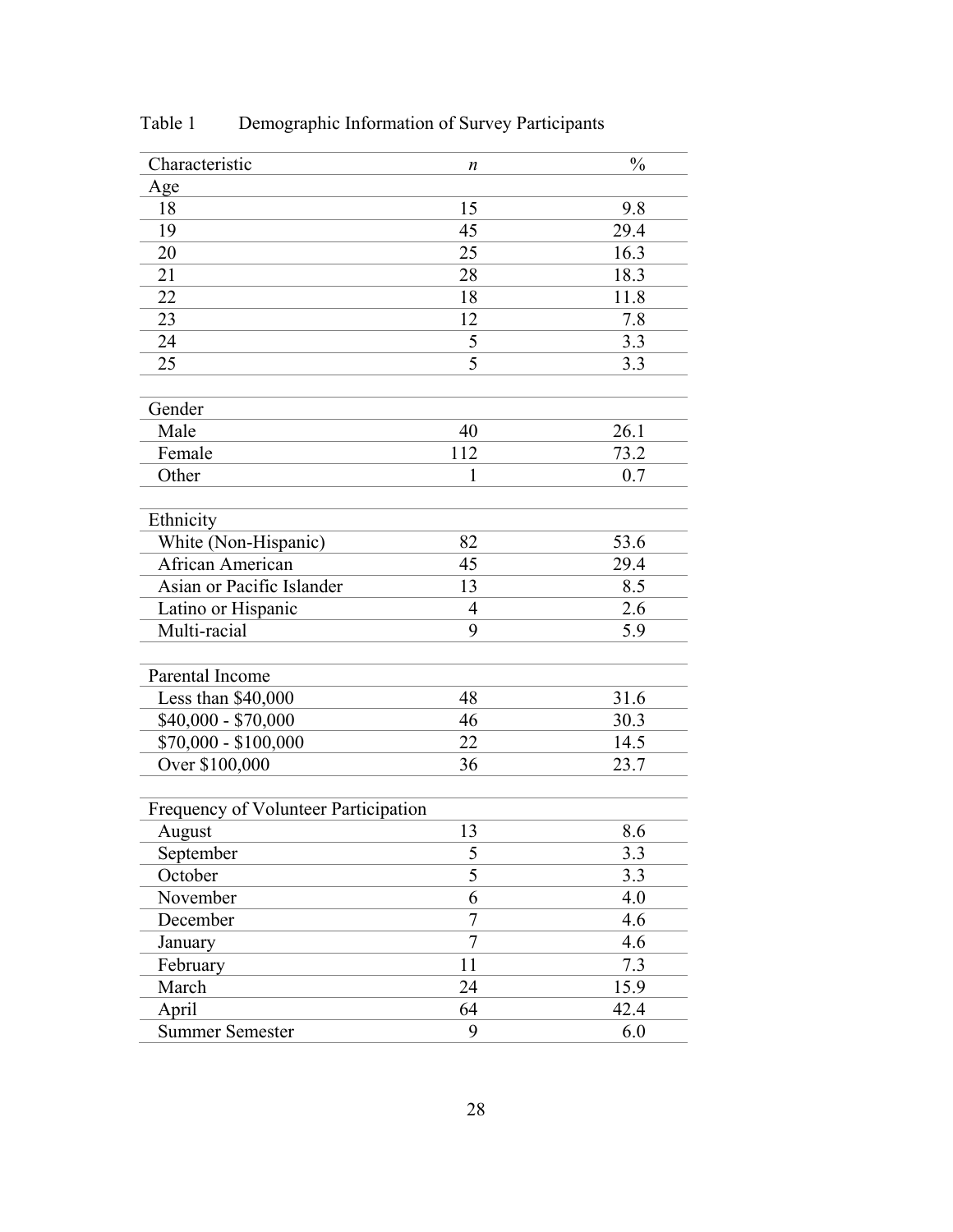# Table 1 (continued)

| Characteristic                |    |      |
|-------------------------------|----|------|
| <b>Volunteering Frequency</b> |    |      |
| Once per academic school year |    |      |
| Once per semester             | 60 | 39.3 |
| Monthly                       | 45 | 29.2 |
| Weekly                        | 20 | 29.2 |
| I do not participate          |    |      |

# <span id="page-38-0"></span>Table 2 Findings

|                           | Values regressed on attachment style variables               |              |      |        |
|---------------------------|--------------------------------------------------------------|--------------|------|--------|
| <b>Predictor Variable</b> |                                                              | $\Delta R^2$ | t.   | n      |
| Secure                    | .28                                                          | .47          | 2.72 | .007   |
|                           |                                                              |              |      |        |
|                           | Understanding regressed on attachment style variables        |              |      |        |
| Predictor Variable        |                                                              | $\Delta R^2$ |      |        |
| <b>Anxious Ambivalent</b> | .290                                                         | .089         | 3.80 | < 0.01 |
| Dismissing Avoidant       | .160                                                         | .117         | 2.07 | .041   |
| Secure                    | .157                                                         | .141         | 2.18 | .043   |
|                           |                                                              |              |      |        |
|                           | Personal Development regressed on attachment style variables |              |      |        |
| Predictor Variable        |                                                              | $\Delta R^2$ |      |        |
| <b>Anxious Ambivalent</b> | .263                                                         | .070         | 3.35 | .001   |
| Secure                    | . 157                                                        | .095         | 2.00 | .047   |
|                           |                                                              |              |      |        |
|                           | Community Concern regressed on attachment style variables    |              |      |        |
| Predictor Variable        |                                                              | $\Delta R^2$ |      | D      |
| <b>Anxious Ambivalent</b> | .480                                                         | .041         | 2.69 | .008   |
| Dismissing Avoidant       | .091                                                         | .079         | 2.60 | .010   |
| Secure                    | . 115                                                        | .097         | 1.98 | .050   |

| Esteem Enhancement regressed on attachment style variables |      |              |       |       |  |
|------------------------------------------------------------|------|--------------|-------|-------|--|
| <b>Predictor Variable</b>                                  |      | ላ $R^\angle$ |       |       |  |
| <b>Anxious Ambivalent</b>                                  | .327 | 148          | 5 1 8 | < 001 |  |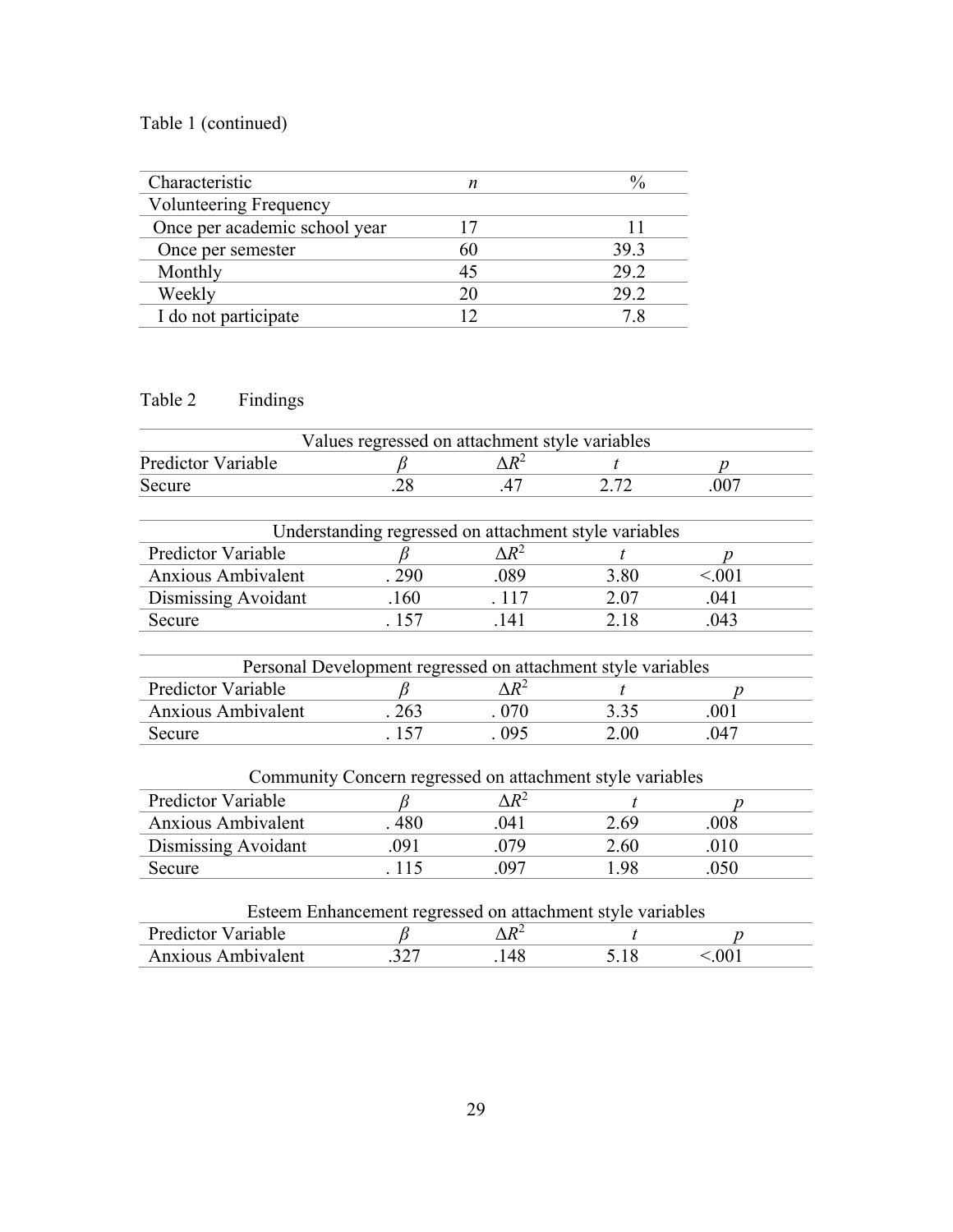#### **CHAPTER V**

#### <span id="page-39-0"></span>CONCLUSIONS, IMPLICATIONS, AND RECOMMENDATIONS

#### **Conclusions**

<span id="page-39-1"></span>This research investigated the relationship between Motivations to Volunteer and Attachment Style among emerging adults in a college setting. Regression analyses reveal significant predictors as hypothesized as well as unforeseen predictors among variables.

#### <span id="page-39-3"></span><span id="page-39-2"></span>**Hypothesis 1**

#### *Secure Attachment*

According to Shaver and Hazan (1994), secure individuals feel positively about themselves, believe in the good of humankind, and trust caretakers as youth and romantic partners in later life. Thus, it was hypothesized that securely attached individuals would be more interested in helping others through volunteer work rather than other more selfserving motivations as discussed by Omoto and Snyder (1995). Responses from the Values Motivation to Volunteer (Omoto & Snyder, 1995) include "I choose to volunteer because I enjoy helping people," "…because of my personal values convictions, and beliefs," and "…because I consider myself to be a loving and caring person." As deemed by the authors of the instrument, these statements appeared to portray an individual who is comfortable with themselves and those around them as described by secure attachment style. Regression analysis supports this hypothesis ( $\beta$  = .22,  $p$  = 007).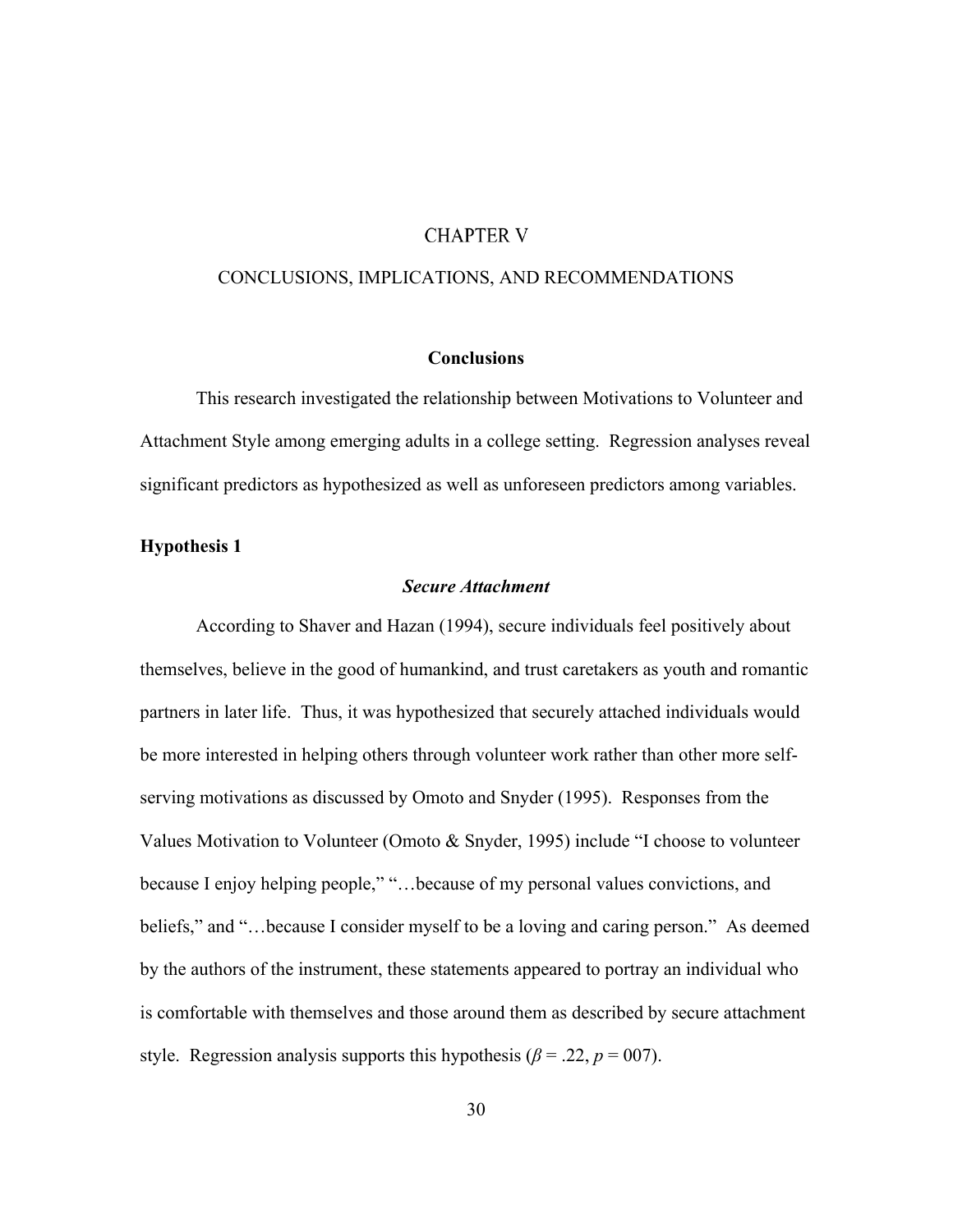Secure attachment also was hypothesized to be a predictor for Community

Concern. Some of the responses reflecting Community Concern in Omoto and Snyder's (1995) measure include: "I choose to volunteer because of my sense of obligation to the community," "…to get to know people in the community," and "…to help members of the community." These statements seem to represent those of an individual with a secure base as described by Bowlby (as described by Shaver, & Hazan, 1994). However, regression analysis did not support this notion ( $\beta$  = .115,  $p$  = .050).

In addition to the hypothesized motivations predicted by secure attachment style, Understanding also was statistically significant ( $\beta$  = .157,  $p$  = .043). Closer inspection of examples of Understanding provide deeper understanding of this motivation and a possible explanation for the unanticipated analysis result. Statements in the Understanding portion of the survey include: "I chose to volunteer to learn how to help people with problems," "…to deal with my personal fears and anxiety about community problems," and "…to learn about how people cope with community problems." Although the second example appears to be primarily self-motivated, the remaining two examples illustrate a sense of concern for others. This mixture of self-concern and concern for others may account for this motivation being among the motivations predicted by the model, although they were not hypothesized.

#### <span id="page-40-1"></span><span id="page-40-0"></span>**Hypothesis 2**

#### *Avoidant*

The remaining hypotheses of this study focus on insecure attachment styles as predictors. These attachment styles include Avoidant, Anxious Ambivalent, and Dismissing-Avoidant. Hypothesis 2 addresses Avoidant attachment as a predictor;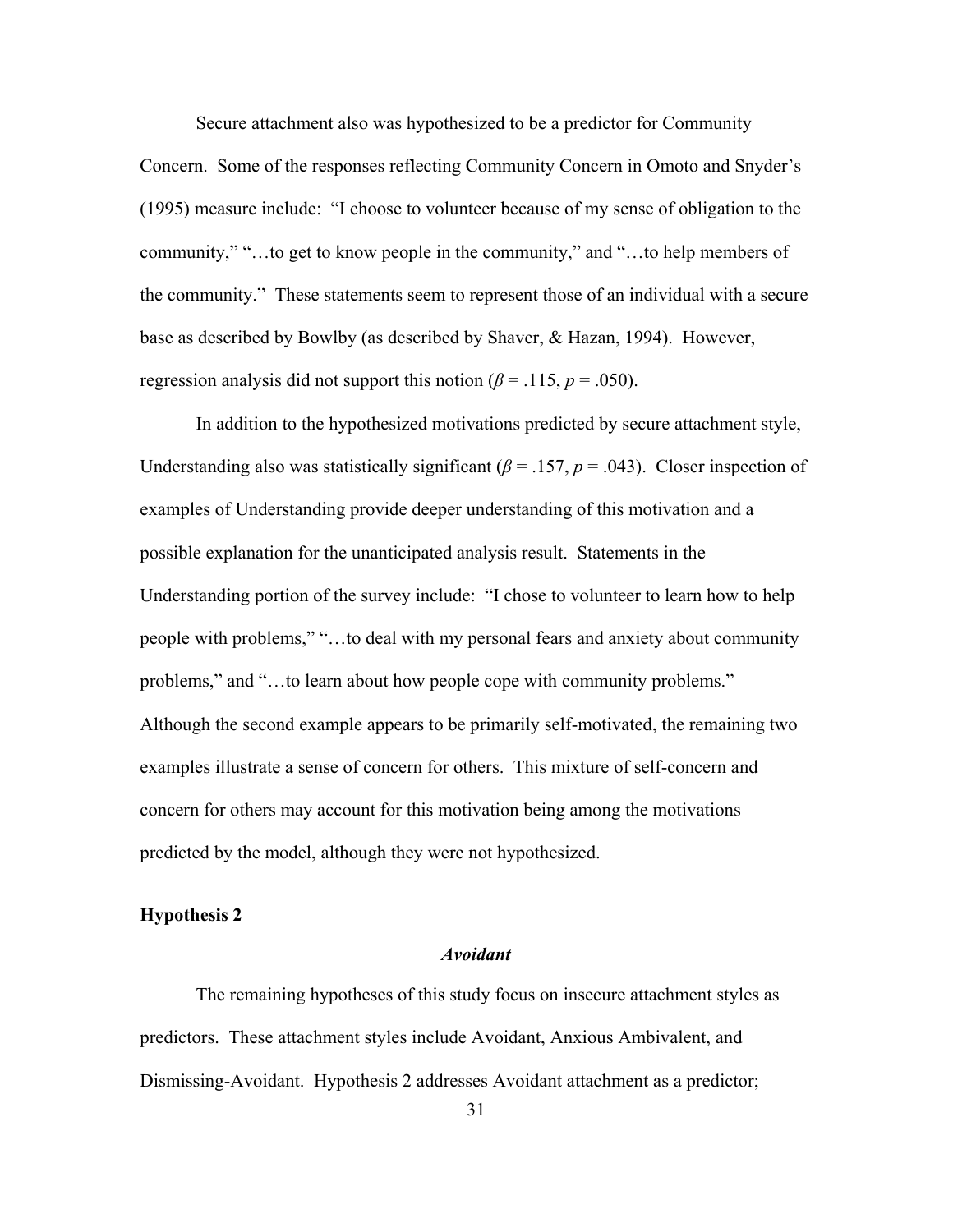however, there were not any statistically significant findings to support this hypothesis. This insecure attachment style is characterized by ignoring the caregiver in Ainsworth's Strange Situation (as discussed by Shaver & Hazan, 1994), and similar behaviors are consistently seen at the ages of 6 and 18 (Scharfe & Bartholomew, 1994). Perhaps withdrawal and distancing behaviors characterized by Avoidant attachment explain the lack of significant findings in reference to volunteer work.

#### <span id="page-41-1"></span><span id="page-41-0"></span>**Hypothesis 3**

### *Anxious Ambivalent*

Anxious Ambivalent attachment was shown to predict four of the five motivations to volunteer. This style was found to have a significant effect on Understanding  $(\beta = .29)$ ,  $p < .001$ ), Personal Development ( $\beta = .263$ ,  $p = .001$ ), and Esteem Enhancement ( $\beta =$ .327,  $p < .001$ ), and Community Concern ( $\beta = .048$ ,  $p = .008$ ). Individuals with an Anxious Ambivalent attachment style long to be emotionally intimate, crave close relationships, and are concerned they are not valued or loved enough in relationships (Hazan & Shaver, 1987). As children, their caregivers were anxious and inconsistently available (Shaver & Hazan, 1994). This may explain why this style predicted such an array of motivations.

As mentioned above, Understanding includes several components, some of which appear to help others and some that appear primarily to serve self. Considering the individual with an Anxious Ambivalent attachment style is concerned with being valued, self-education and improvement may seem to them a likely way to gain access to desired close relationships.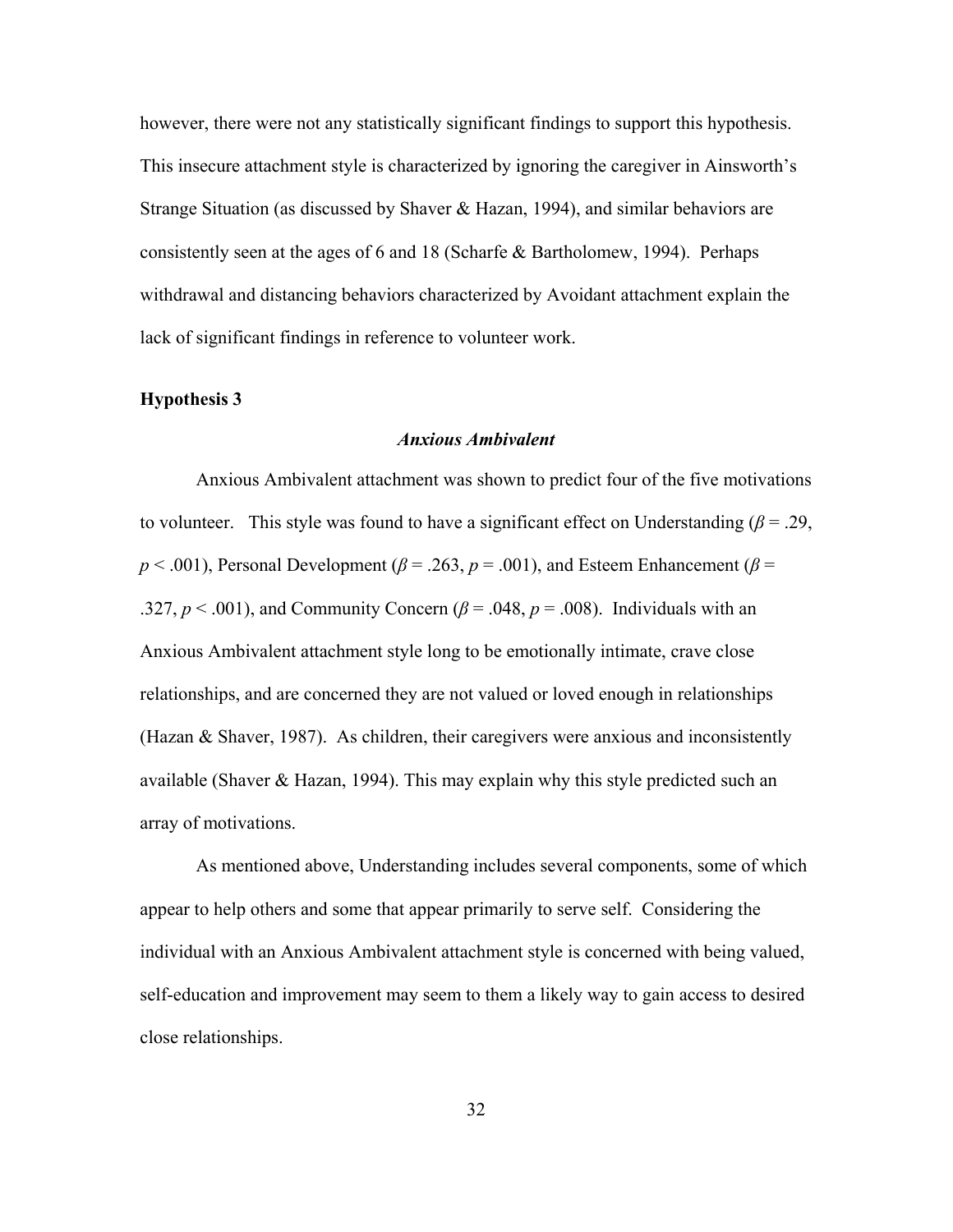Similarly, Personal Development as a motivation to volunteer includes such responses as: "I chose to volunteer to get to know people who are similar to me," "…to challenge myself and test my skills," and "…to learn about myself and my strengths and weaknesses." This appears to be more of a self-oriented motivation to volunteer aimed at self-discovery and self-promotion. In light of the need for acceptance guiding the Anxious Ambivalent, it seems reasonable that Anxious Ambivalent significantly predicted Personal Development.

The last hypothesized motivation that predicted Anxious Ambivalent attachment style was Esteem Enhancement ( $\beta$  = .327,  $p$  < .001). As described by the Motivation to Volunteer survey (Omoto & Snyder, 1995), Esteem Enhancement is centered on fulfilling the needs of self. Examples of survey statements include "I chose to volunteer to make my life more stable," "…to feel better about myself," and "…to escape other pressures of my life." Given these statements, perhaps the Anxious Ambivalent is attempting to fill the void of insecure attachment through the means of volunteering.

In addition to the predictions hypothesized, Anxious Ambivalent also predicted Community Concern ( $\beta$  = .048,  $p$  = .008). As mentioned above, items in the Community Concern section of the survey appear to describe actions and thinking associated with secure attachment. However, motivations such as "to get to know people in the community" and "because of my worry and concern for the community" may be construed as an effort to reach out in a community setting to obtain those close relationships they crave.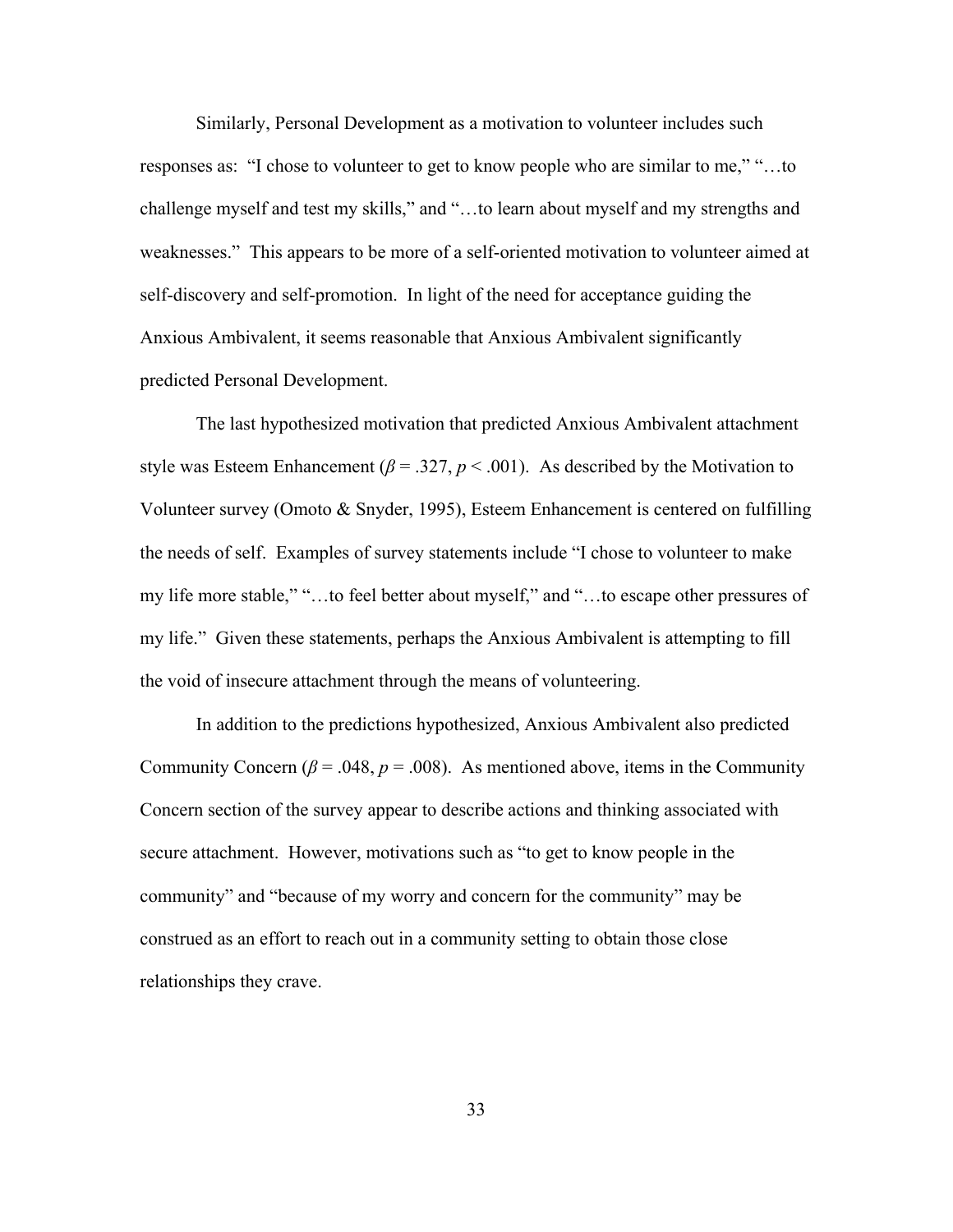#### <span id="page-43-1"></span><span id="page-43-0"></span>**Hypothesis 4**

#### *Dismissing Avoidant*

 Hypothesis 4 addresses the fourth and final attachment style, Dismissing Avoidant. This style of attachment is characterized by independence, self-reliance, and the evading of intimacy (Bartholomew & Horowitz, 1991). Infants with this style of attachment characteristically have caregivers who provide little stability and warmth, and patterns of behavior used by the infant to compensate for this lack of security continue throughout childhood and into other phases in the life span, including emerging adulthood. Within this study, it was hypothesized that Dismissing Avoidant attachment style would predict the self-serving motivations as the other insecure attachment styles. Support was found for Understanding ( $\beta$  = .16,  $p$  = .041) but not for Personal Development or Esteem Enhancement. Although Personal Development and Esteem Enhancement are primarily self-oriented, perhaps the Dismissing Avoidant is not concerned with this type of development as a motivation to volunteer. As self-sufficient beings, it may be that Dismissing Avoidant individuals primarily are interested in understanding the world around them yet are unconcerned with developing self and are satisfied with their current state. This type of development calls for a certain level of internal honesty that may be difficult for individuals avoiding close personal relationships. One relevant question posed by Bartholomew and Horowitz (1991) regarding the Dismissing Avoidant style was whether rejection really hurt this population less or they simply reported it as so.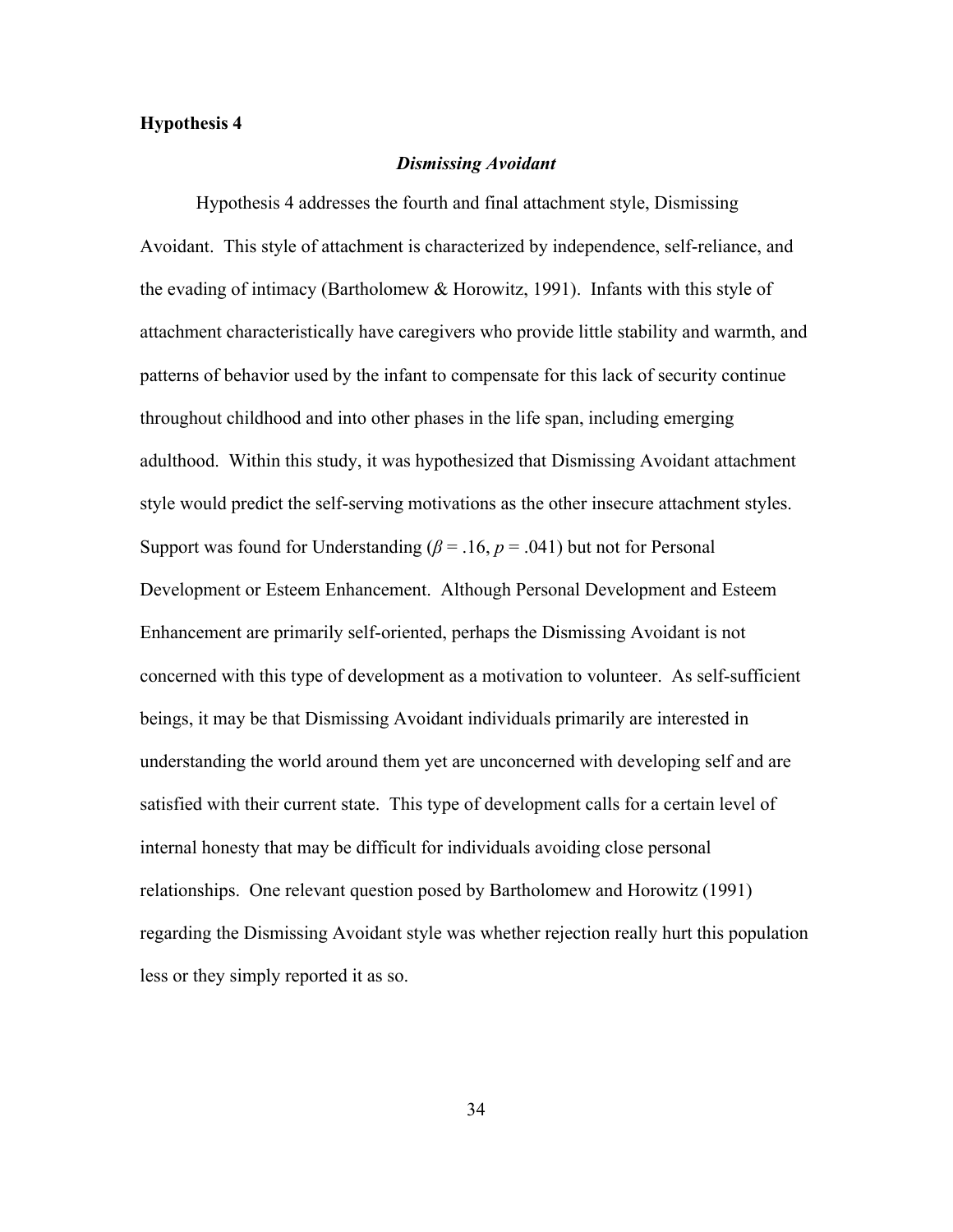#### <span id="page-44-0"></span>**Limitations**

 There are several limitations of this study. Students will be representative of emerging adults in a college setting. According to the U. S. Department of Labor (2015), 68.4% of high school graduates chose to pursue a course of higher education in 2014. Although the intended sample is robust, it is not representative of all individuals categorized as emerging adults. Also, this study has a cross-sectional research design and lacks the depth of understanding a longitudinal study may provide. Additionally, this study lacks a control group for comparisons.

#### <span id="page-44-1"></span>**Implications**

 Attachment plays a significant role in understanding developmental processes. However, as implied by Bowlby (as found in Shaver & Hazan, 1994), Ainsworth (as found in by Shaver & Hazan, 1994), and researchers following (Hazan & Shaver, 1994), it is important to consider that attachment is one of many contributing factors. Although models in the current study appeared to account for small percentages of Attachment Style predicting Motivation to Volunteer, these findings are still significant.

Primarily, these findings can be used in the volunteering sector. Organizers of various non-profit organizations can benefit from understanding what fuels the fire behind volunteer participation. Greater understanding of attachment theory and lifelong implications of early relationships is relevant to any industry dealing with personal relationships. For instance, an employer or supervisor may observe behaviors displayed by employees and then identify how to best relate to individuals based on a basic knowledge of secure or insecure tendencies. However, with an understanding of how individuals with particular attachment styles are motivated to volunteer in specific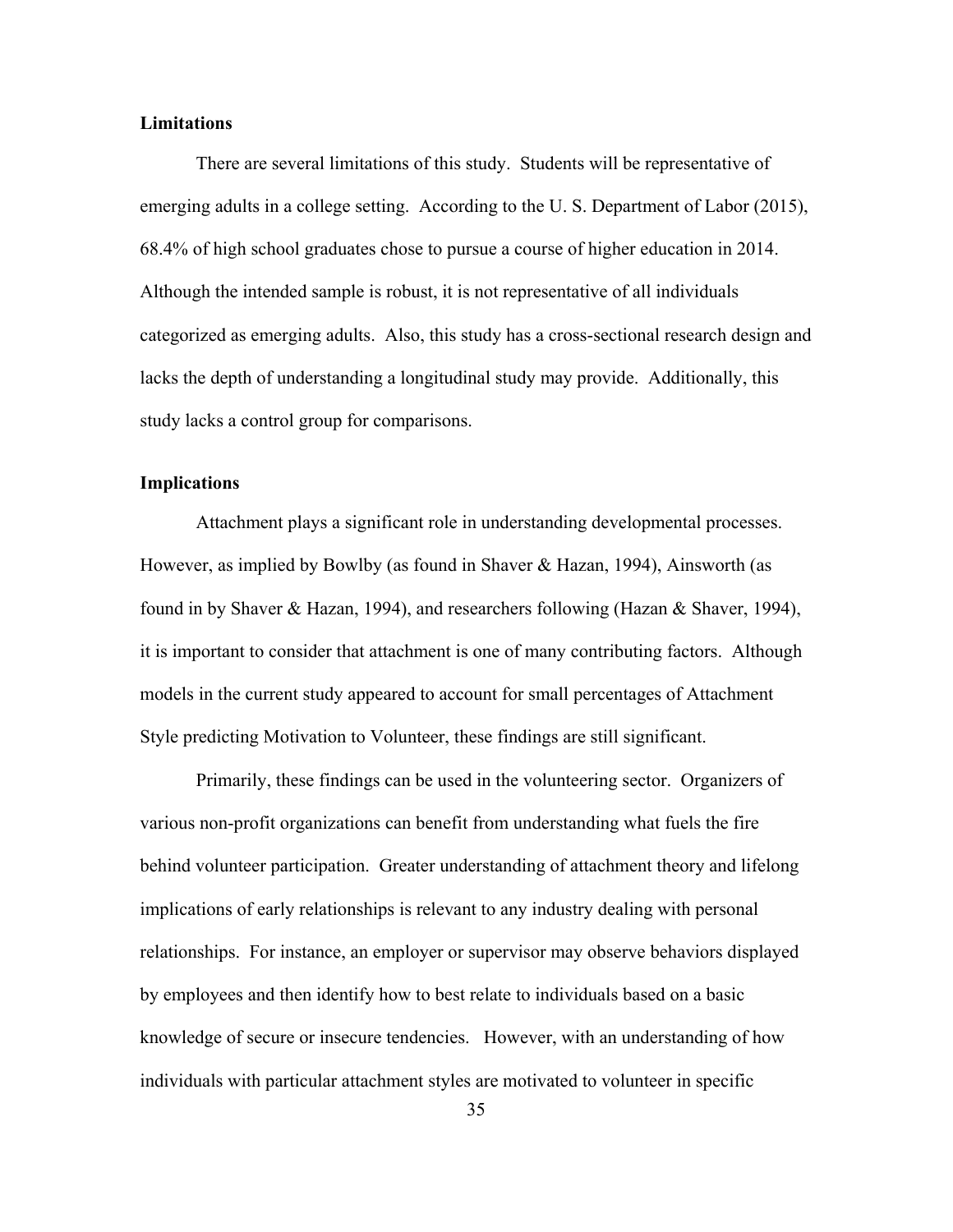organizations, organizers can design recruitment strategies aimed at individuals with the personal attributes and interpersonal communication styles desired in the organization.

Results from this study will be helpful for organizations to consider which volunteers (depending on attachment styles) most likely will be motivated by certain aspects or rewards of the work needed on certain projects. For example, knowing that Secure, Anxious Ambivalent, and Dismissing Avoidant each has been shown to predict an Understanding motivation to volunteer, an organizer may focus recruiting strategies reflecting this motivation. The same is true of Community Concern: three attachment styles were shown to predict this motivation. On the other hand, an organizer may identify that Values as a motivation to volunteer was only predicted by secure attachment styles. This information could be used in one of two ways: A recruiter could design a strategy 1) avoiding the focus of Values as a motivator, because it is limited to only one style of attachment or 2) focusing on Values as a motivator if the project required personal communication and relationship skills that Secure individuals commonly possess.

 In addition, counselors and therapists may gain insights into how relationship quality can be reflected by motivation to volunteer. In some instances, it is suggested that individuals participate in volunteer or service work as part of therapy or rehabilitation efforts (Riessman, 1965). An awareness of an individual's attachment style may prove helpful in presenting the concept of service to those recommended to participate. Knowing motivations commonly associated with certain attachment styles may aid the therapists in presenting information in a way that the client may receive.

36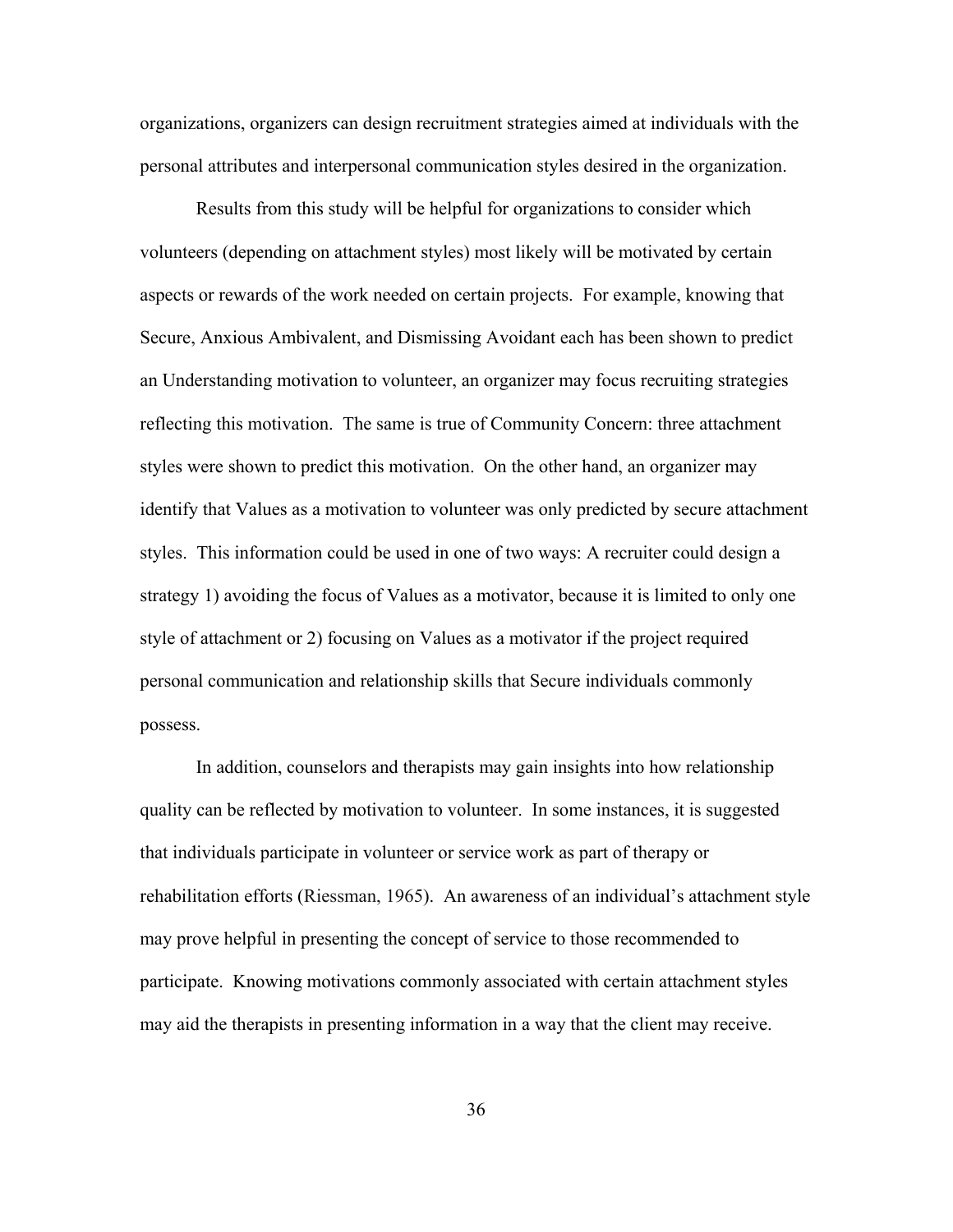Educators on a broad scale may benefit from understanding associations between various motivations to volunteer and attachment style. The incorporation of a service component within classroom experience is a growing trend in education (Hall, Hall, Cameron, & Green, 2004; Peacock, Flythe, & Jones, 2006). Having more information regarding how to motivate various types of students may be useful in the classroom setting.

Additionally, this study points to one of the many the long-lasting impacts that early childhood development has throughout the life course. As research into various aspects associated with and influenced by attachment style continues, the need for more effective parenting programs promoting the development of secure relationships remains in the forefront of parent education.

#### <span id="page-46-0"></span>**Recommendations**

 Although the study was aimed at exploring relationships between attachment style and volunteering motivations, it seems reasonable that the results may apply to other populations. It is recommended that similar research be conducted among both older and younger populations to explore this concept in greater depth.

 It also is recommended that the original measure created by Omoto and Snyder (1995) be re-examined. Replicating the original study in another venue may establish whether primary motivations behind volunteer work today remain consistent with motivations reported in the original article. Also, it would be ideal to establish whether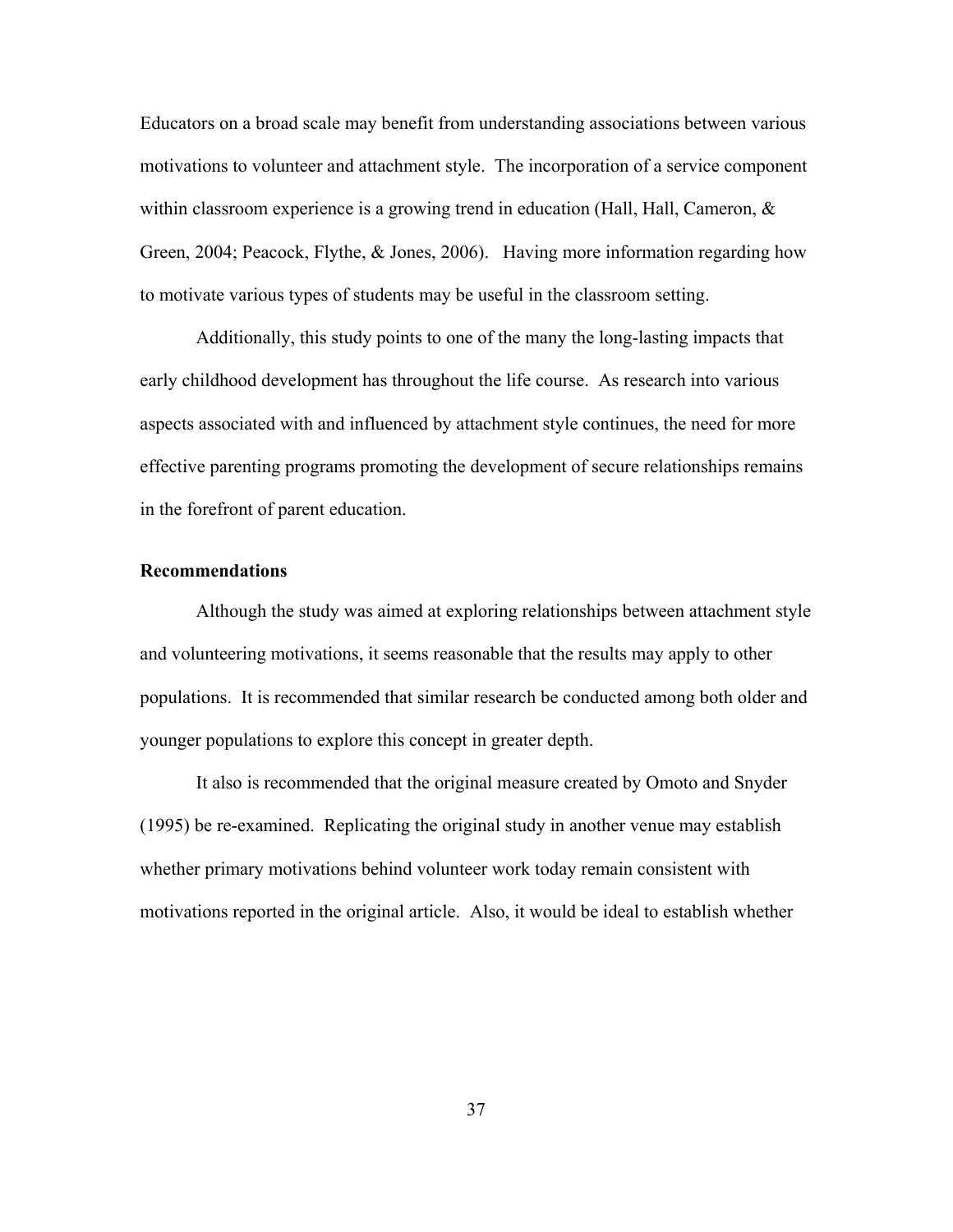the top five motivations to volunteer remain the same within various avenues of volunteer work.

Bowlby and researchers following (Hazan & Shaver, 1994) emphasize the idea that attachment is developed over time and is not considered significantly developed or stable until adolescence. It is recommended that more longitudinal work be conducted during the period from adolescence to adulthood to further investigate the consistency of attachment during this period of development (Hazan & Shaver, 1994). In considering this, longitudinal research of attachment style and motivation to volunteer beginning in adolescence and continuing through adulthood would broaden the understanding of the role attachment style plays in the motivation to volunteer leading up to emerging adulthood and beyond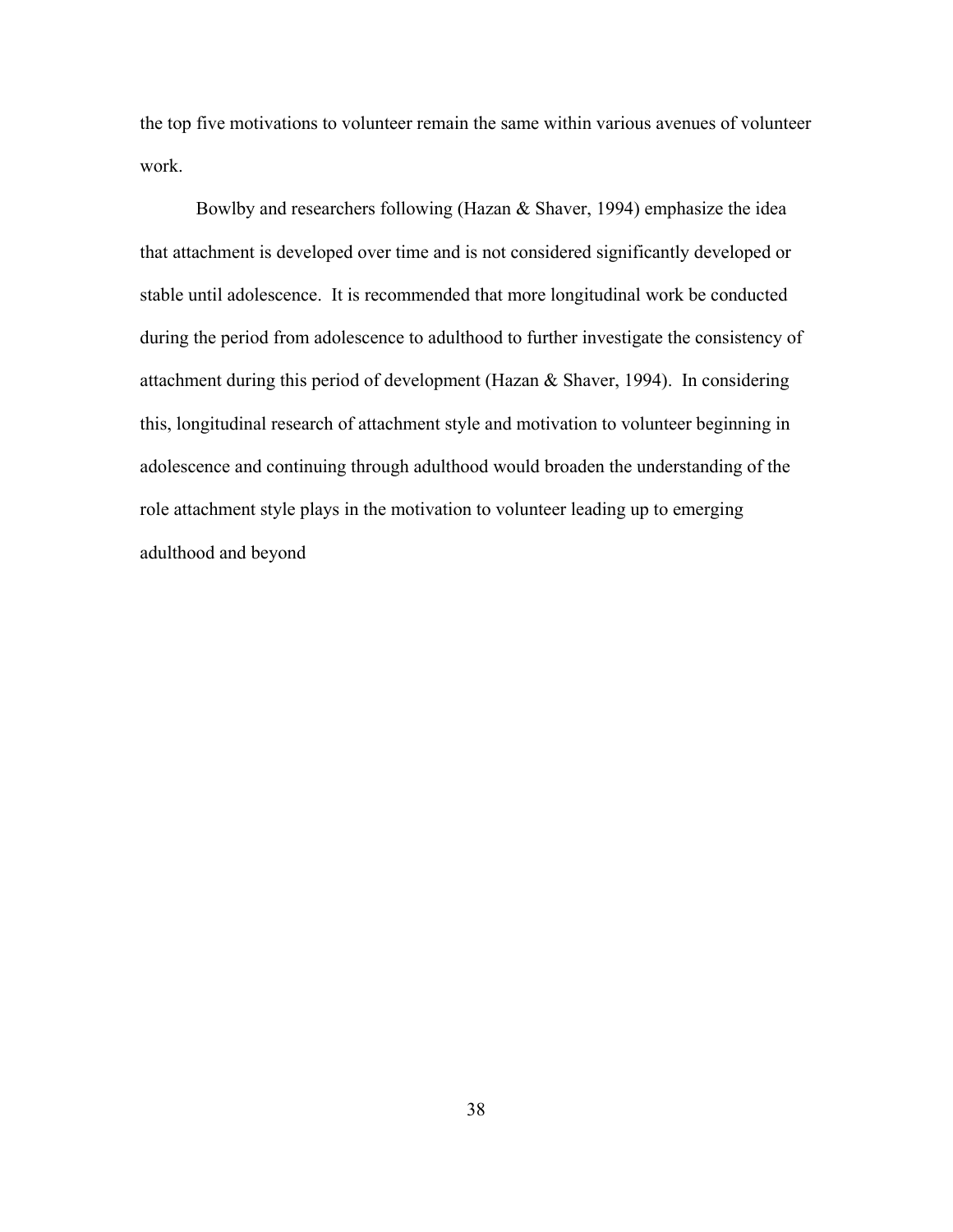#### REFERENCES

- <span id="page-48-0"></span>Arnett, J. J. (2007). Afterword: Aging out of care—Toward realizing the possibilities of emerging adulthood. *New Directions for Youth Development*, *2007*(113), 151- 161. doi:10.1002/yd.207
- Arnett, J. J. (2004). Emerging Adulthood. *Chronicle of Higher Education*, *51*(12), B4.
- Arnett, J. J. (2000). Emerging adulthood: A theory of development from the late teens through the twenties. *American Psychologist*, *55*(5), 469-480. doi:10.1037/0003- 066X.55.5.469
- Atkinson, L., Paglia, A., Coolbear, J., Niccols, A., Parker, K. C., & Guger, S. (2000). Attachment security. A meta-analysis of maternal mental health correlates. *Clinical Psychology Review*, *20*1019-1040. doi:10.1016/S0272-7358(99)00023-9
- Bidee, J., Vantilborgh, T., Pepermans, R., Hofmans, J., Huybrechts, G., Willems, J., & Jegers, M. (2013). Autonomous motivation stimulates volunteers' work effort: A self-determination theory approach to volunteerism. *Voluntas*, *24*(1), 32-47.
- Cassidy, J. (1999). The nature of the child's ties. In J. Cassidy & P. R. Shaver (Eds.) *Handbook of attachment: Theory, research, and clinical applications (pp.89-111).* New York: The Guilford Press.
- Child Trends Databank. (2014). *Volunteering*. Available at: htt://www.childtrends.org/?indicators=volunteering
- Choi, N., Burr, J., Mutchler, J., & Caro, F. (2007). Formal and informal volunteer activity and spousal caregiving among older adults. *Research on Aging*, *29*(2), 99-124. doi:10.1177/0164027506296759
- Cobanoglu, C., Warde, B., & Moreo, P. J. (2001). A comparison of mail, fax and webbased survey methods. *International Journal of Market Research*, *43*441-452.
- Finkelstein, M. A., & Brannick, M. T. (2007). Applying theories of institutional helping to informal volunteering: Motives, role identity, and prosocial personality. *Social Behavior & Personality: An International Journal*, *35*(1), 101-114.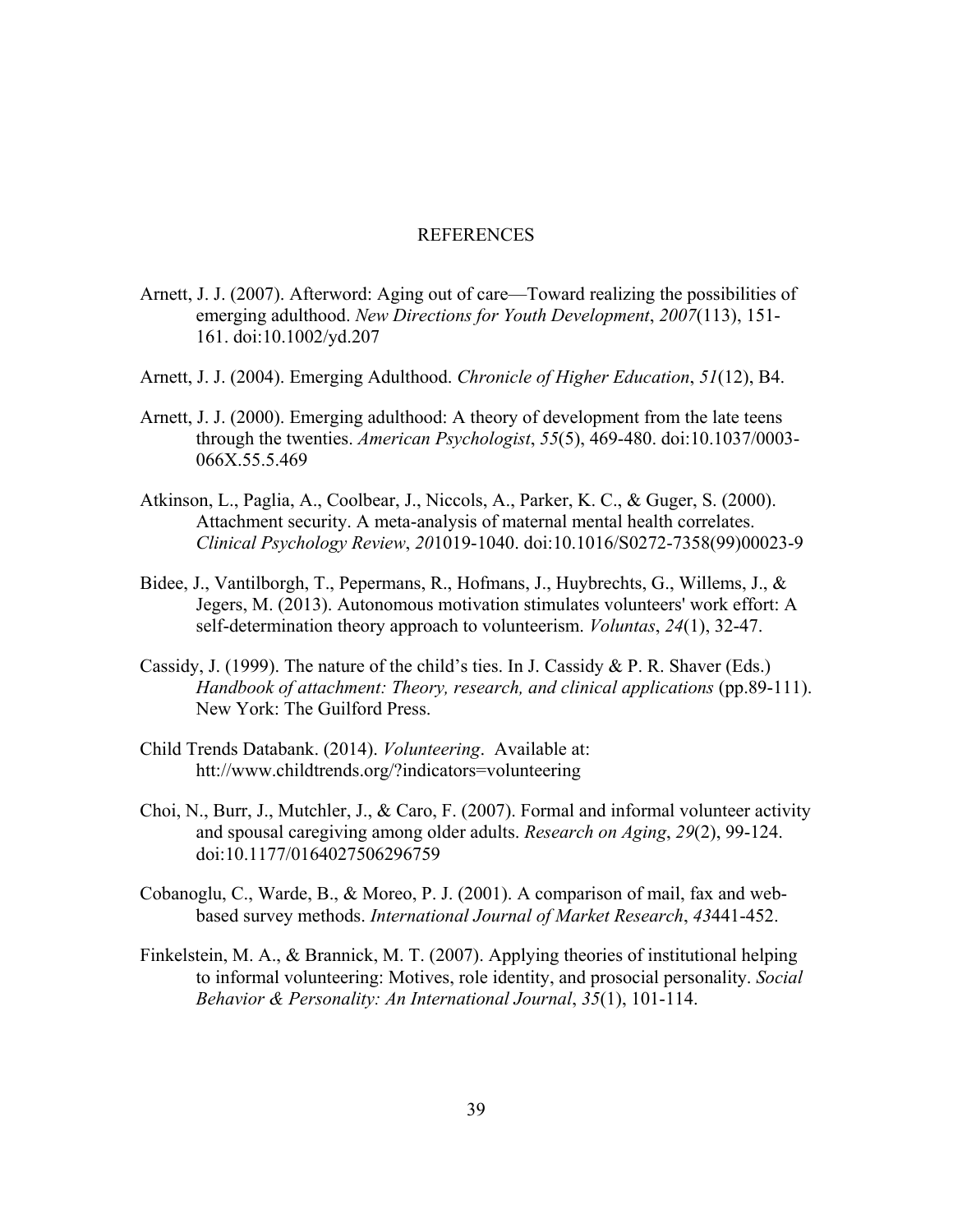- Fortuna, K. & Knafo, A. (2014) Parental and genetic contributions to prosocial behavior during childhood. In L. M. Padilla-Walker & Gustavo Carlo (Ed.) *Prosocial development: A multidimensional approach* (pp. 70-89). Oxford University Press. doi:10.1093/acprof:oso/9780199964772.001.0001
- Garland, D., Myers, D., & Wolfer, T. (2009). Protestant Christian volunteers in community social service programs: What motivates, challenges, and sustains their service. *Administration in Social Work*, *33*(1), 23-39. doi:10.1080/03643100802508627
- Ghose, T., & Kassam, M. (2014). Motivations to volunteer among college students in India. *Voluntas: International Journal of Voluntary & Nonprofit Organizations*, *25*(1), 28-45. doi:10.1007/s11266-012-9327-4
- Gunn, H. (2002). Web-based surveys: Changing the survey process. *First Monday*, *7*(12),
- Hall, D., Hall, I., Cameron, A., & Green, P. (2004). Student volunteering and the active community:Issues and opportunities for teaching and learning in sociology. *Learning & Teaching in The Social Sciences*, *1*(1), 33-50.
- Hamilton, C. E. (2000). Continuity and discontinuity of attachment from infancy through adolescence. *Child Development*, (3). 690.
- Hair, J. F., Black, W. C., Babin, B. J., & Anderson, R. E. (2010) *Multivariate data analysis: A global perspective* (7<sup>th</sup> Eds.) Boston: Pearson.
- Hazan, C., & Shaver, P. R. (1994). Deeper into Attachment Theory. *Psychological Inquiry*, (1). 68.
- Hendry, L. B., & Kloep, M. (2010). How universal is emerging adulthood? An empirical example. *Journal of Youth Studies, 13*(2), 169-179.
- Hoffman, A. (2013). Has "sense of community" become obsolete? Why community service work activities remain relevant in a technologically dominant society. *Making Connections: Interdisciplinary Approaches to Cultural Diversity*, *14*(2), 29-35
- Hoffman, A. (2012). The relationship among higher education, community service work activities and "connectedness": Simply a matter of doing more and expecting less. *Making Connections: Interdisciplinary Approaches to Cultural Diversity*, *13*(2), 46-53
- Křížová, E. E. (2012). Volunteering and mutual aid in health and social care in the Czech Republic as an example of active citizenship. *Central European Journal of Public Health*, *20*(2), 110-115.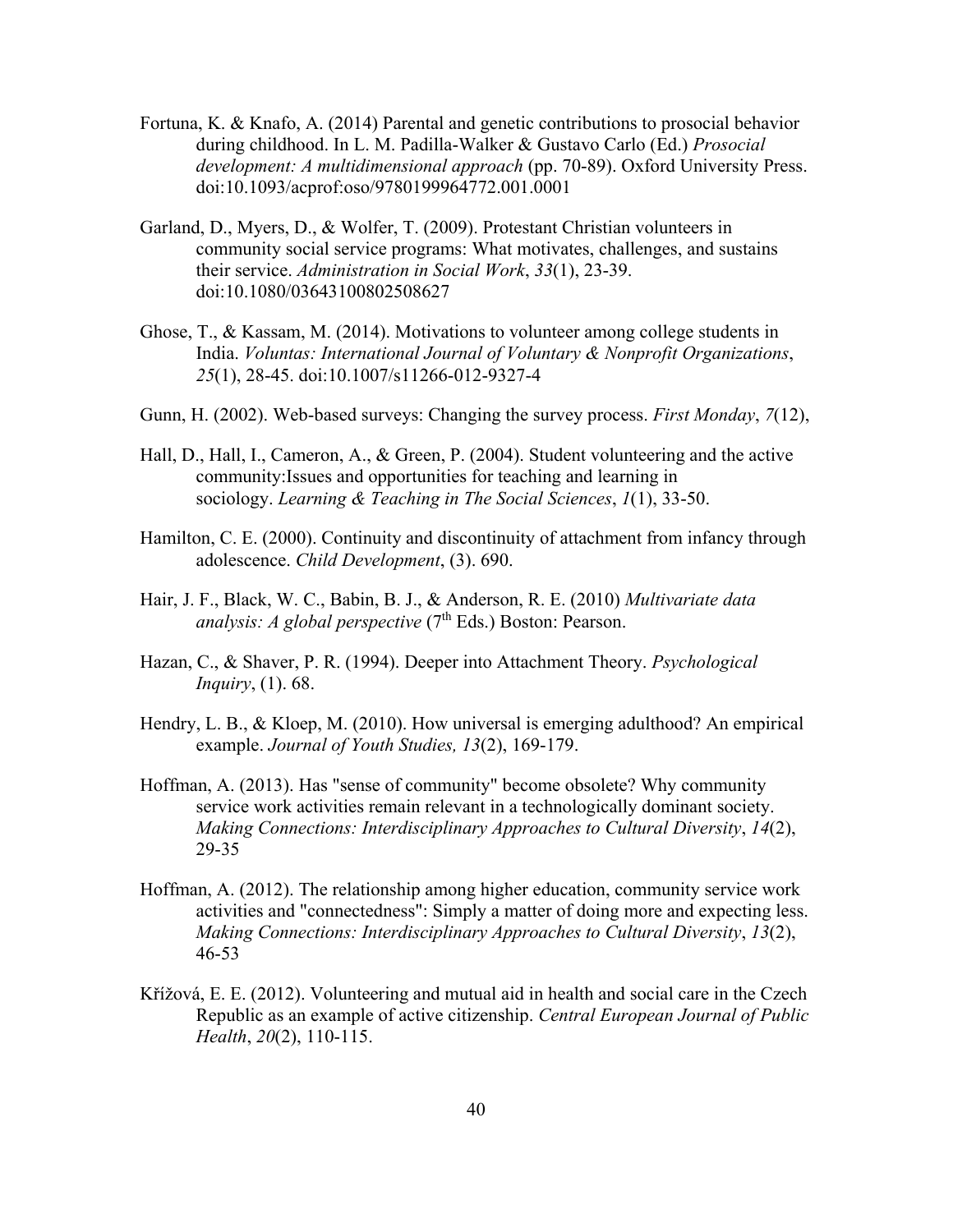- Lightfoot, C., Cole M., Cole, S. R.  $(6<sup>th</sup> Ed.)$ . (2009). The development of children. New York, NY: Worth Publishers.
- Main, M., Hesse, E., & Kaplan, N. (2005). Predictability of attachment behavior and representational processes at 1, 6, and 19 years of age: The Berkeley longitudinal study. In K. E. Grossmann, K. Grossmann, E. Waters, (Eds.), *Attachment from infancy to adulthood: The major longitudinal studies* (pp. 245-304). New York, NY, US: Guilford Publications.
- McCarthy, C. J., Moller, N. P., & Fouladi, R. T. (2001). Continued attachment to parents: Its relationship to affect regulation and perceived stress among college students. *Measurement & Evaluation in Counseling & Development (American Counseling Association)*, *33*(4), 198.
- Morrow-Howell, N., Hong, S., & Tang, F. (2009). Who benefits from volunteering? Variations in perceived benefits. *Gerontologist*, *49*(1), 91-102.
- Mustillo, S., Wilson, J., & Lynch, S. M. (2004). Legacy volunteering: A test of two theories of intergenerational transmission. *Journal of Marriage and Family*, (2). 530.
- National Conference on Citizenship, (2014). Dollar Value of Volunteering for States, 2013. *Volunteering and Civic Life in America*. Retrieved from the National and Community Service website: http: //www.volunteeringinamerica.gov/pressroom/value\_states.cfm
- Ottoni-Wilhelm, M., Estell, D. B., & Perdue, N.H. (2014). Role-modeling and conversations about giving in the socialization of adolescent charitable giving and volunteering. *Journal of Adolescence*, *37*, 53-66.
- Peacock, J. R., Flythe, M. K., & Jones, K. (2006). A service-learning collaboration: A graduate gerontology program and a foster grandparent program. *Educational Gerontology*, *32*(5), 335-349.
- Planty, M., Bozick, R., & Regnier, M. (2006). Helping because you have to or helping because you want to? Sustaining participation in service work from adolescence through young adulthood. *Youth & Society*, *38*(2), 177-202.
- Robinson, K., Schmidt, T., & Teti D. (2006) Issues in the use of longitudinal and crosssectional designs. In Teti, D. (Eds.), Handbook of research methods in developmental science (3-20). Malden, MA: Blackwell Publishing.
- Shaver, P. R., & Hazan, C. (1994). Attachment. In A. L. Weber, J. H. Harvey, A. L. Weber, J. H. Harvey (Eds.), *Perspectives on close relationships* (pp. 110-130). Needham Heights, MA, US: Allyn & Bacon.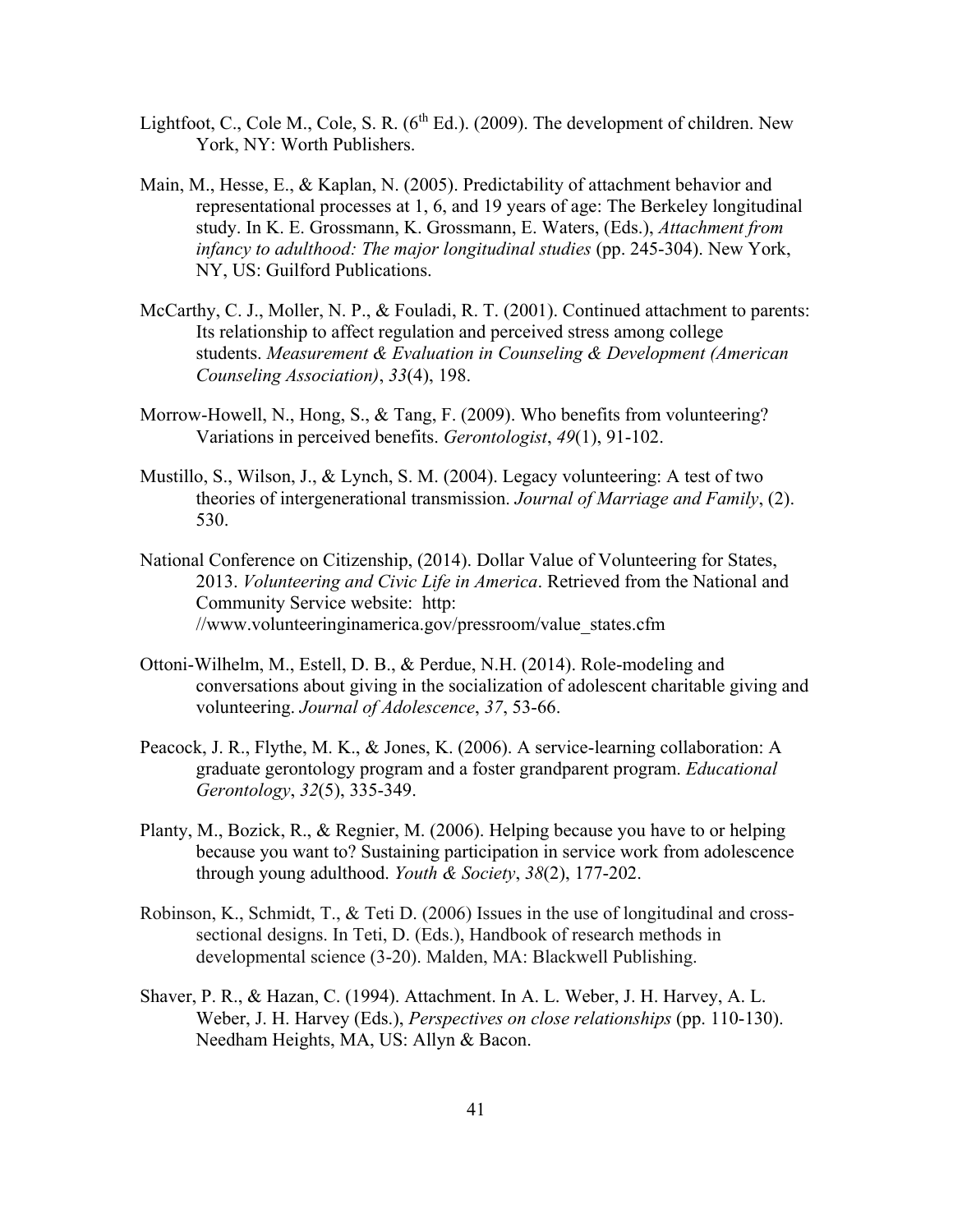- Sills, S., & Song, C. (2002). Innovations in survey research An application of webbased surveys. *Social Science Computer Review*, *20*(1), 22-30.
- Thoits, P. A., & Hewitt, L. N. (2001). Volunteer work and well-being. *Journal of Health and Social Behavior*, (2). 115
- Thompson, R. A. (1999). Early attachment and later development. In J. Cassidy & P. R. Shaver (Eds.) *Handbook of attachment: Theory, research, and clinical applications* (pp. 89-111). New York: The Guilford Press.
- Tienen, M., Scheepers, P., Reitsma, J., & Schilderman, H. (2011). The role of religiosity for formal and informal volunteering in the Netherlands. *Voluntas: International Journal of Voluntary & Nonprofit Organization, 22*(3), 365-389. Doi.10.1007/s11266-010-9160-6
- United States. Bureau of Labor Statistics, (2015). College enrollment and work activity of 2014 high school graduates. *Economic News Release, 2015* Retrieved from the Bureau of Labor Statistics Website: http://www.bls.gov/news.release/hsgec.nr0.htm
- United States. Bureau of Labor Statistics, (2015). Volunteering in the United States, 2014. *Economic News Release, 2015* Retrieved from the Bureau of Labor Statistics Website:<http://www.bls.gov/news.release/volun.nr0.htm>
- United States Census Bureau, (2014). Current Population Survey, 2013. *Supplemental Survey.* Retrieved from the United States Census Bureau website: <http://www.census.gov/cps/about/supplemental.html>
- Waters, E., Hamilton, C. E., & Weinfield, N. S. (2000). The stability of attachment security from infancy to adolescence and early adulthood: General introduction. *Child Development*, (3). 67
- Waters, E., Merrick, S., Treboux, D., Crowell, J., & Albersheim, L. (2000). Attachment security in infancy and early adulthood: A twenty-year longitudinal study. *Child Development*, (3). 684
- West, M., Rose, M., Spreng, S., Sheldon-Keller, A., & Adam, K. (1998). Adolescent attachment questionnaire: A brief assessment of attachment in adolescence. *Journal of Youth and Adolescence*, *27*(5), 661-673.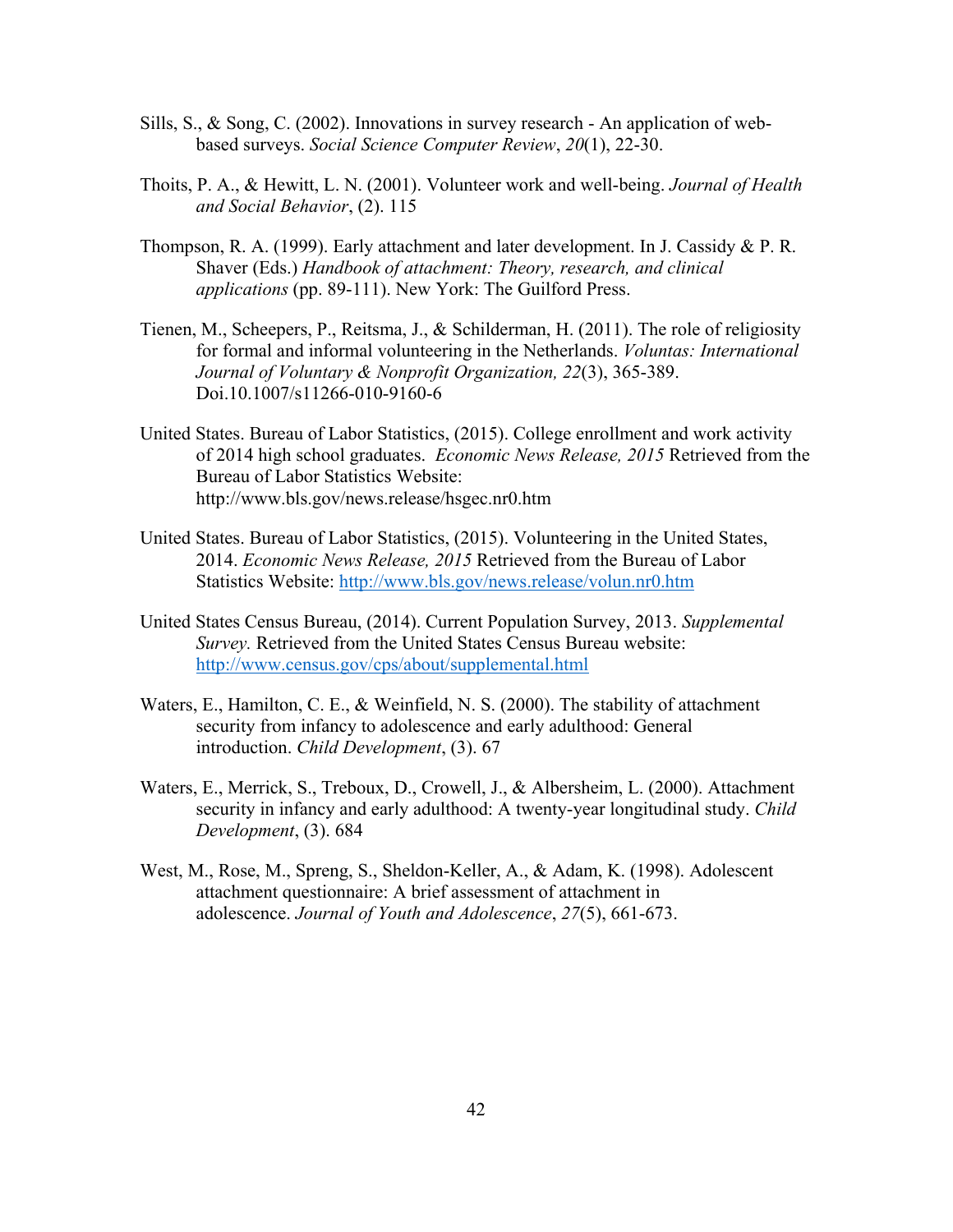APPENDIX A

IRB APPROVAL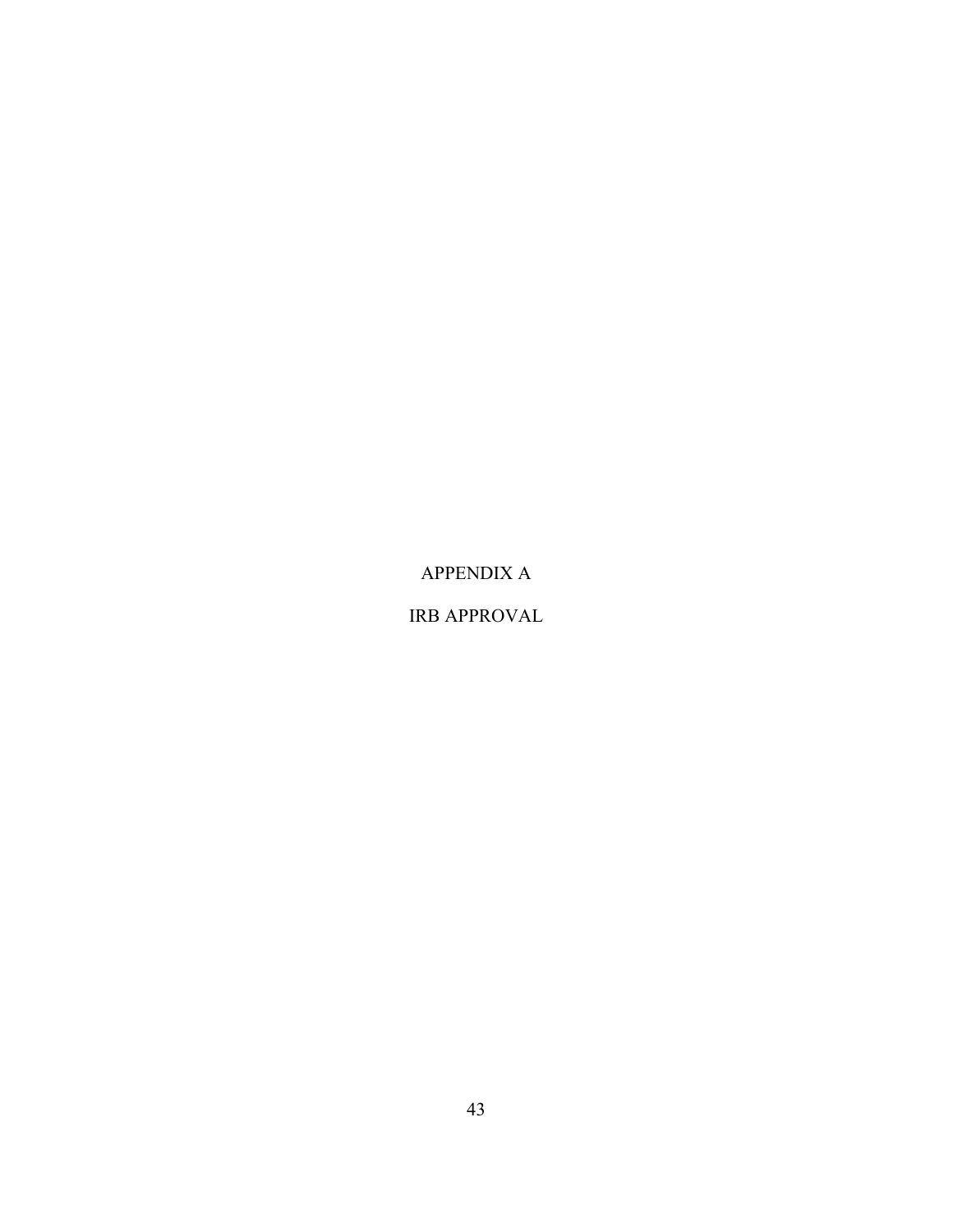Protocol Title: Attachment Style and Motivation to Volunteer Among Emerging Adults

Protocol Number: 15-157

Principal Investigator: Ms. Jennifer Smith

Date of Determination:  $4/24/2015$ 

Qualifying Exempt Category: 45 CFR 46.101(b)(2)

Attachments: 15-157 - Stamped IC (in follow up email)

Dear Ms. Smith:

The Human Research Protection Program has determined the above referenced project

exempt from IRB review.

Please note the following:

- Retain a copy of this correspondence for your records.
- An approval stamp is required on all informed consents. You must use the exact wording of the stamped consent form for obtaining consent from participants.
- Only the MSU staff and students named on the application are approved as MSU investigators and/or key personnel for this study.
- The approved study will expire on  $9/30/2015$ , which was the completion date indicated on your application. If additional time is needed, submit a continuation request. (SOP 01-07 Continuing Review of Approved Applications)
- Any modifications to the project must be reviewed and approved by the HRPP prior to implementation. Any failure to adhere to the approved protocol could result in suspension or termination of your project.
- Per university requirement, all research-related records (e.g. application materials, letters of support, signed consent forms, etc.) must be retained and available for audit for a period of at least 3 years after the research has ended.
- It is the responsibility of the investigator to promptly report events that may represent unanticipated problems involving risks to subjects or others.

This determination is issued under the Mississippi State University's OHRP Federalwide Assurance #FWA00000203. All forms and procedures can be found on the HRPP website: www.orc[.msstate.edu.](http://msstate.edu/)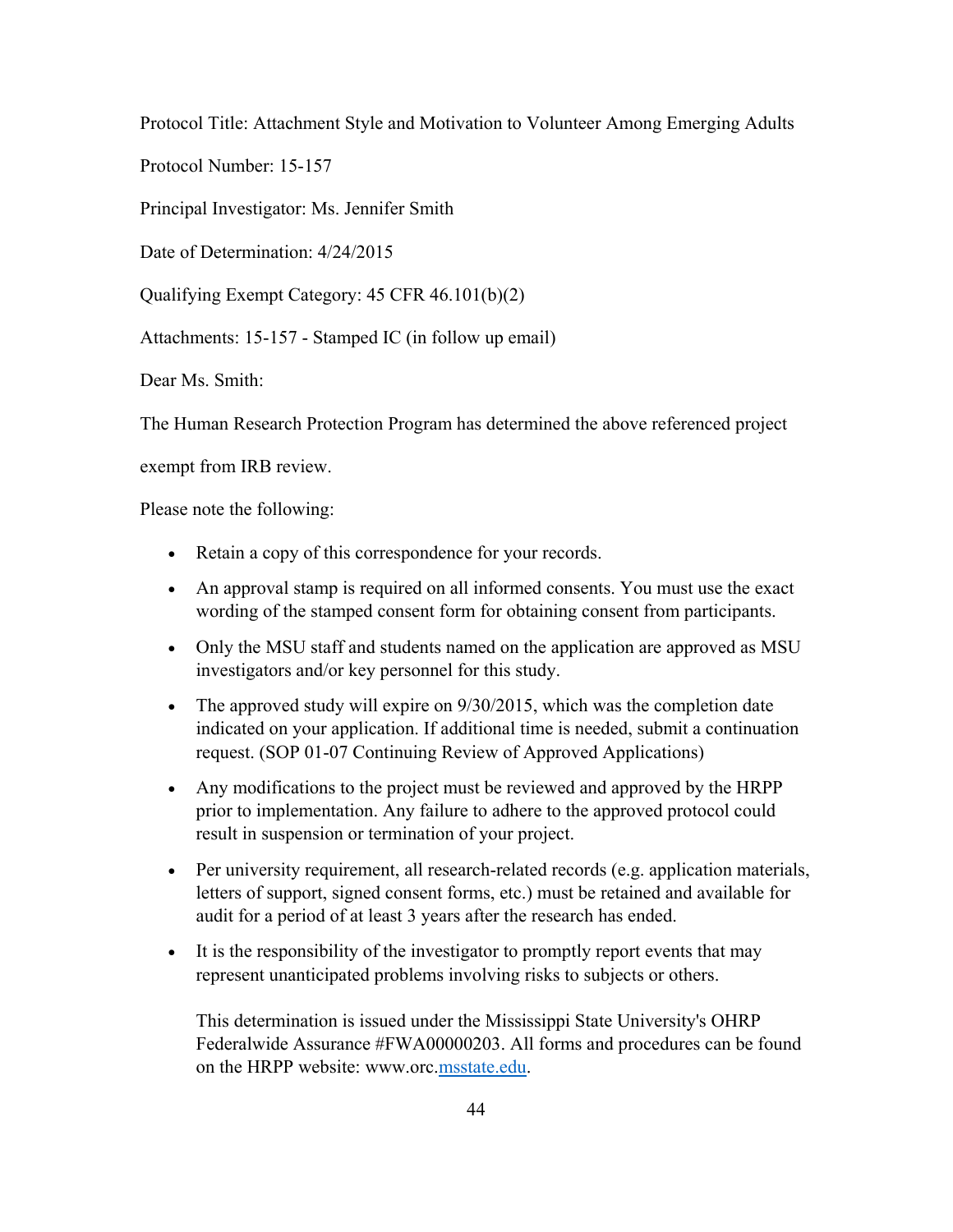Thank you for your cooperation and good luck to you in conducting this research project. If you have questions or concerns, please contact me a[tkmyhand@orc.msstate.edu](mailto:kmyhand@orc.msstate.edu) or call [662-325-3294.](tel:662-325-3294)

Finally, we would greatly appreciate your feedback on the HRPP approval process. Please take a few minutes to complete our survey a[thttps://www.surveymonkey.com/s/PPM2FBP.](https://www.surveymonkey.com/s/PPM2FBP)

Sincerely,

Katie Myhand Assistant Compliance Administrator

cc: Joe D. Wilmoth, Advisor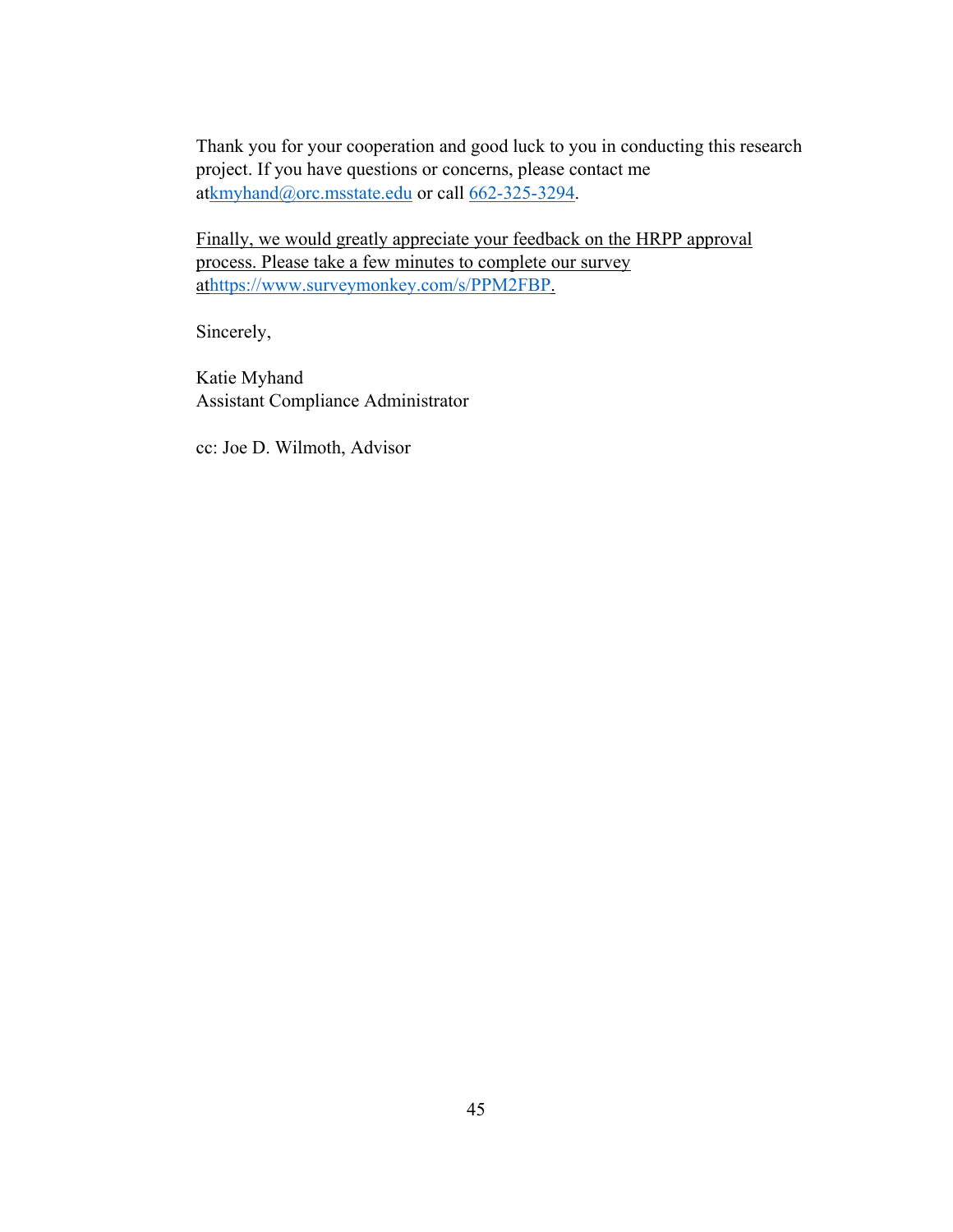**APPENDIX A** 

<span id="page-55-0"></span>IRB APPROVED INFORMED CONSENT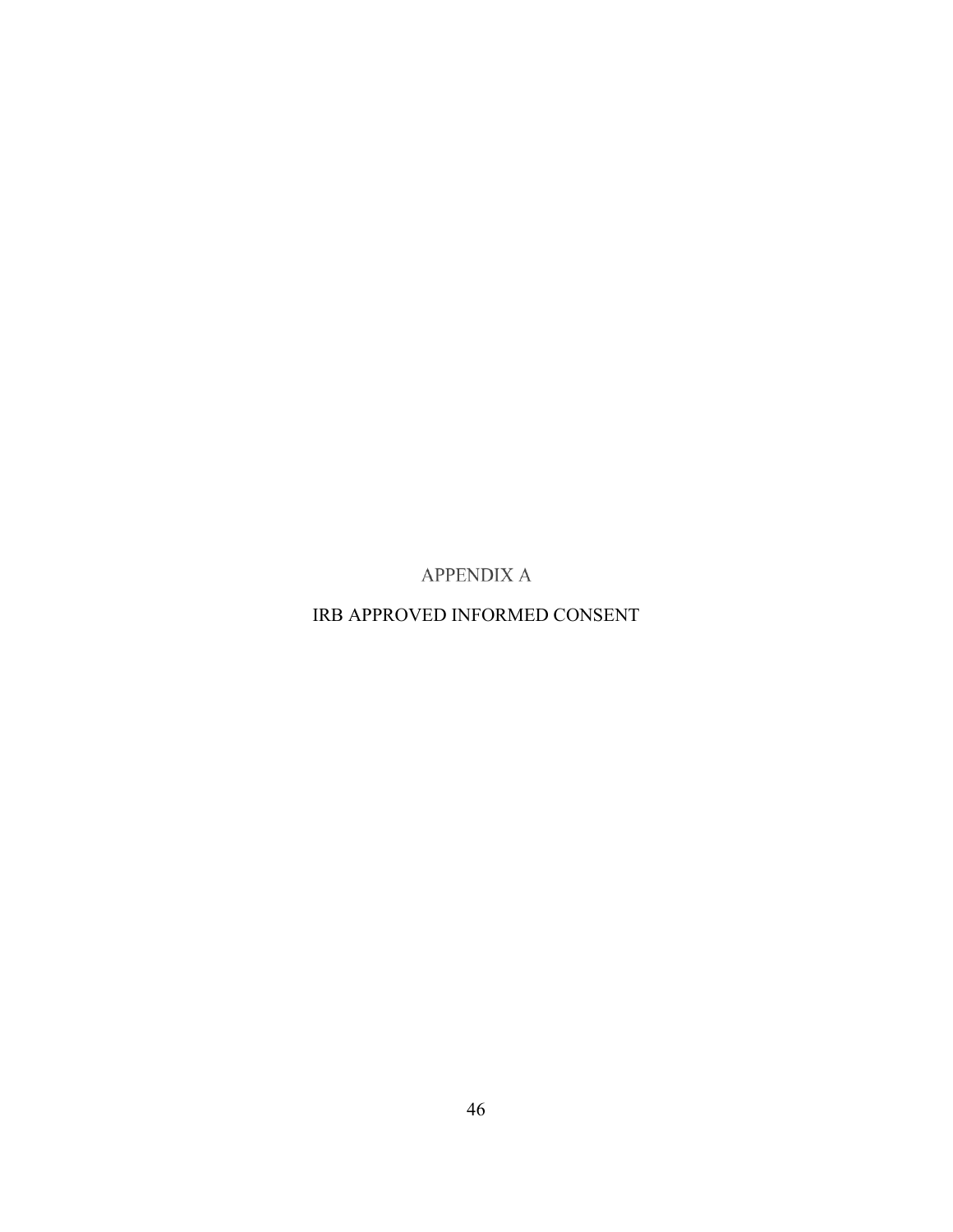### INTRODUCTION AND INFORMED CONSENT FOR PARTICIPATION IN RESEARCH

You are invited to participate in a research study "Attachment Style and Motivation to Volunteer Among Emerging Adults." The study is being conducted through Mississippi State University with Dr. Joe Wilmoth of the School of Human Sciences overseeing the project. The purpose of this study is to investigate whether there is a relationship between attachment style and motivation to volunteer among 18- to 25-year-olds.

You will be asked to complete an online survey that should take about 10 minutes to complete. Questions about how you feel in relationships will be asked as well as questions about why you choose to volunteer. Also, several demographic questions will be asked such as your ethnicity and income level. Your responses are anonymous. You will not be asked for any information that would identify you.

Your participation in this survey is completely voluntary. You are free to not answer any question or to stop participating at any time without penalty.

If you have any questions about this study, please feel free to contact Joe Wilmoth at  $(662)$  325-1799 or joe.wilmoth $@$ msstate.edu. If you would like to be entered for the chance to win a \$100 Walmart gift card, follow the prompts at the conclusion of the survey.

Before you begin, please note that the data you provide may be collected and used by Qualtrics as per its privacy agreement. Note that Qualtrics has specific privacy policies of its own. You should be aware that these web services may be able to link your responses to your ID in ways that are not bound by this consent form and the data confidentiality procedures used in this study. If you have concerns you should consult these services directly.

Additionally, this research is for residents of the United States over the age of 18; if you are not a resident of the United States and/or under the age of 18, please do not complete this survey.

Clicking "I Agree" indicates your voluntary agreement to participate in this survey.

| HR <sub>o</sub> | Approved:<br>4/24/15 | Expires:<br>9/30/15 |
|-----------------|----------------------|---------------------|
|                 | IRB # 15-157         |                     |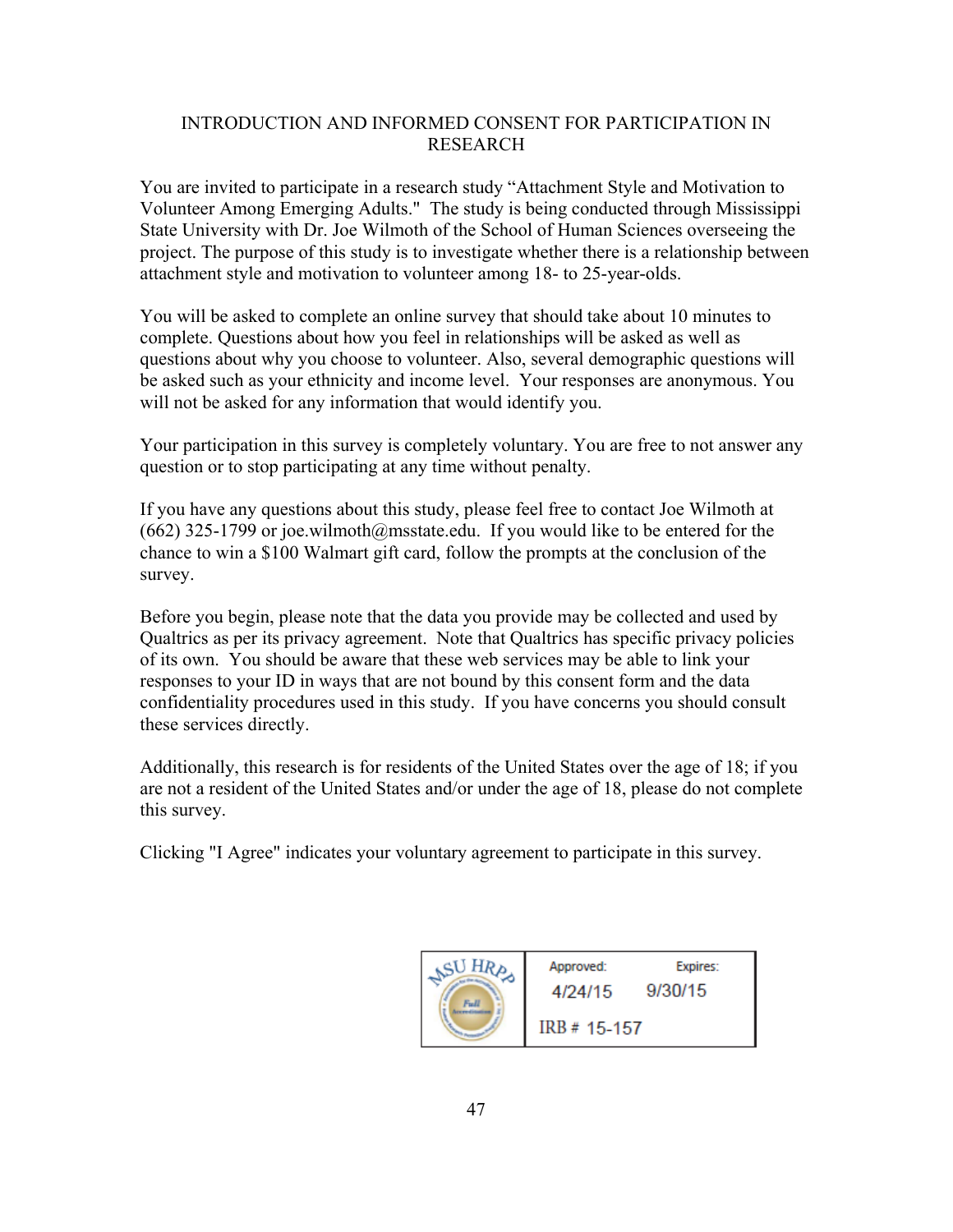**APPENDIX B** 

<span id="page-57-0"></span>IRB APPROVED SCRIPTS FOR RECRUITMENT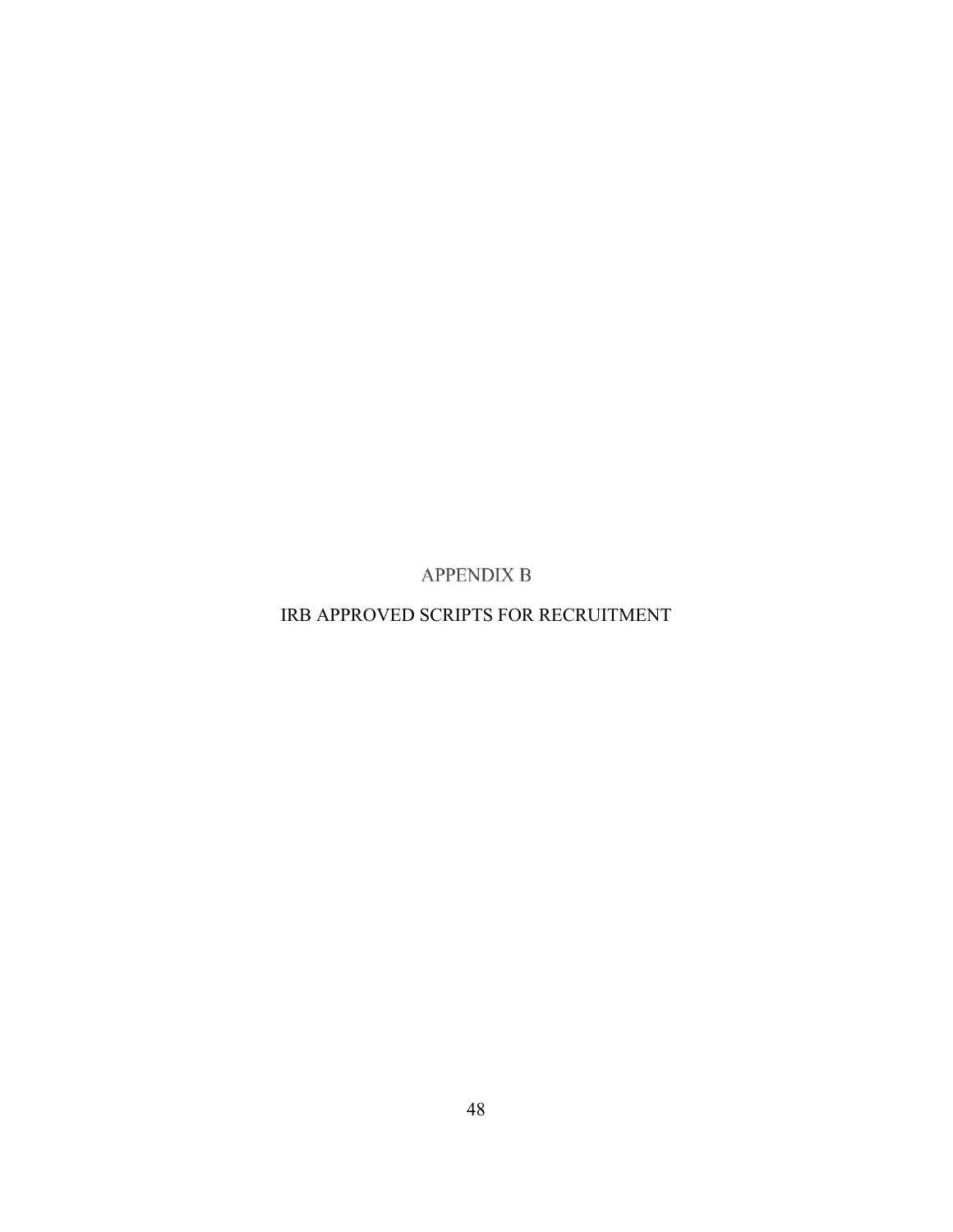Introduction Email:

Hello,

Because of your work with the Maroon Volunteer Center, I invite you to participate in a brief survey about volunteering. This study, the basis of my master's thesis, investigates motivations to volunteer among emerging adults (ages  $18 - 25$ ). The linked survey includes questions regarding motivation to volunteer as well as questions that identify attachment style, or, in other words, how you feel in relationships.

You are invited to participate by following the link below and responding to each question. Your responses will be completely confidential and voluntary. You may enter to win a \$100 Walmart gift card at the conclusion of the survey. If you are the winner, you will be contacted via email.

If you have questions you may contact me at  $irs1011@msstate.edu$  or Dr. Joe Wilmoth at joe.wilmoth@msstate.edu.

Thank you for your time,

Jennifer Smith

Graduate student, School of Human Sciences

(Link to Attachment Style and Motivation to Volunteer survey here.)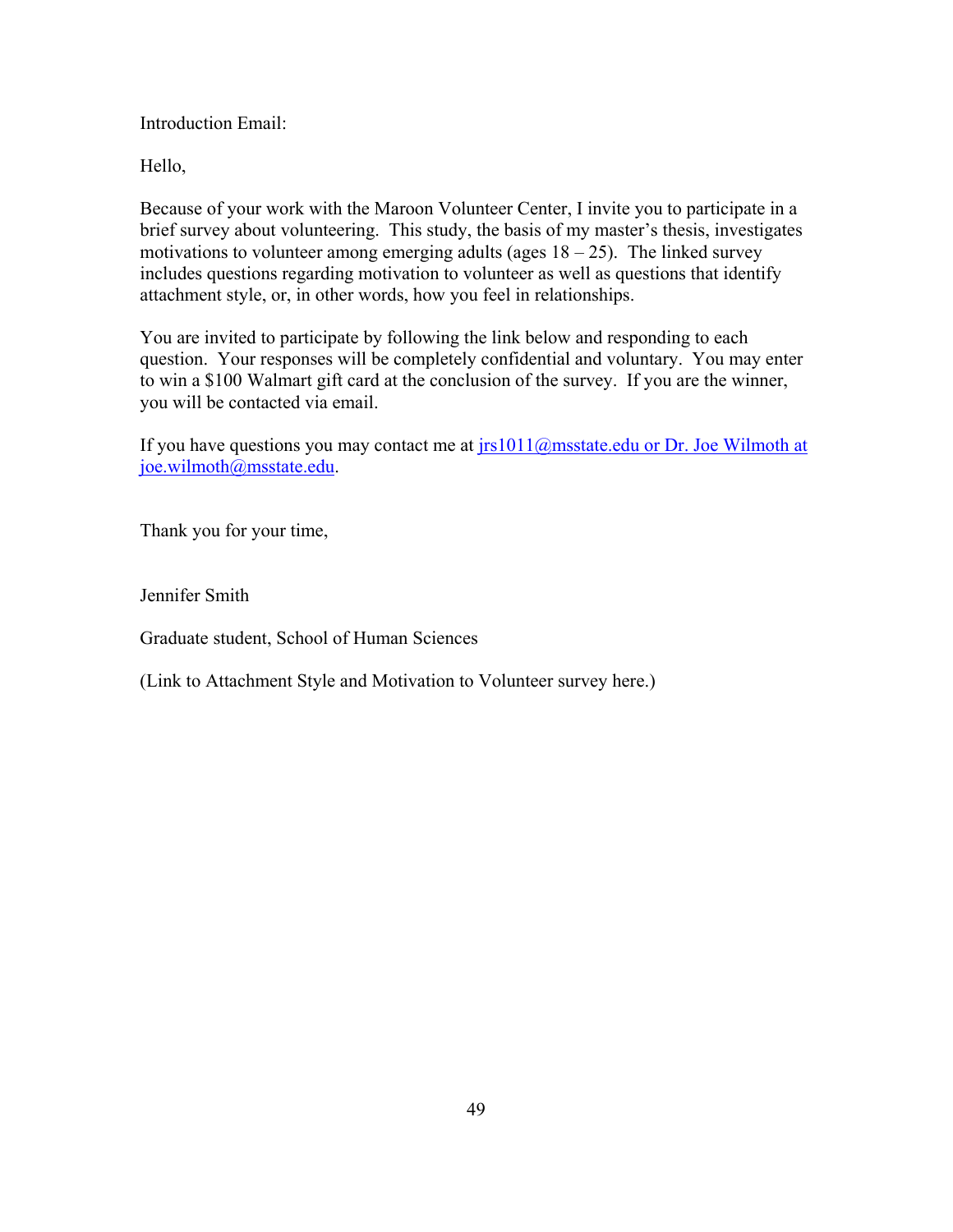1 Week Reminder:

Hello,

One week ago you received an invitation to participate in a research study dealing with attachment style and motivation to volunteer among emerging adults. If you have already responded, please disregard this email.

Please follow the link to the survey and respond to each question. Your responses will be completely confidential and voluntary. You also may enter to win a \$100 Walmart gift card at the conclusion of the survey. If you are the winner, you will be contacted via email. If you have questions you may contact me at  $irs1011@msstate.edu$  or Dr. Joe Wilmoth at [joe.wilmoth@msstate.edu.](mailto:joe.wilmoth@msstate.edu)

Thank you for your time,

Jennifer Smith

(Link to Attachment Style and Motivation to Volunteer survey here.)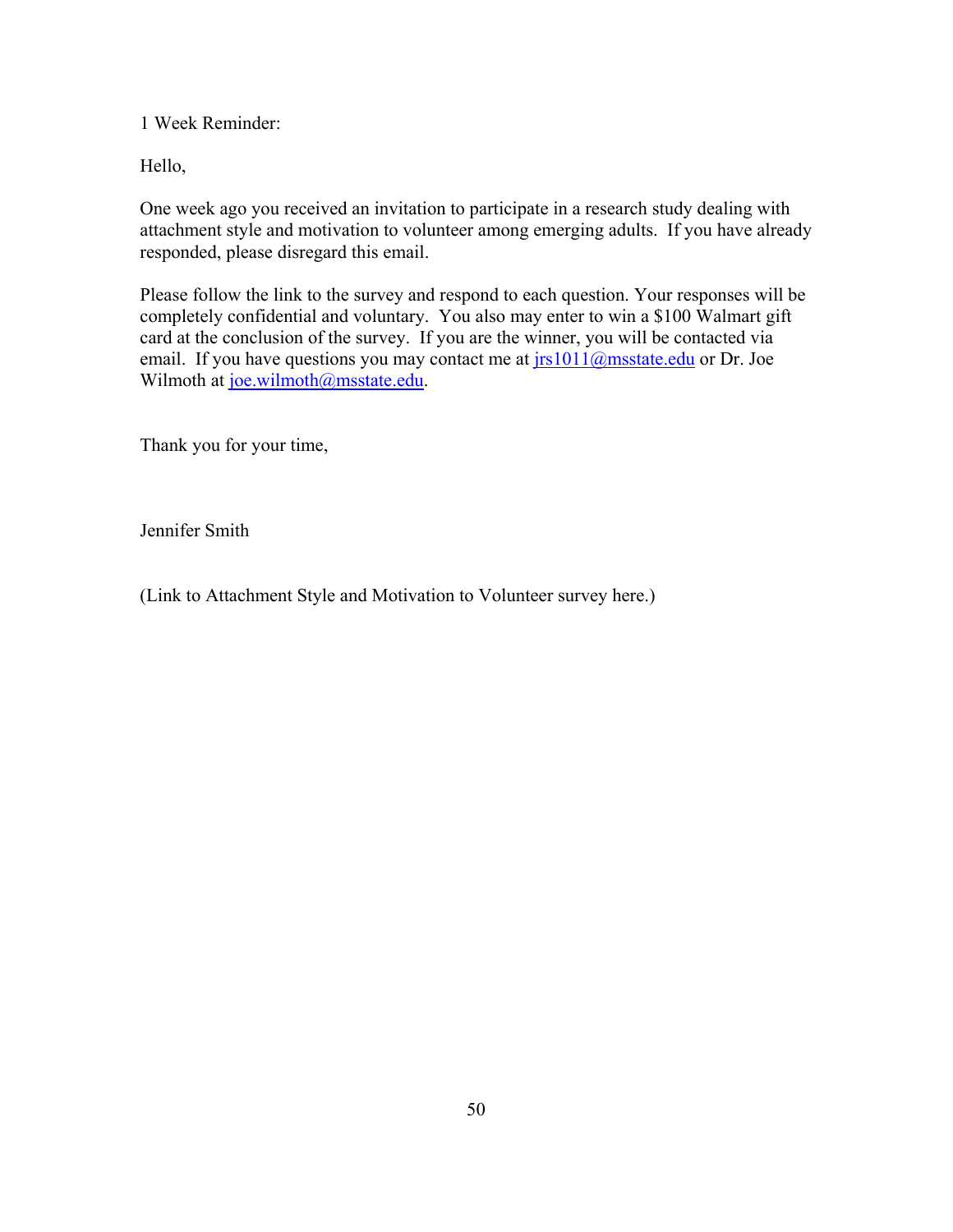Last Day Reminder:

Hello,

Today is the final day of the Attachment Style and Motivation to Volunteer survey. If you have not had a chance to respond to the survey, please do so before 11:59 p.m. this evening. Your responses will be completely confidential and voluntary. Participants may enter to win a \$100 Walmart gift card at the conclusion of the survey. If you are the winner, you will be contacted via email. If you have questions you may contact me at [jrs1011@msstate.edu](mailto:jrs1011@msstate.edu) or Dr. Joe Wilmoth at joe.wilmoth@msstate.edu.

Thank you for your time,

Jennifer Smith

(Link to Attachment Style and Motivation to Volunteer survey here.)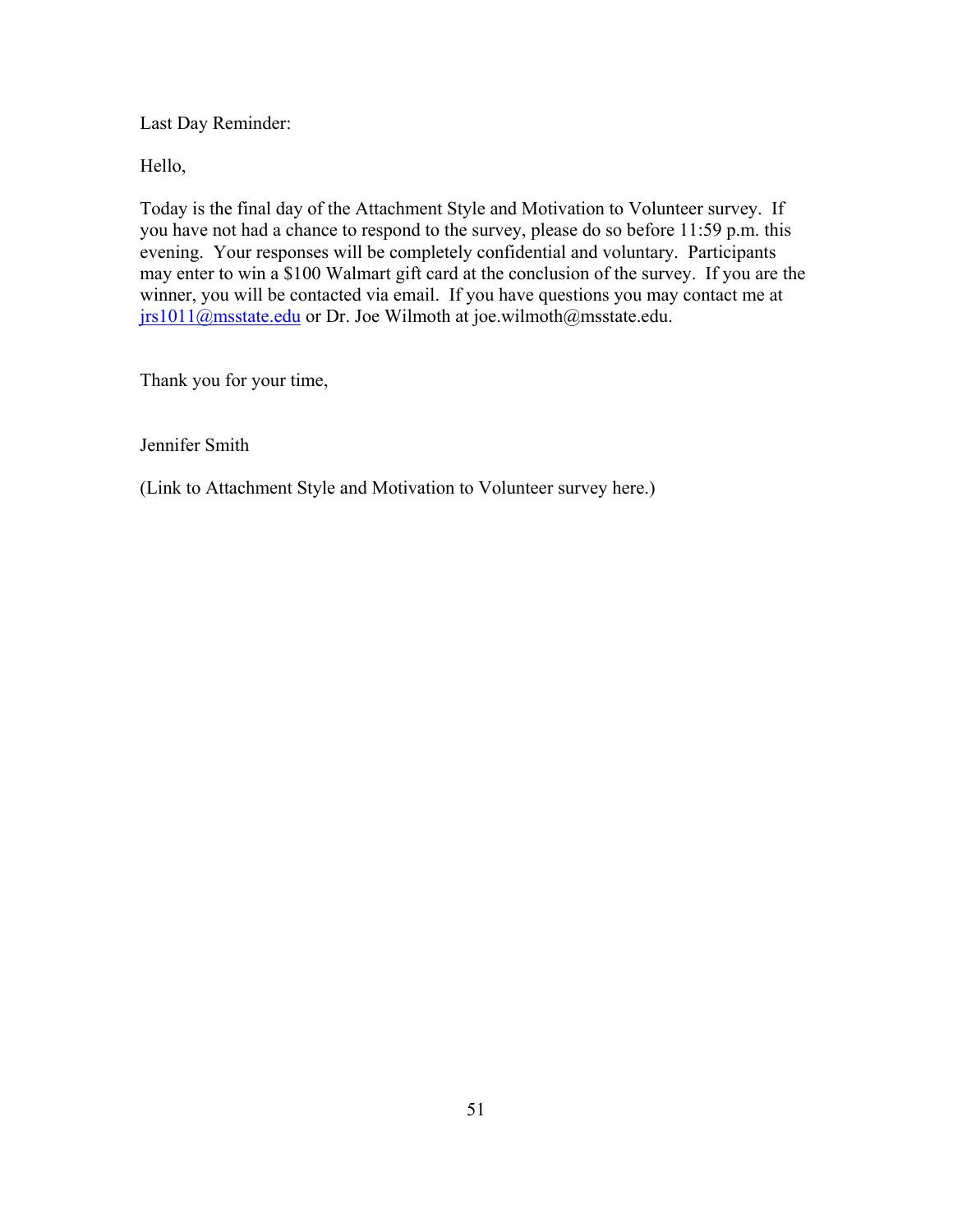**APPENDIX C** 

# <span id="page-61-0"></span>ATTACHMENT STYLE AND MOTIVATION TO VOLUNTEER SURVEY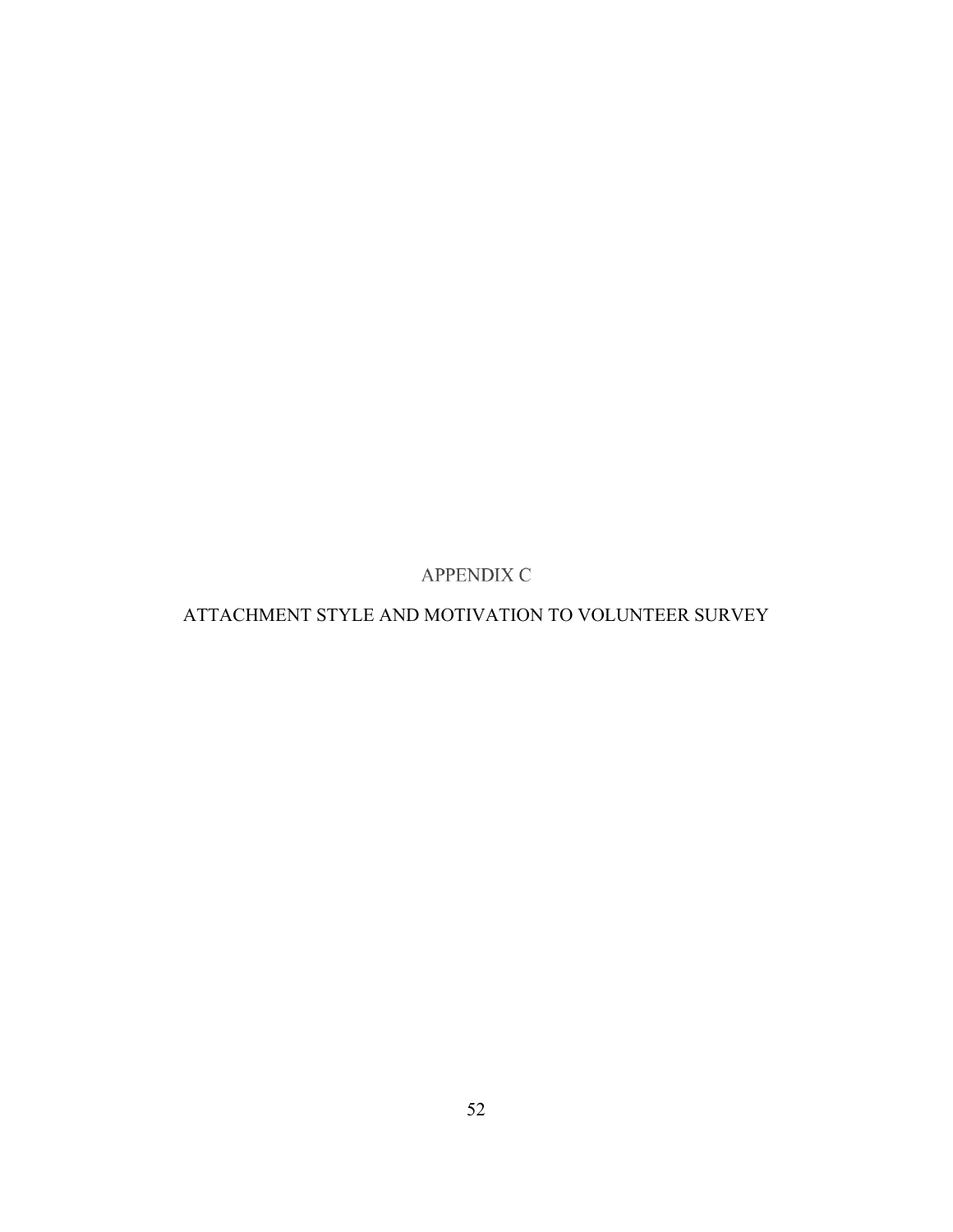Information you provide will be used to understand the relationship between parent attachment and the motivation to volunteer among emerging adults. If you wish to be entered in a \$100 Walmart card drawing, please provide the information requested on the page following this survey. Your participation is completely anonymous and voluntary. Thank you for participating in this research study.

#### **Attachment**

The following are four general relationship styles that people often report. Indicate from 1 to 7 (1 = strongly disagree, 7 = strongly agree) the style that best describes you or is closest to the way you are.

1. It is easy for me to become emotionally close to others. I am comfortable depending on them and having them depend on me. I don't worry about being alone or having others not accept me.

1 2 3 4 5 6 7

2. I am uncomfortable getting close to others. I want emotionally close relationships, but I find it difficult to trust others completely, or to depend on them. I worry that I will be hurt if I allow myself to become too close to others.

1 2 3 4 5 6 7

3. I want to be completely emotionally intimate with others, but I often find that others are reluctant to get as close as I would like. I am uncomfortable being without close relationships, but I sometimes worry that others don't value me as much as I value them.

1 2 3 4 5 6 7

4. I am comfortable without close emotional relationships. It is very important to me to feel independent and self-sufficient, and I prefer not to depend on others or have others depend on me.

1 2 3 4 5 6 7

The Relationships Questionnaire (Bartholomew & Horowitz, 1991)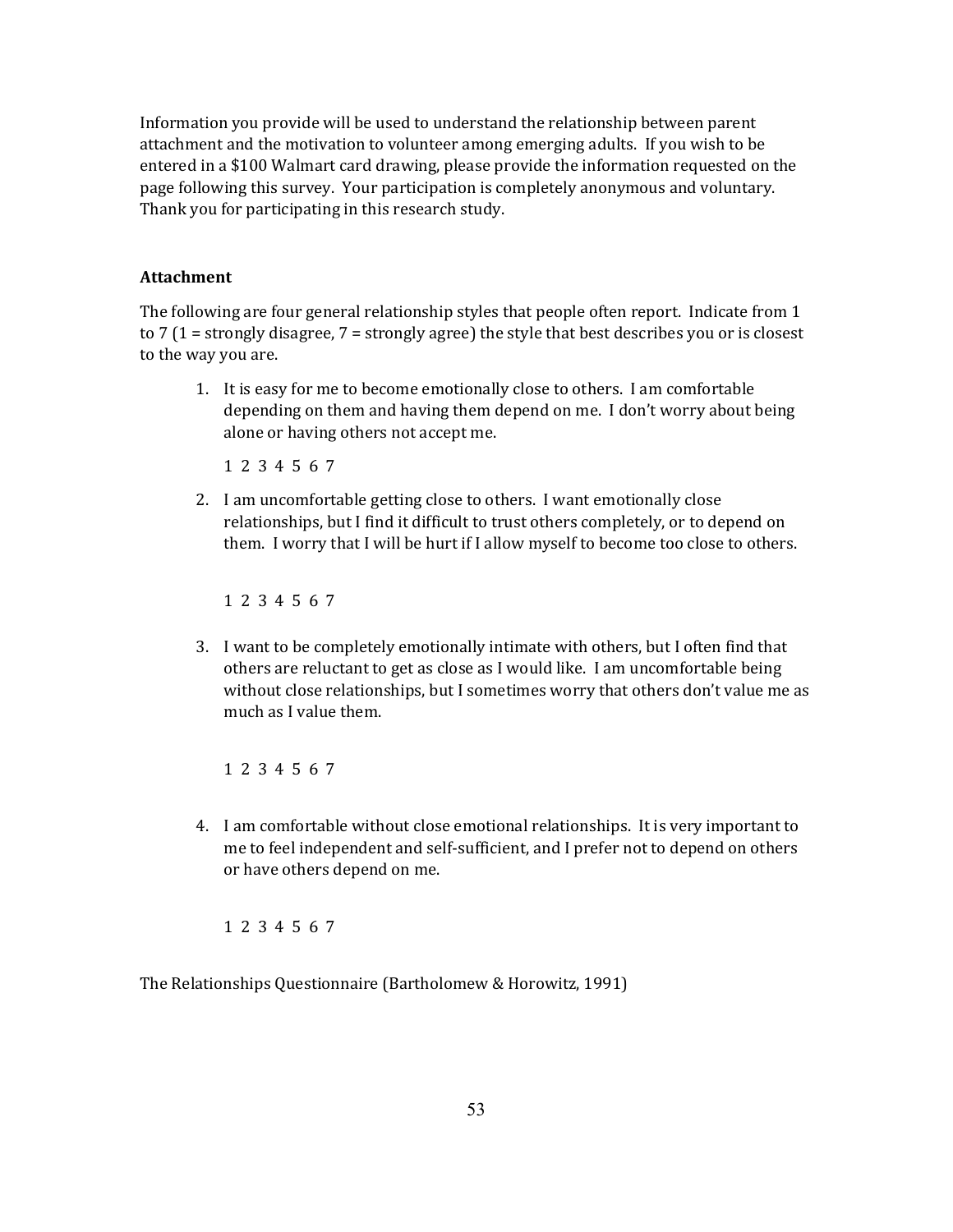#### **Volunteering**

The following section will ask about your experience and feelings regarding volunteering. Please answer to the best of your ability. There are no right or wrong answers and your responses are completely voluntary and anonymous.

- 1. How often do you participate in volunteer service through the Maroon Volunteer Center or other organizations?
- a. Once per academic school year
- b. Once per semester
- c. Monthly
- d. Weekly
- e. I do not participate in service projects.
- 2. Think back to the last time you participated in a service project this academic year. Please identify the approximate month of your participation.
	- a. April
	- b. March
	- c. February
	- d. January
	- e. December
	- f. November
	- g. October
	- h. September
	- i. August
	- j. Summer Semester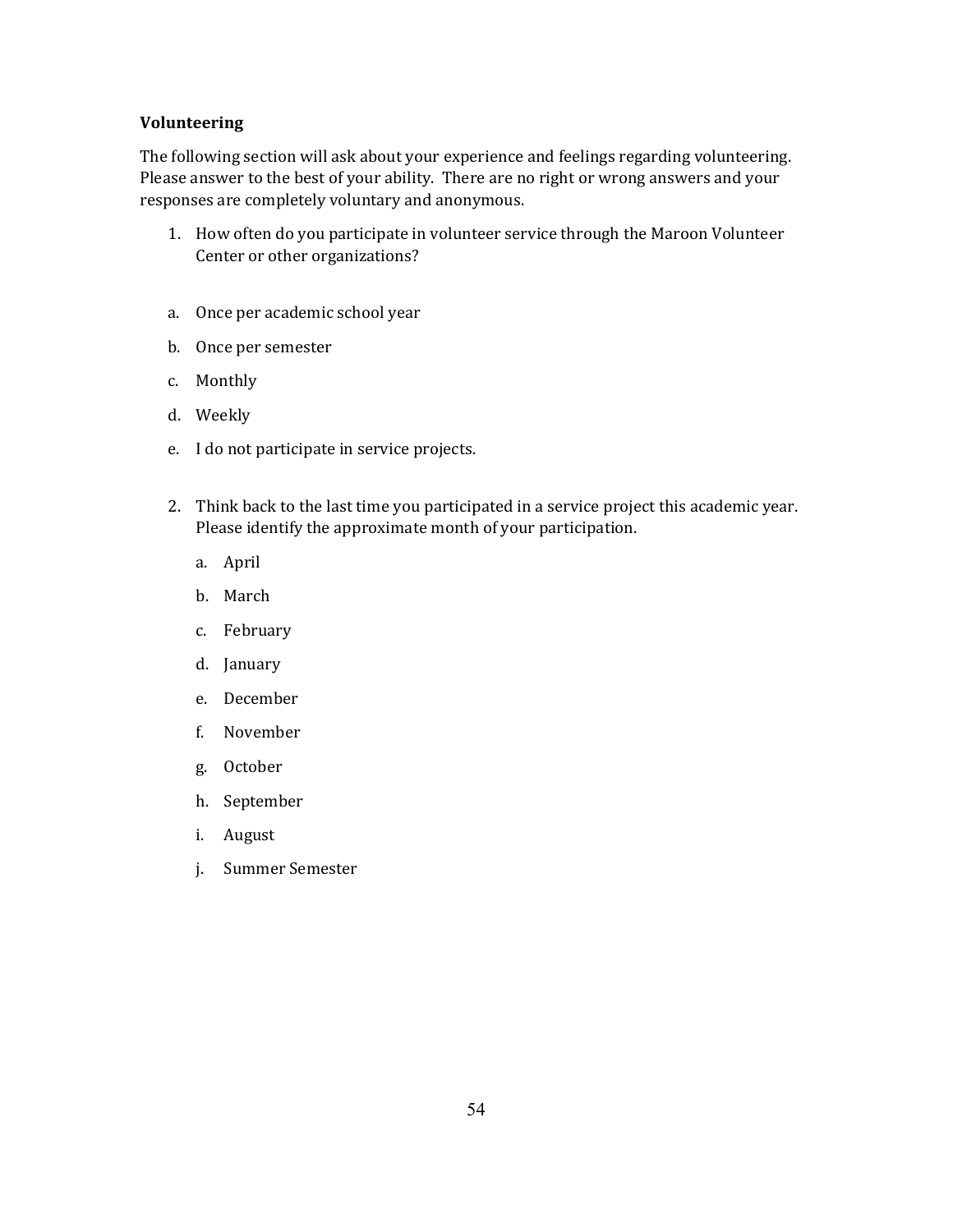The following questions will help us understand your motivations to volunteer. You will be given a list of statements. When you respond to each statement, think back to your last experience with volunteering and your feelings toward participating. Please rate how important (1 = not at all, 7=extremely) each statement was in your decision to volunteer.

- 3. I chose to volunteer…
	- 1. Because of my humanitarian obligation to help others. 1 2 3 4 5 6 7
	- 2. Because I enjoy helping other people. 1 2 3 4 5 6 7
	- 3. Because I consider myself to be a loving and caring person. 1 2 3 4 5 6 7
	- 4. Because people should do something about issues that are important to them. 1 2 3 4 5 6 7
	- 5. Because of my personal values, convictions, and beliefs. 1 2 3 4 5 6
	- 6. To learn more about how to prevent specific community problems. 1 2 3 4 5 6 7
	- 7. To learn how to help people with problems. 1 2 3 4 5 6 7
	- 8. To deal with my personal fears and anxiety about community problems. 1 2 3 4 5 6 7
	- 9. To learn about how people cope with community problems. 1 2 3 4 5 6 7
	- 10. To understand community problems and what they do to people. 1 2 3 4 5 6 7
	- 11. To get to know people who are similar to myself. 1 2 3 4 5 6 7
	- 12. To meet new people and make new friends. 1 2 3 4 5 6 7
	- 13. To gain experience dealing with emotionally difficult topics. 1 2 3 4 5 6 7
	- 14. To challenge myself and test my skills. 1 2 3 4 5 6 7
	- 15. To learn about myself and my strengths and weaknesses. 1 2 3 4 5 6 7
	- 16. Because of my sense of obligation to the community. 1 2 3 4 5 6 7
	- 17. Because I consider myself an advocate for community related issues. 1 2 3 4 5 6 7
	- 18. Because of my concern and worry about the community. 1 2 3 4 5 6 7
	- 19. To get to know people in the community. 1 2 3 4 5 6 7
	- 20. To help members of the community. 1 2 3 4 5 6 7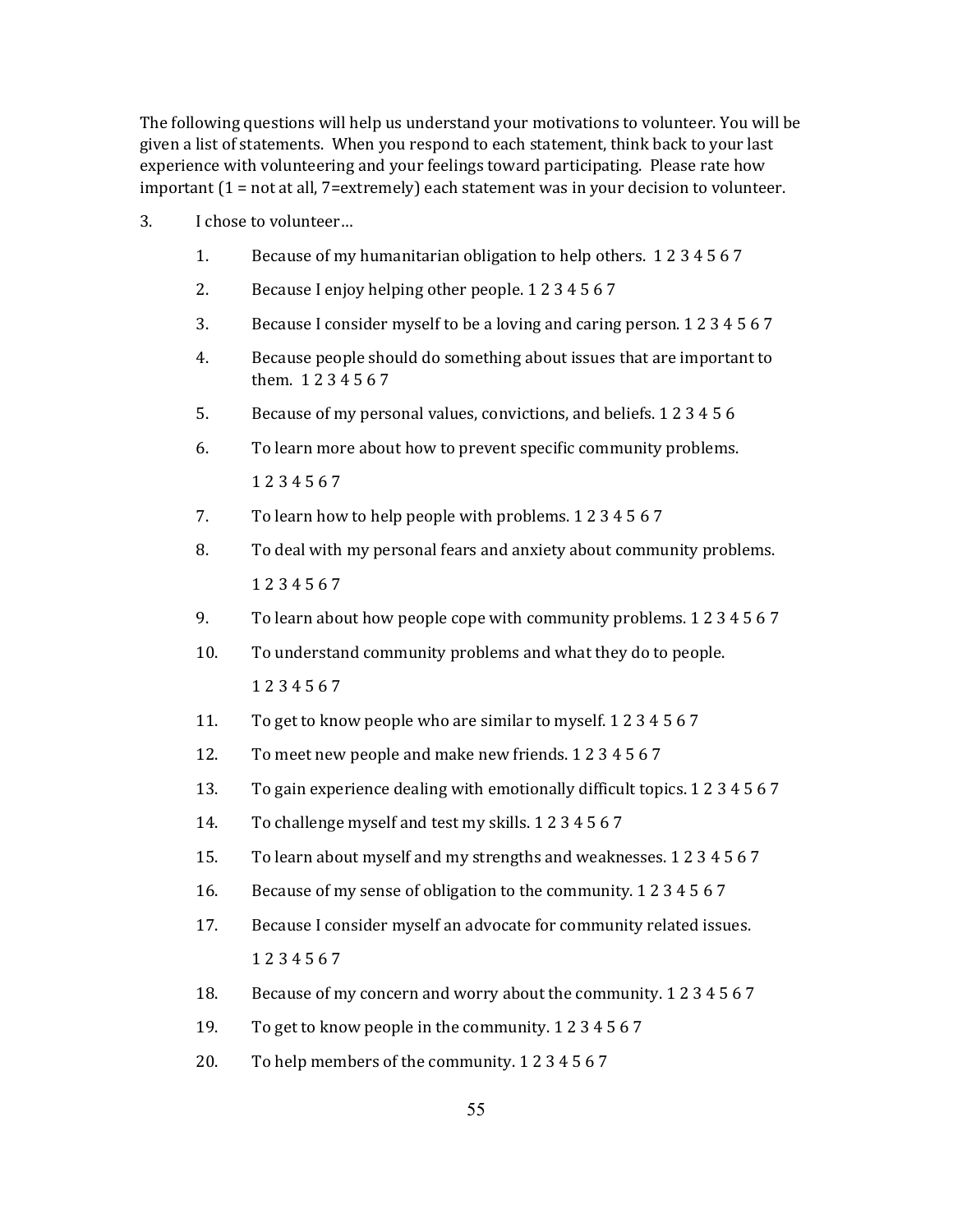- 21. To make my life more stable. 1 2 3 4 5 6 7
- 22. To escape other pressures and stress in my life (e.g., from work, school, or home). 1 2 3 4 5 6 7
- 23. To feel less lonely. 1 2 3 4 5 6 7
- 24. To feel needed. 1 2 3 4 5 6 7
- 25. To feel better about myself. 1 2 3 4 5 6 7

Motivation to Volunteer Scale (Omoto & Snyder, 1995)

#### Demographics

Please take a moment to complete the following demographic information.

- 1. With which gender to you identify?
	- a. Male
	- b. Female
	- c. Other

#### 2.

| a. | 18          |
|----|-------------|
| b. | 19          |
| c. | 20          |
| d. | 21          |
| e. | 22          |
| f. | 23          |
| g. | 24          |
| h. | 25          |
| i. | 26 or older |